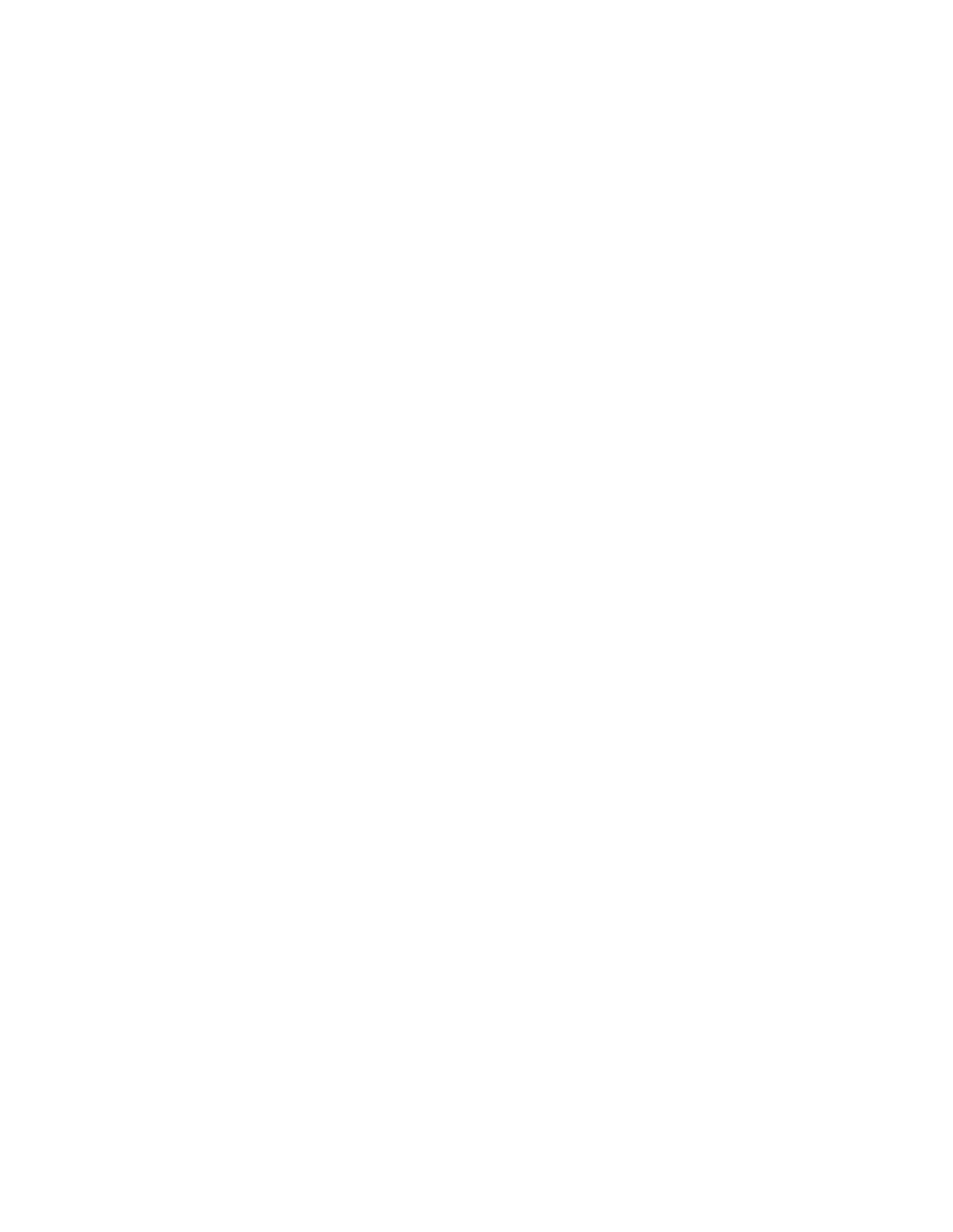# **Issues and Practices in the Identification and Education of Gifted Students From Under-represented Groups**

James H. Borland Teachers College, Columbia Univeraity New York, New York

> May 2004 RM04186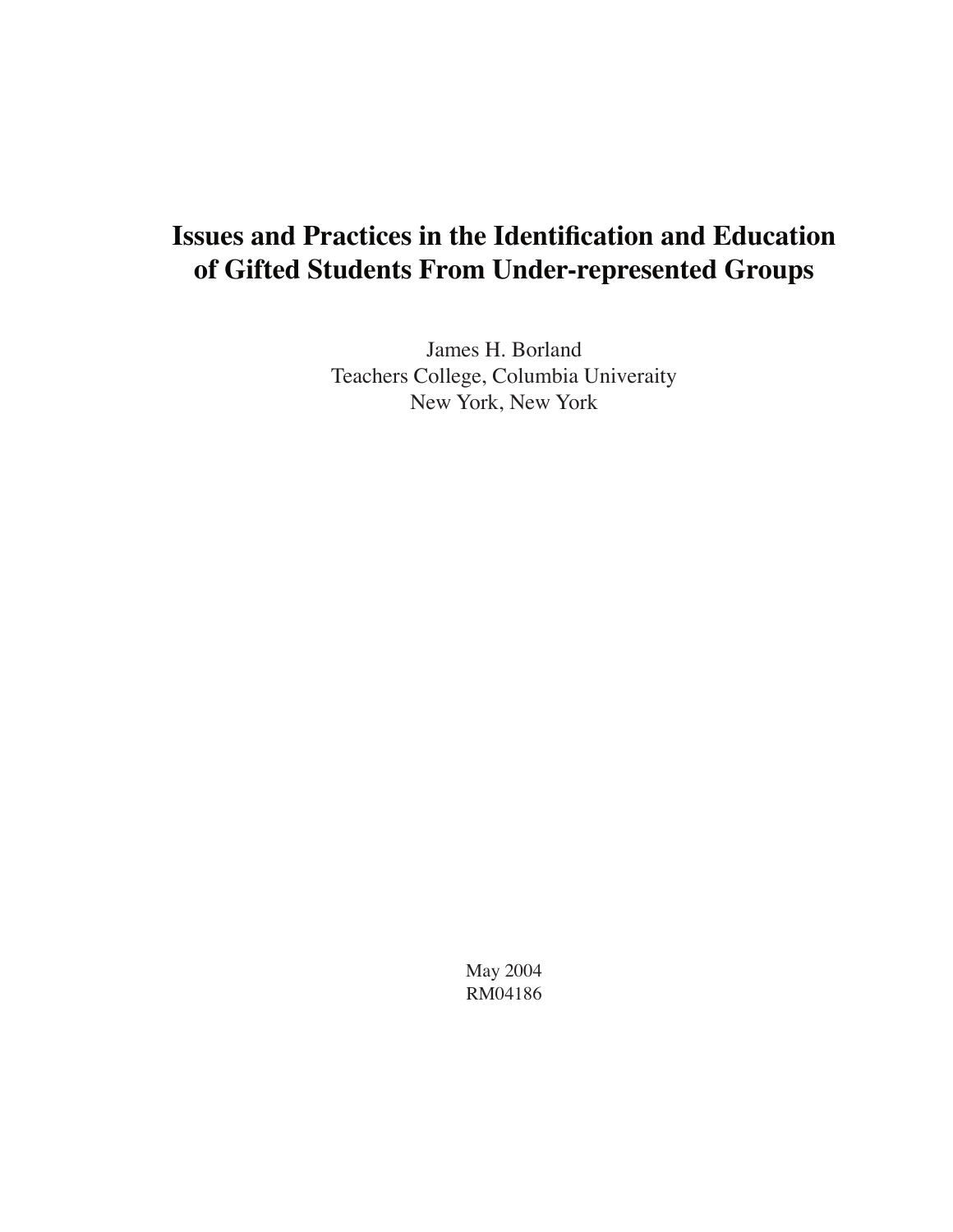# **THE NATIONAL RESEARCH CENTER ON THE GIFTED AND TALENTED**

The National Research Center on the Gifted and Talented (NRC/GT) is funded under the Jacob K. Javits Gifted and Talented Students Education Act, Institute of Education Sciences, United States Department of Education.

The Directorate of the NRC/GT serves as an administrative and a research unit and is located at the University of Connecticut.

The participating universities include the University of Virginia and Yale University, as well as a research unit at the University of Connecticut.

> University of Connecticut Dr. Joseph S. Renzulli, Director Dr. E. Jean Gubbins, Associate Director Dr. Sally M. Reis, Associate Director

University of Virginia Dr. Carolyn M. Callahan, Associate Director

Yale University Dr. Robert J. Sternberg, Associate Director

Copies of this report are available from: NRC/GT University of Connecticut 2131 Hillside Road Unit 3007 Storrs, CT 06269-3007

> Visit us on the web at: www.gifted.uconn.edu

The work reported herein was supported under the Educational Research and Development Centers Program, PR/Award Number R206R000001, as administered by the Institute of Education Sciences, U.S. Department of Education. The findings and opinions expressed in this report do not reflect the position or policies of the Institute of Education Sciences or the U.S. Department of Education.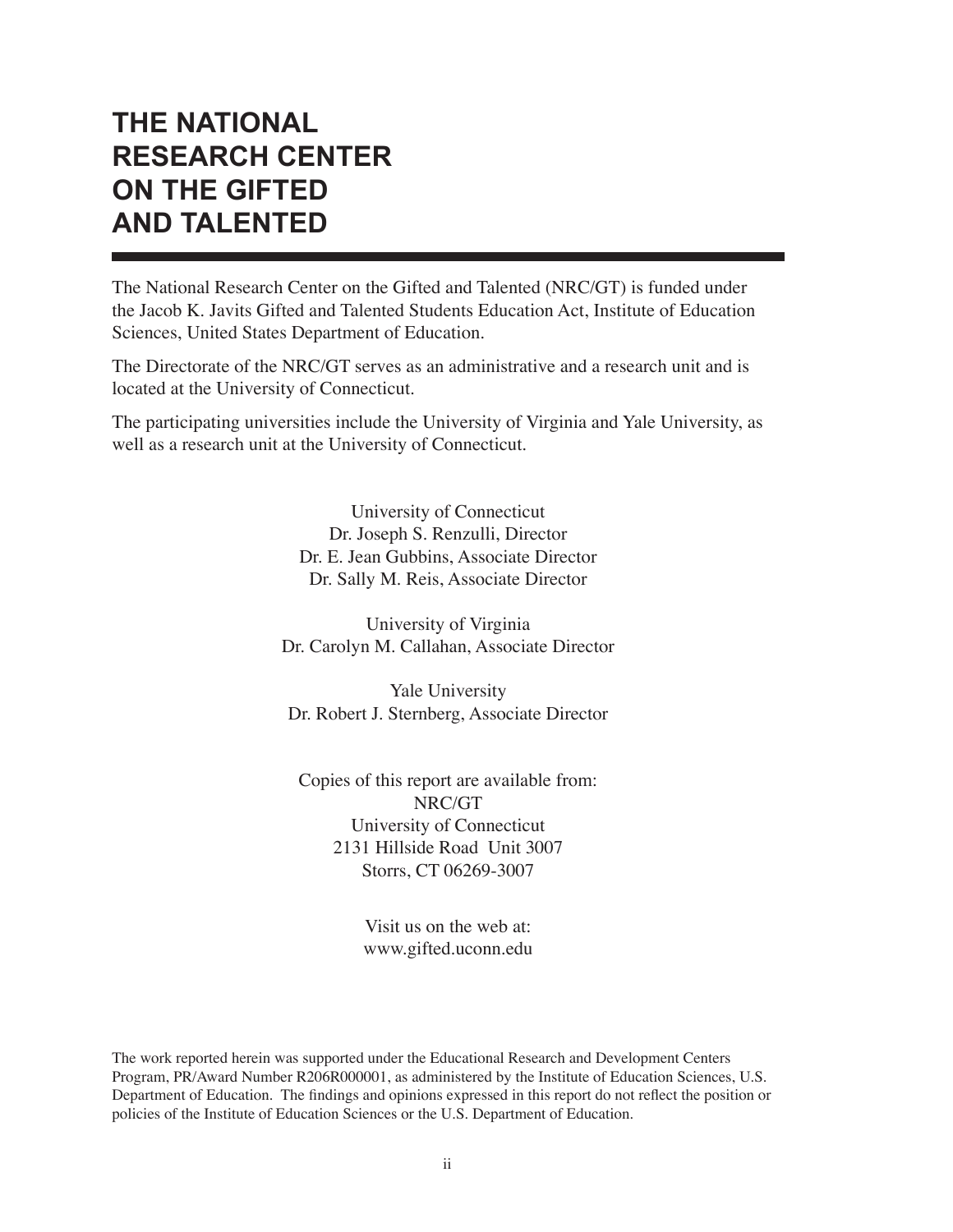## **Note to Readers...**

All papers by The National Research Center on the Gifted and Talented may be reproduced in their entirety or in sections. All reproductions, whether in part or whole, should include the following statement:

> **The work reported herein was supported under the Educational Research and Development Centers Program, PR/Award Number R206R000001, as administered by the Institute of Education Sciences, U.S. Department of Education. The findings and opinions expressed in this report do not reflect the position or policies of the Institute of Education Sciences or the U.S. Department of Education.**

**This document has been reproduced with the permission of The National Research Center on the Gifted and Talented.**

If sections of the papers are printed in other publications, please forward a copy to:

The National Research Center on the Gifted and Talented University of Connecticut 2131 Hillside Road Unit 3007 Storrs, CT 06269-3007

**Please Note: Papers may not be reproduced by means of electronic media.**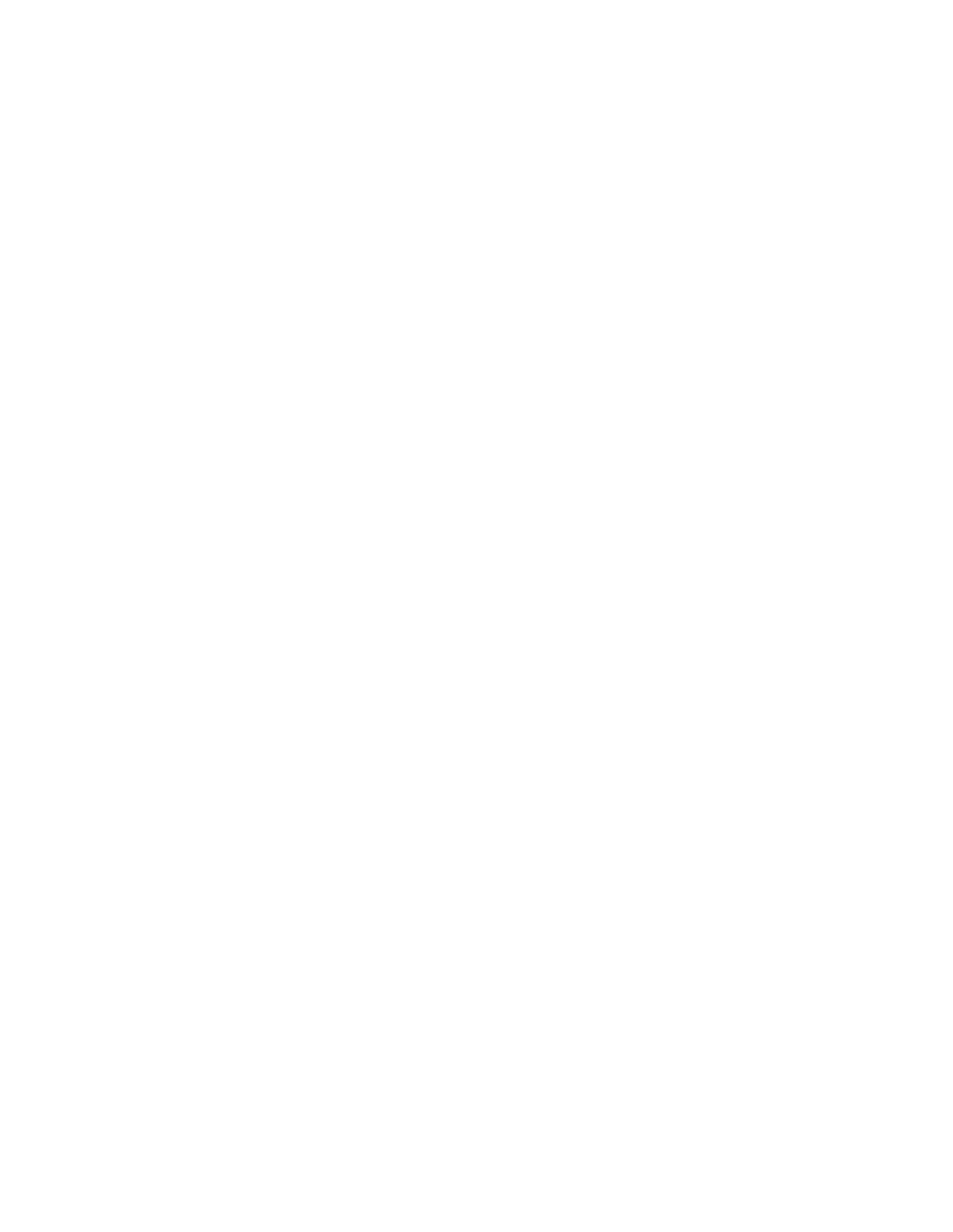## **Issues and Practices in the Identification and Education of Gifted Students From Under-represented Groups**

James H. Borland Teachers College, Columbia University New York, New York

## **ABSTRACT**

In this monograph, I discuss the current and historic under-representation of economically disadvantaged students, students of color, students from ethnic minorities, and students with limited English proficiency in programs for gifted students. I examine the likely causes of the under-representation of these students, drawing on research and theory from psychological, sociological, anthropological, and critical theoretical perspectives. I then present some ideas and practices that show promise for redressing this chronic imbalance. These include both changes in practices that fall within the range of typical gifted program activities (e.g., identification practices) and changes in policy and practice that may enable us to educate more potentially and manifestly gifted students through reconceptualizing the theory and practice of gifted education.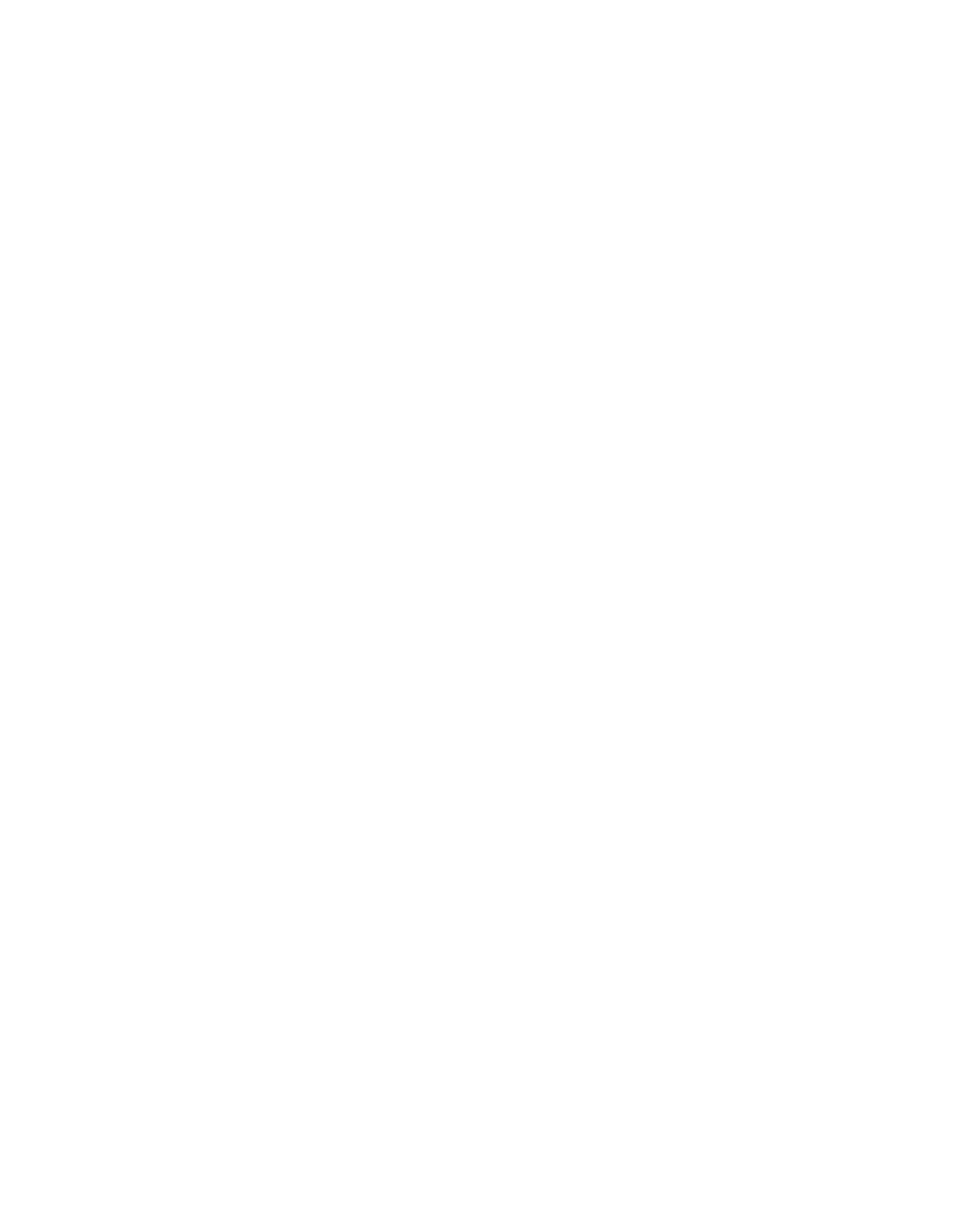## **Table of Contents**

| <b>ABSTRACT</b>                                                                                                                      | $\mathbf{V}$   |
|--------------------------------------------------------------------------------------------------------------------------------------|----------------|
| <b>Introduction</b>                                                                                                                  | 1              |
| <b>Historical Background</b>                                                                                                         | $\mathbf{1}$   |
| The Origins of the Field                                                                                                             | $\mathbf{1}$   |
| The Post-Sputnik Years                                                                                                               | 3              |
| <b>Contemporary Indicators of the Under-representation of Economically</b><br>Disadvantaged and Children of Color in Gifted Programs | $\overline{4}$ |
| <b>Possible Causes of the Problem of Under-representation—Factors Outside the</b>                                                    |                |
| <b>Field of Gifted Education</b>                                                                                                     | 6              |
| Social and Cultural Factors-Educational Disadvantage                                                                                 | $\overline{7}$ |
| A Cultural-Ecological Perspective—The Work of Ogbu and Fordham                                                                       | 7              |
| <b>Voluntary and Involuntary Minorities</b>                                                                                          | $\overline{7}$ |
| Primary and Secondary Cultural Differences                                                                                           | 8              |
| <b>Cultural Inversion</b>                                                                                                            | 8              |
| Socialization and Caste                                                                                                              | 9              |
| The Burden of Acting White                                                                                                           | 9              |
| <b>Assimilation Without Accommodation</b>                                                                                            | 10             |
| <b>Structural Inequities in American Education</b>                                                                                   | 11             |
| <b>Summary</b>                                                                                                                       | 13             |
| Possible Causes of the Problem of Under-representation-Factors Within the                                                            |                |
| <b>Field of Gifted Education</b>                                                                                                     | 14             |
| Conceptions of Giftedness                                                                                                            | 14             |
| Giftedness as a Social Construction                                                                                                  | 14             |
| <b>Problematizing Giftedness</b>                                                                                                     | 14             |
| Social Reproduction Theory                                                                                                           | 15             |
| <b>Identification Practices</b>                                                                                                      | 16             |
| Curriculum                                                                                                                           | 17             |
| Some Thoughts About How to Address the Problem of Under-representation                                                               | 18             |
| Conceptions of Giftedness                                                                                                            | 18             |
| <b>Identification Practices</b>                                                                                                      | 20             |
| Curriculum                                                                                                                           | 21             |
| Some Final Thoughts                                                                                                                  | 22             |
| <b>References</b>                                                                                                                    | 25             |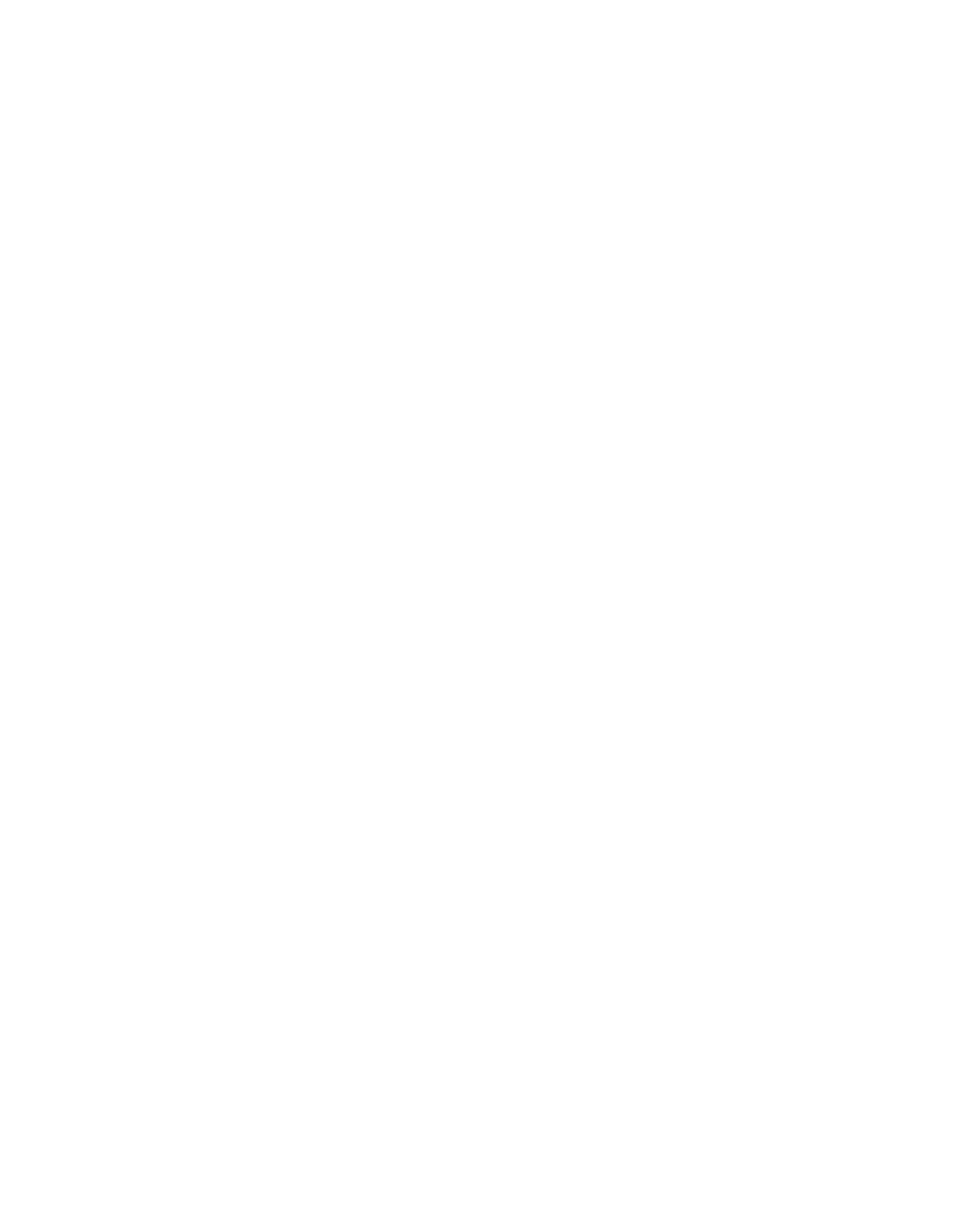## **Issues and Practices in the Identification and Education of Gifted Students From Under-represented Groups**

James H. Borland Teachers College, Columbia University New York, New York

## **Introduction**

It has for some time been a commonplace observation that certain children have been and continue to be chronically, if unintentionally, under-represented in programs for gifted students. For example, the under-representation of girls in such programs has been a concern for some time, especially in the field of mathematics (see, for example, Callahan, 1991; Gavin & Reis, 2003; Junge & Dretzke, 1995; Stanley & Benbow, 1983; Stocking & Goldstein, 1992; Swiatek, Lupkowski-Shoplik, & O'Donoghue, 2000; Terwilliger & Titus, 1995), and this is undeniably an important issue and a problem far from solved. However, in the United States, the most pervasive instances of underrepresentation have been associated with economic disadvantage and racial and ethnic minority status. This is the situation that I will address in this monograph.

## **Historical Background**

## **The Origins of the Field**

From the very beginning of the field, individuals labeled as gifted, either for educational or research purposes, have, to an overwhelming degree, been of European descent and have deviated significantly upward from population-wide socio-economic norms. For example, in *Hereditary Genius* (1869), Sir Francis Galton concluded that eminence in "mental work" is 400 times as likely to be found among children of upperclass parents than among the children of laborers. Galton, who is frequently, and accurately, cited as the intellectual forebear of the field of gifted education, had no doubt that "natural ability," what we today would call *giftedness*, was hereditarily distributed disproportionately in a manner that favored White upper-class individuals.

In the prefatory chapter to the 1892 second edition of his seminal work, Galton, echoing the racial attitudes that predominated among educated Victorians, wrote, "the natural ability of which this book mainly treats, is such as a modern European possesses in much greater average share than men of the lower races" (p. x). With respect to class differences and natural ability, Galton left no doubt as to his beliefs. Discussing "the bulk of general society" (1869, p. 35), Galton wrote, "everyone knows how difficult it is to drive abstract conceptions, even of the simplest kind, into the brains of most people how feeble and hesitating is their mental grasp—how easily their brains are mazed—how incapable they are of precision and soundness of knowledge" (p. 21). One is not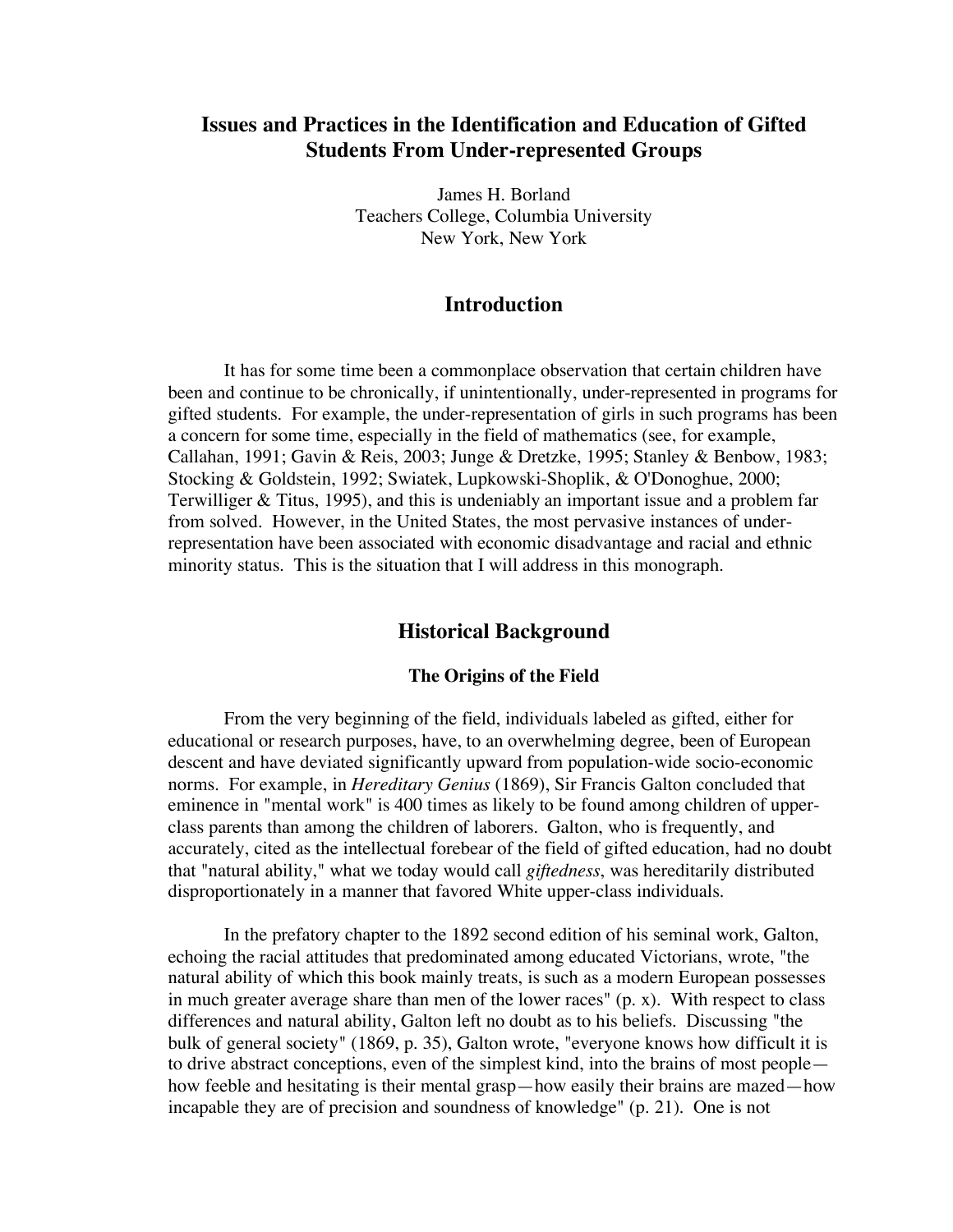surprised, therefore, to read Galton's pronouncement that "it is in the most unqualified manner that I object to pretensions of natural equality" (p. 14).

My point is not to impugn Galton's egalitarian or populist credentials; there is nothing to impugn and he no doubt would bridle at the suggestion that there were. It is difficult to think of him wearing the mantle of elitism with anything other than pride. Rather, I am suggesting that the scholarly foundation upon which the field of gifted education has been built, and with which contemporary scholars and practitioners must contend, rests upon assumptions about race and class that have influenced research and theory from the time of Galton to the present, even as these assumptions have become buried under layers of subsequent theory, research, and good intentions and as attitudes and beliefs have become, from our current perspective, less benighted.

I suggest that it is useful to us in the present to understand our collective past. Just as a childhood experience, long repressed, can, according to psychoanalysts, exert a profound influence on adult life, assumptions about giftedness, race, and class held by the founders of the field, I contend, continue to influence us today, despite our repugnance when openly confronted by them. And just as psychotherapists believe that awareness of repressed experiences and conflicts can have a salutary effect on analysands—the essence of Freud's "talking cure"—so too might an awareness of our field's origins in times when even educated people held views that, by today's standards, were undeniably racist and class-biased be beneficial for today's professionals who are struggling with the legacy of views such as Galton's.

In this light, it is useful to examine the work of Lewis M. Terman, generally regarded as the *fons et origo* of gifted education in the United States. Terman's massive longitudinal study of over 1,000 high-IQ students, reported in his *Genetic Studies of Genius* (1925-1959), has obvious historical value as the first large-scale empirical study of "gifted"1 children and considerable continuing influence over how we think about such children. Because of the pivotal role of Terman's research in our field's history, it is important to understand the nature of the sample on which this work was based and from which the findings were derived.

In the first volume of his magisterial *Genetic Studies*, entitled *Mental and Physical Traits of a Thousand Gifted Children* (1925), Terman described the children who, over their life spans, would be the subject of his and his successors' research. That the sample was far from representative either socio-economically or racially and ethnically is quite clear. For example, whereas 4 to 5% of the adult general population at that time was, according to the scale Terman used, classified as being engaged in "professional" occupations, 50% of the fathers of his high-IQ subjects were soclassified. This is a remarkable statistical deviation from the norm, one that has been insufficiently remarked upon by writers in this field in discussing Terman's findings.

Racially and ethnically, the sample was also atypical of the general school-age population. Terman reported in Volume 1 (1925) that children of Asian, Italian, Portuguese, Spanish, and Mexican descent were statistically under-represented, and the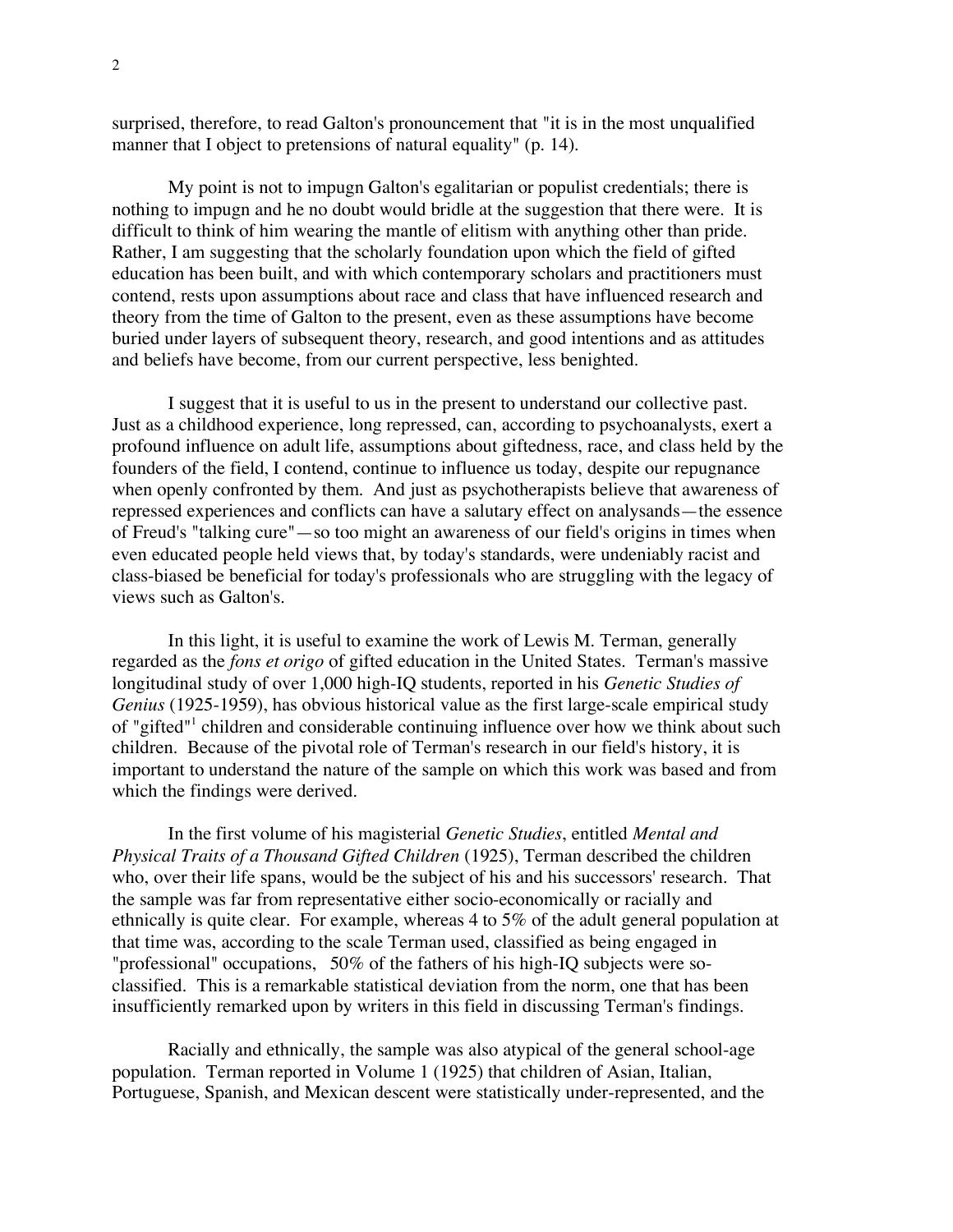nearly total absence of African-American children was so much in line with expectations that it was not deemed worthy of mention. Clearly, the "Termites" were, as a group, Whiter and considerably more affluent than their lower-IQ school-age peers.

Nonetheless, Terman's research has, more than any other body of work, constituted the bulk of what we "know" about "gifted" children, although its influence has, to some extent, been obscured by being incorporated into secondary and tertiary sources that have passed along his findings as the common knowledge of the field. It is interesting to look at some of the knowledge contributed by Terman's *Genetic* studies and to consider the role that socioeconomic status (SES) in particular could have played and the degree to which that has become confounded with giftedness.

Among Terman's findings, widely repeated, is that, contrary to the stereotype, gifted children are not sickly, physically frail, neurotic, or socially inept; rather, Terman tells us, they are healthy, robust, emotionally well-adjusted, and socially adept. One must ask, however, whether these characteristics are attributable to giftedness or to growing up in upper-middle-class White families in pre-New Deal America when, owing to a lack of social services, economic advantage carried even more of a benefit with respect to physical health and even survival than it does today and when, again to a greater extent than today, membership in the White middle- and upper-middle-class mainstream conferred certain advantages that bore directly on one's emotional and social development?

One could examine a number of Terman's findings concerning the physical, emotional, vocational, and social development of his subjects and propose that social class, not giftedness, is the primary causal factor (i.e., these subjects were stronger, more successful, happier, etc. because of comfortable families of origin, not high IQ). Why is this important? It is important because of Terman's lasting influence on our thinking about the children who are the focus of our field. If the foundation of our knowledge rests on a study of high-SES mostly White children with high IQs, this knowledge will be translated into practice. For example, authors of teacher checklists will reproduce these findings as "characteristics of gifted children," and children chosen for gifted programs will, to a greater degree than might otherwise be the case, resemble Terman's sample racially, ethnically, and socio-economically. In other words, I am suggesting that, nearly a half century after his death, Terman's sample is being replicated in a number of gifted programs across the country.

#### **The Post-Sputnik Years**

The work of Terman and such contemporaries as Leta Hollingworth (e.g., 1942; Klein, 2002), as well as the publication of two *National Society for the Study of Education (N.S.S.E.) Yearbooks* (T. S. Henry, 1920; Whipple, 1924), not only established an empirical and theoretical basis for the field, one in which race and class played both powerful and invisible roles, but also resulted in the implementation of programs for gifted students in a number of school districts across the United States. However, by the mid-point of the twentieth century, gifted education was out of favor. It was not until the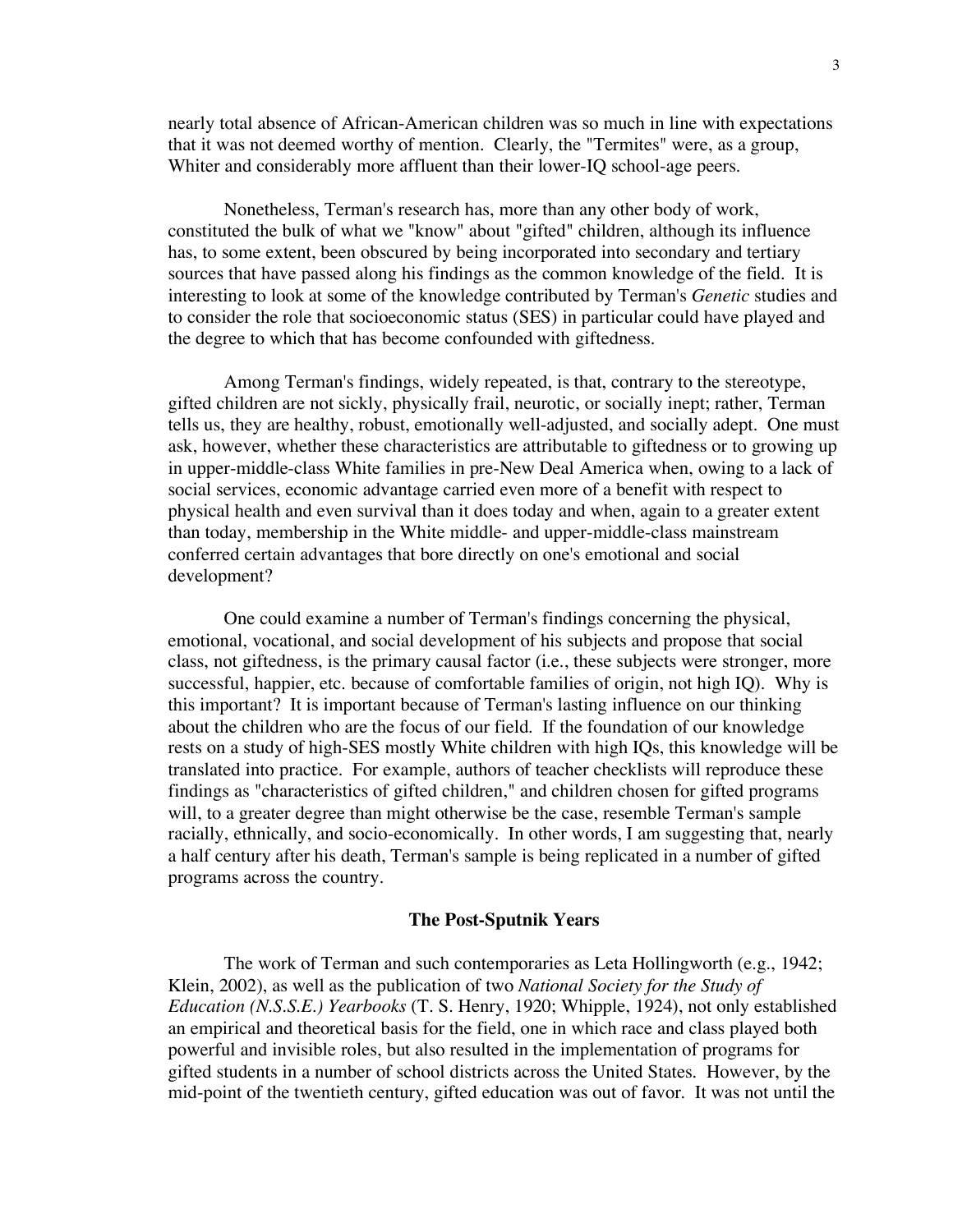launching of Sputnik I by the Soviet Union on October 4, 1957, that, with the nation nervously looking to the schools to do more to encourage the development of "the best and the brightest," gifted education came to the forefront of the national consciousness. Once again, during this second wave of interest in gifted education, issues of race and class played major roles in that they were powerful factors in determining who was gifted and who was not. Despite a great deal of discussion about expanding the concept of giftedness in the fifty-seventh *N.S.S.E. Yearbook* (N. B. Henry, 1958; see especially the chapter by Witty) and in the highly influential but flawed work of Getzels and Jackson (1958), giftedness was mainly operationalized through aptitude tests. In the schools in the post-Sputnik era, as in Terman's *Genetic Studies of Genius*, "giftedness" usually equaled a high IQ.

An exception to the norm of treating giftedness in a decontextualized manner without reference to how it can be shaped by issues of race and class and to how certain groups can be advantaged and disadvantaged by how it is conceived is found in the work of the noted African-American educational researcher, Horace Mann Bond. In 1960, Bond studied the relationship between socio-economic status and the awarding of National Merit Scholarships. His findings revealed a pronounced skewing of awards toward higher SES students, prompting him to ask whether we have "developed a class system that is almost as fixed and immutable as that long established in Western European social hierarchies" (p. 117).

In the same anthology on gifted education in which Bond's paper appeared, Martin D. Jenkins, another prominent African-American educator, felt compelled to point out that mean differences in the IQs of Caucasians and African-Americans did not imply that no "superior cases" would be found among the latter group, nor did it mean that African-Americans were lacking in "the ability to participate in the culture at the highest level" (1960, p. 111; see Kearney & LeBlanc, 1993, for more about the work of Bond, Jenkins, and other "forgotten pioneers" in the study of gifted African-American children).

Despite this work, and the coinciding of the post-Sputnik wave of gifted education programs with a crucial period in the struggle for civil rights by African-Americans, little cognizance was taken of issues of race and class in this period. It fell to a later generation of scholars to acknowledge that a problem exists and, belatedly, to begin to work on that problem.

## **Contemporary Indicators of the Under-representation of Economically Disadvantaged and Children of Color in Gifted Programs**

The history of the field of gifted education in the United States can, perhaps simplistically but nonetheless usefully, be divided into three periods characterized by a widespread acceptance of the need of "gifted" children for an appropriately differentiated education and a proliferation of gifted programs. The first such period was launched by the work of Terman, Hollingworth, and others in the post World War I era, and the second was the short-lived post-Sputnik efflorescence of gifted programs, both of which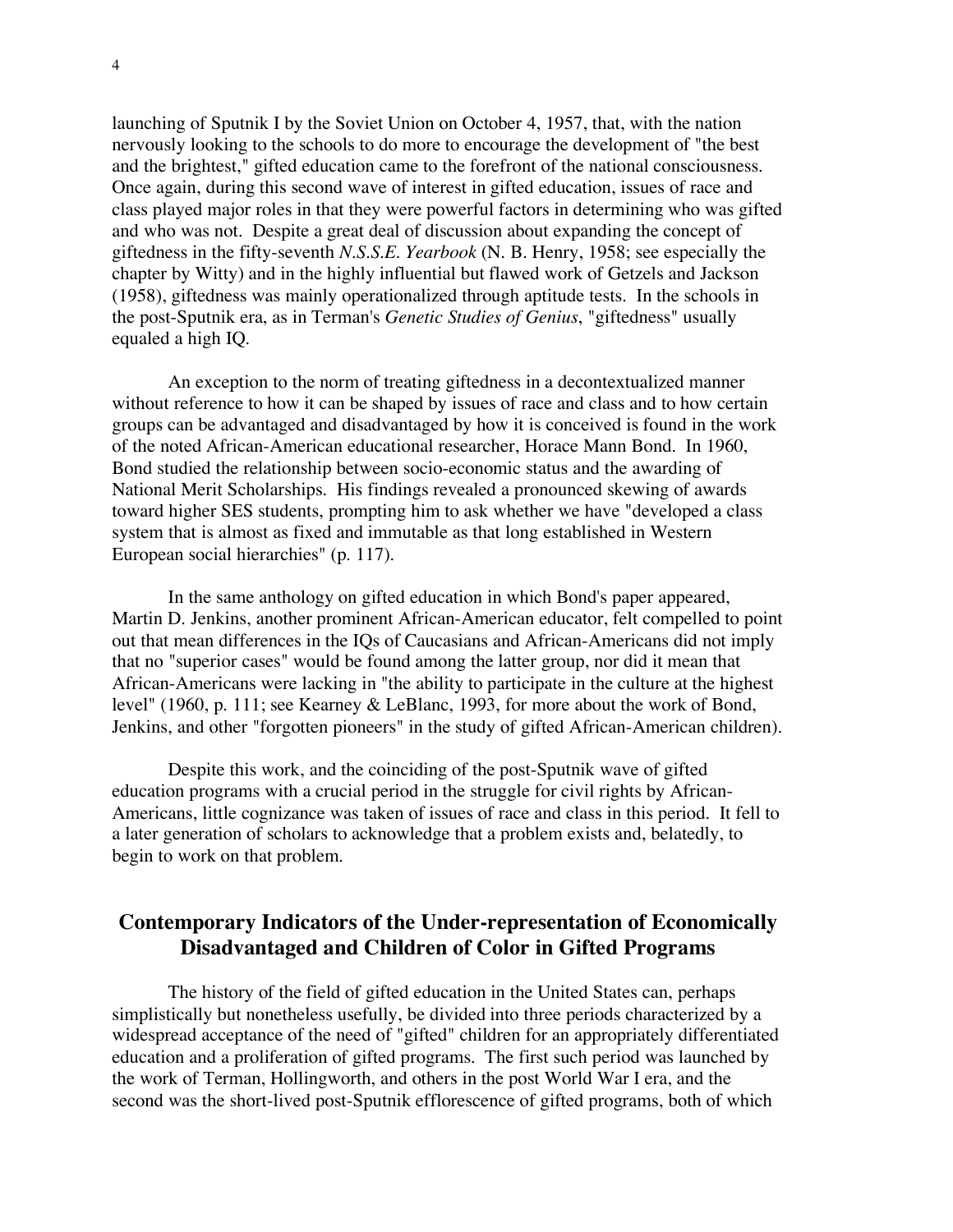are briefly discussed above. We are still in the third period, one that began, or at least coincided, with the publication by the U.S. Office of Education's *Education of the Gifted and Talented,* the so-called "Marland Report" (1972).

For the past three decades or so, gifted education has been a more-or-lessaccepted part of the educational landscape, never approaching the near-extinction that it faced in the early 1950s or the mid-to-late 1960s. During this time, numerous writers have called attention to the fact that poor children and children of color have been underrepresented in programs for gifted students (see, among many others, Baker & Friedman-Nimz, n.d.; Borland & Wright, 1994; Borland, Schnur, & Wright, 2000; Donovan & Cross, 2002; Harris & Ford, 1999; Passow, 1989; Richert, 1987; VanTassel-Baska, Patton, & Prillaman, 1989).

Serious effort has finally been devoted to the problem, especially since the passage of the Jacob K. Javits Gifted and Talented Students Education Act, which resulted in, among other things, the funding of numerous local projects designed to develop ways of identifying and educating traditionally under-represented gifted students. Another product of that legislation was a government publication, *National Excellence: The Case for Developing America's Talent* (U.S. Department of Education, 1993). Contained in this report was a definition of giftedness, replacing the much-quoted definition in the Marland Report (1972), that contained the statement, "Outstanding talents are present in children and youth from all cultural groups, across all economic strata, and in all areas of human endeavor" (p. 26). The mention of "all cultural groups" and "all economic strata" in this definition, along with the funding of local projects focused on equity issues signaled a new level of determination in the field of gifted education to attack and make progress with respect to the problem of the underrepresentation of low-SES children and children of color in programs for gifted students.

Nonetheless, current data suggest that the under-representation of economically disadvantaged and minority students in gifted programs continues. For example, the ongoing National Educational Longitudinal Study (NELS '88) conducted by the U.S. Department of Education (e.g., 1991) revealed that eighth grade students whose families' socio-economic status placed them in the top quartile of the population were about five times more likely to be in programs for gifted students than were students from families in the bottom quartile. Moreover, almost half of the eighth grade students identified as gifted and placed in gifted programs were from families in the top SES quartile, whereas about 9% were from the bottom quartile.

Baker and Friedman-Nimz (n.d.) conducted sophisticated statistical analyses of the NELS '88 data and found that part of the problem related to availability of services. They report that students from the third SES quartile were 18% more likely to attend school with gifted programs and students in the highest quartile were 28% more likely to attend schools with gifted programs than were students in the first, or lowest, quartile. This suggests that, in part, the problem of under-representation of poorer children in gifted programs is part of a larger national problem of inequities in the provision of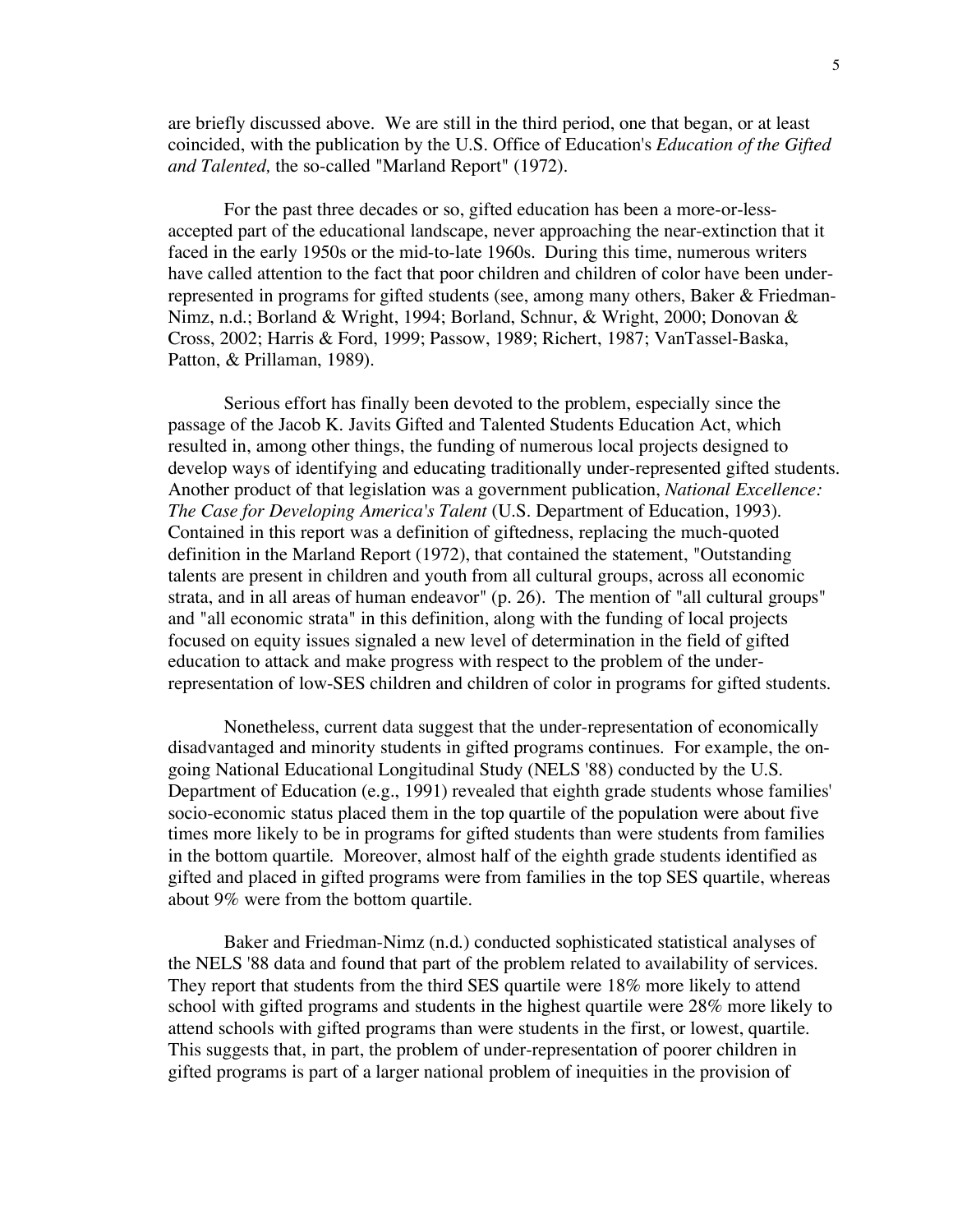public educational resources, which results in inadequate services being provided to schools serving low-SES children.

Ford and Harris (1999) used data from 1978 through 1992 to compute indices of under-representation and over-representation of certain groups by comparing their representation in the general population with their representation in gifted programs. Their data show that Latinos were under-represented by 24% in 1978 (accounting for 6.8% of the school population but only 5.15% of students in gifted programs) and by 42% in 1992. American Indians were under-represented by 62% in 1978 and by 50% in 1992, and the indices for African Americans were 33% and 41%, respectively.

Why does this matter? The serious and destructive consequences of this state of affairs can be illustrated in the form of a syllogism that I believe is valid. Take the two following premises:

- Students typically derive at least some benefits from being placed in gifted programs, benefits that are realized in school and later in life.
- Gifted programs disproportionately serve White middle- and uppermiddle-class students.

If these premises are true, and I believe they clearly are, the following conclusion is a logical necessity:

• Therefore, gifted programs are serving to widen the gap between society's have's and have-not's and between White and minority families by disproportionately serving the children of the former and neglecting the children of the latter.

The existence and the consequences of under-representation are not in doubt. What is less certain is why the problem exists, a question to which I will now turn.

## **Possible Causes of the Problem of Under-representation—Factors Outside the Field of Gifted Education**

It is useful to distinguish between those causes of under-representation over which we in the field of gifted education have an appreciable degree of control and those over which we do not. Among the latter, I will identify conditions in the larger society and, among the former, practices in the field of gifted education. This is a bit of a simplification if one views education, including gifted education, as an instrument for social change, but for purposes of discussion, I will maintain this dichotomy. Let me first examine factors outside the field of gifted education.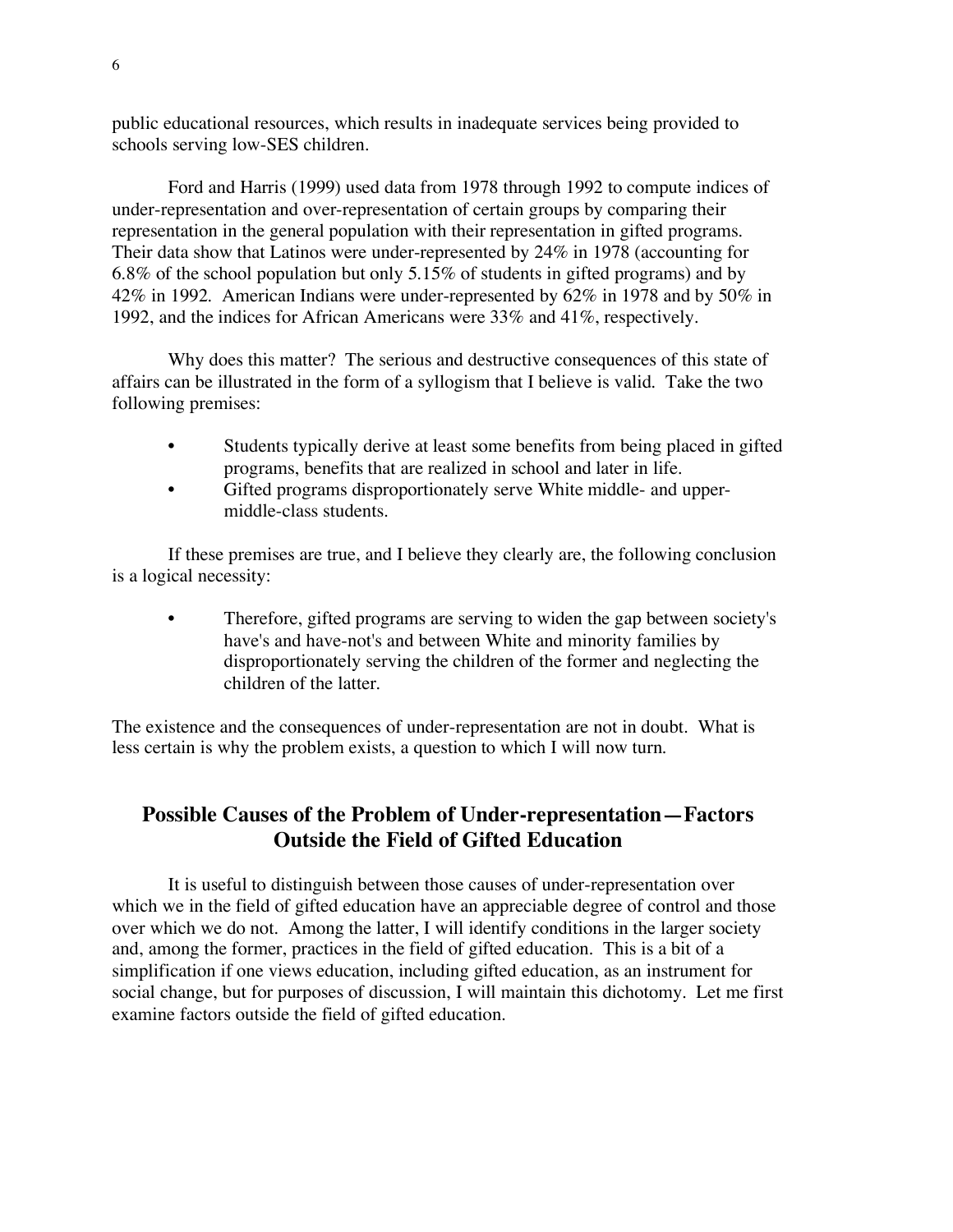#### **Social and Cultural Factors—Educational Disadvantage**

Poverty, racism, class bias—inequity in all of its ugly forms—are malignant and insidious forces that can damage people, and children are especially vulnerable. Thus, a child who is born into poverty and experiences the consequences of racism for the first 5 years of his or her life is at-risk, whatever his or her innate capacity for academic achievement, of entering kindergarten at a disadvantage educationally. In attempting to understand the underachievement and corresponding under-representation in gifted programs of children from certain groups, we sometimes lose sight of the simple and undeniable fact that such things as poverty hurt all but the most resilient children in ways that can deny them their basic rights in our schools and our society.

How this translates into academic underachievement and under-representation in gifted programs is a difficult question. Descriptive data are plentiful. For example, Natriello, McDill, and Pallas (1990) list five "key indicators associated with the educationally disadvantaged ... [that are] correlated with poor performance in school" (p. 16). These are, (a) being African-American or Latino, (b) living in poverty, (c) living in a single-parent family, (d) having a poorly educated mother, and (e) having limited English proficiency. Useful as this might be, these data are correlational rather than explanatory, so we have to turn elsewhere for possible insights into how what Natriello et al. refer to as "educational disadvantage" comes about.

## **A Cultural-Ecological Perspective—The Work of Ogbu and Fordham**

John Ogbu (e.g., 1978, 1985, 1992) and Signithia Fordham (e.g., 1988, 1991; Fordham & Ogbu, 1986) have provided a useful, although not undisputed (see, e.g., Chapell & Overton, 2002; Lundy, 2003), theoretical framework for investigating the causes and mechanisms of educational disadvantage among children of color. I will summarize some of their ideas that, I believe, bear on the issue of the underrepresentation of minority children in programs for gifted students.

#### **Voluntary and Involuntary Minorities**

Since economic and educational disadvantage is visited disproportionately upon racial and ethnic minorities, understanding the nature and effects of minority status is essential to addressing its educational consequences, including under-representation in gifted programs. To this end, Ogbu makes a distinction between *voluntary minorities*, who come to this country by choice to seek economic opportunity or greater political freedom, and *involuntary minorities*, such as African-Americans, who were originally brought to this country against their will, denied assimilation into the mainstream, and relegated largely to menial occupations. (Ogbu also includes among involuntary minorities American Indians and most Latinos living in the U.S.)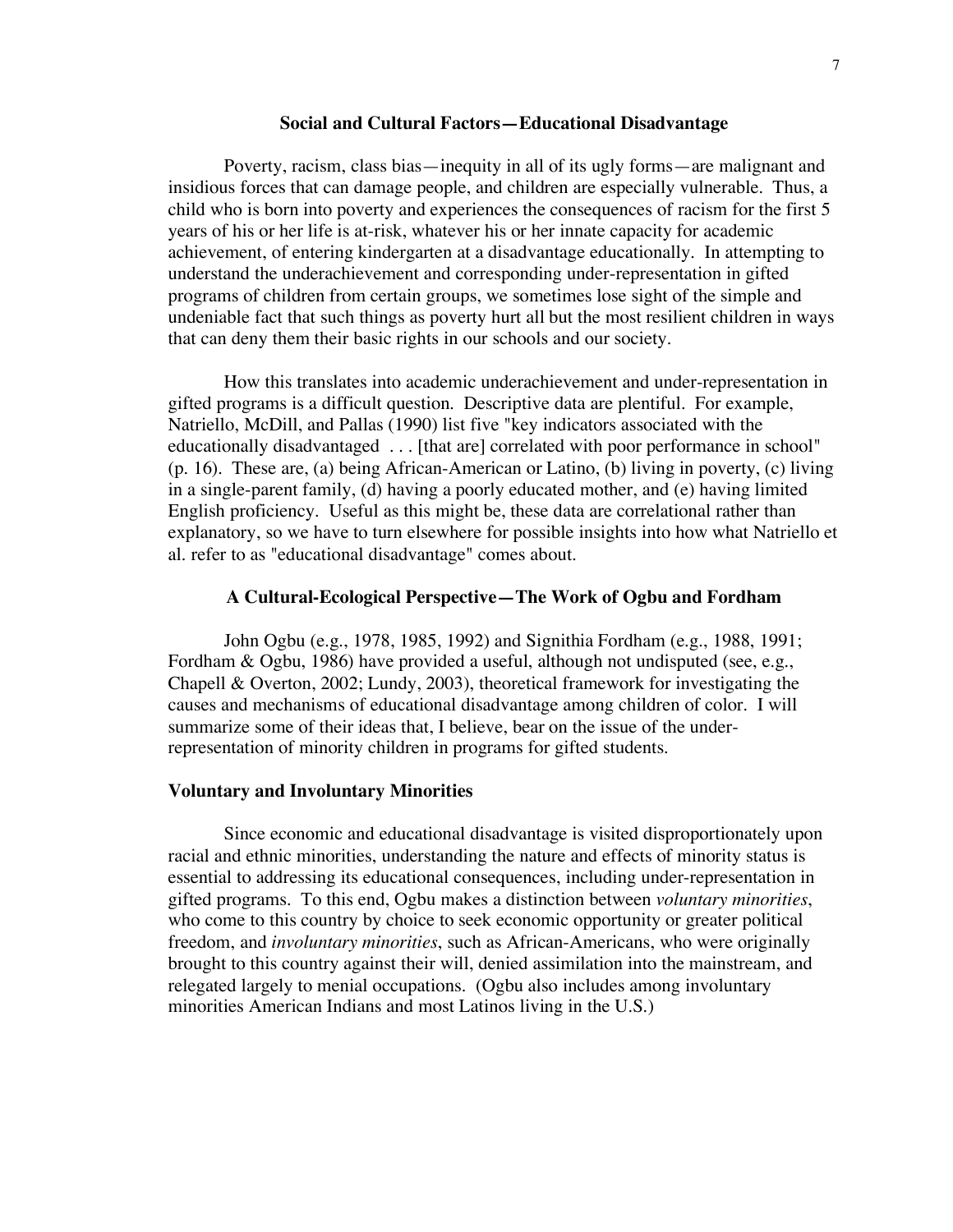#### **Primary and Secondary Cultural Differences**

Although voluntary-minority children may initially experience school difficulties, they do not typically fail generation after generation, as many involuntary-minority children do. Ogbu attributes some of this discrepancy in school success to the ways the two groups differ from the cultural mainstream. According to Ogbu, all minorities, voluntary and involuntary, initially experience *primary cultural differences*—differences in language, religious practice, dress, child rearing—that existed before they came to the United States and that, for a period of time, serve to mark them as different from the acculturated mainstream. Primary cultural differences can cause educational difficulties, lack of fluency in English being a good example, but for voluntary minorities the problems rarely persist because they see primary cultural differences as barriers to overcome to adapt to and assimilate into the mainstream culture and achieve the goals that motivated their immigration in the first place. Maintaining these differences is contrary, not essential, to their identity and sense of self-worth. Thus, at least outside the home, they try to eliminate or minimize cultural attitudes, practices, and behaviors that constitute primary cultural differences, and they instill in their children the importance of assimilating into the mainstream, although perhaps within limitations relating to social relations, for purposes of upward mobility.

In addition to primary cultural differences, involuntary minorities also experience what Ogbu calls *secondary cultural differences*, which arise after their arrival in this country when "members of a given population beg[i]n to participate in an institution controlled by members of another population, such as the schools controlled by the dominant group" (Ogbu, 1992, p. 8). Secondary cultural differences arise in reaction to negative contacts with the dominant culture and serve as "coping mechanisms under 'oppressive conditions' " (Ogbu, 1992, p. 10). Whereas voluntary minorities see primary cultural differences as barriers to assimilation that must be overcome, involuntary minorities see secondary cultural differences as protectors of their very identity and "have no strong incentives to give up these differences as long as they believe they are still oppressed" (Ogbu, 1992, p. 10). Thus, secondary cultural differences can persist generation after generation.

#### **Cultural Inversion**

One possible form secondary cultural differences can take is *cultural inversion*, "the tendency . . . to regard certain forms of behavior, events, symbols, and meanings as inappropriate . . . because these are characteristic of White Americans" (Ogbu, 1992, p. 8). In response to oppression and denial of opportunities to assimilate into the mainstream culture, involuntary minorities may develop a subgroup identity based on values, attitudes, and behaviors that are directly oppositional to those of the White culture. Once this occurs, socializing children involves teaching behaviors and values discrepant from those of the mainstream culture, and sanctions are often applied to those who appear to embrace values and behaviors perceived as being part of that culture, such as employing standard English or striving for academic achievement.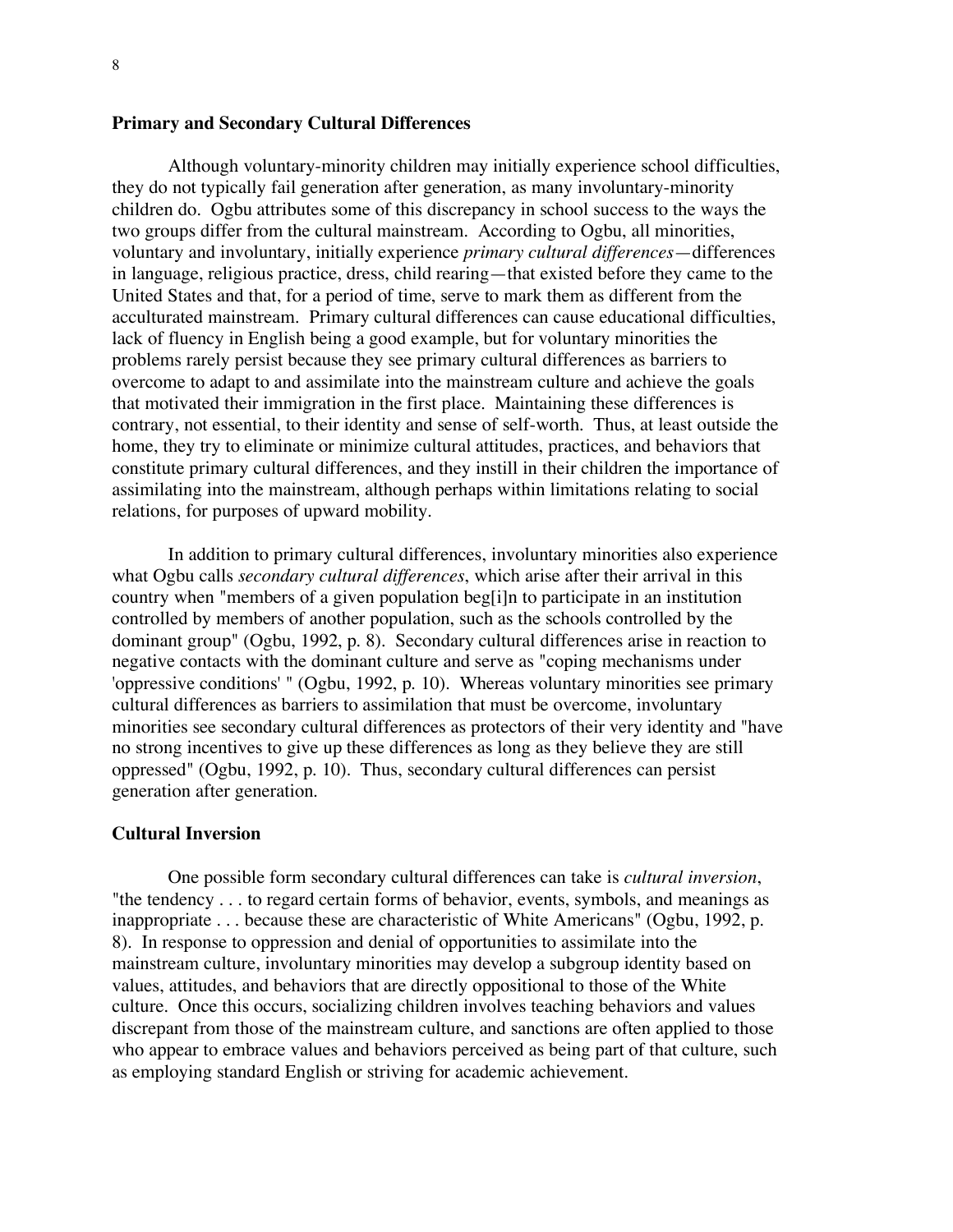## **Socialization and Caste**

Ogbu (e.g., 1978, 1985) argues that involuntary minorities occupy the lowest stratum of a caste system that grants them little chance for upward mobility. Inferior positions in the caste system require little education, and the rigidity of the system is maintained by disproportionately meager rewards for involuntary minorities who do acquire an education.

This leads to Ogbu's analysis of the "failure-of-socialization" hypothesis. This hypothesis represents an attempt to explain the disproportionate educational failure rate among involuntary-minority children by asserting that their parents socialize them less effectively than middle-class parents socialize their children, with the result being that these children become indifferent to and unlikely to achieve academic success. Ogbu challenges this hypothesis, arguing that the real difference is in the *content* or *objective*, not in the *manner*, of socialization. Writing about African-American involuntary minorities, Ogbu states that, "black children's school behavior is not just a spillover of adult adjustive behavior; *it is a part of the training of black children for their survival in the American caste system*" (1985, p. 372). Further, he writes,

We should not expect blacks and whites to have the same socialization practices and experiences, because they are not being prepared for roles requiring the same kinds of competence. . . . When blacks differ from whites in . . . skills it is probably because their status positions require variant forms of the skills in question, not because parents have failed in their socialization duty. (p. 374)

In other words, the fact that many involuntary-minority children do not appear to be socialized for success in the educational system does not imply a failure by their parents to prepare them for their roles in society. According to Ogbu, just the opposite is the case. Considering their limited horizons and the rigidity of the caste system, these children are being socialized realistically for the future that awaits them. This, Ogbu argues, is *successful*, not failed socialization.

The impact on students' school attitudes and behavior is predictable. Nearly all children find certain aspects of schooling to be meaningless and boring. However, White children and children from voluntary-minority groups are socialized to endure the school routine because their parents know that real benefits can accrue to them if they do so. Ogbu believes that for involuntary-minority children, however, there is likely to be little or no reward for brooking the tedium of the classroom, a fact not lost on parents, who realistically instruct their children in the development of other, more adaptive, skills.

#### **The Burden of Acting White**

This creates a dilemma for potentially gifted involuntary-minority students, which Fordham (1988, 1991; Fordham & Ogbu, 1986) refers to as the "burden of acting White."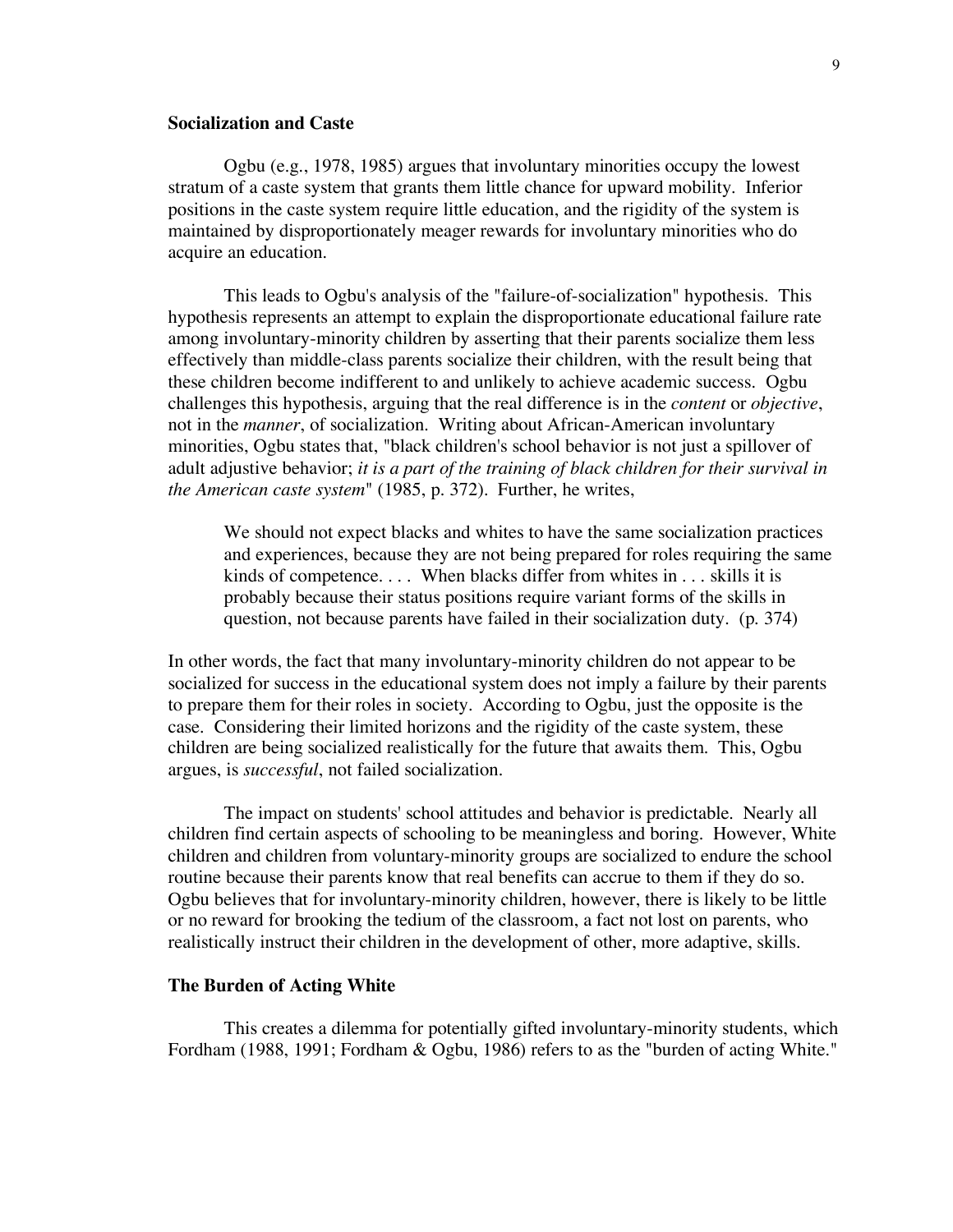Learning school curriculum and learning to follow the standard academic practices of the school are often equated by the minorities with . . . "acting white" while simultaneously giving up acting like a minority person. School learning is therefore consciously or unconsciously perceived *as a subtractive process:* a minority person who learns successfully in school or who follows the standard practices of the school is perceived as becoming acculturated into the white American frame of reference at the expense of the minorities' cultural frame of reference and collective welfare. (Fordham & Ogbu, 1986, pp. 182-183)

The quandary faced by gifted students from involuntary-minority groups can be a painful one: either adopt attitudes and behaviors that, although facilitative of school success, serve to alienate one from friends and culture, or maintain loyalty to friends and culture by sacrificing one's prospects for academic and vocational success. This is no small matter. Those who attempt to cross cultural boundaries may experience what Fordham and Ogbu (1986), borrowing from DeVos (1967), call "affective dissonance," the feeling that "they are  $\dots$  betraying their group and its cause" (p. 182; see also Fordham, 1988, 1991; Mickelson, 1990).

Research by Ford (1992, 1993, 1996) suggests that this is a significant problem for some bright involuntary-minority students. In her sample of 148 African-American fifth and sixth graders identified as gifted, above-average, or average in academic ability, 97 "reported exerting low levels of effort in school" (1992, p. 134). This included 38 of the 48 gifted students, despite the fact that this group endorsed what Ford calls the "American achievement ideology."

#### **Assimilation Without Accommodation**

For involuntary-minority children both to succeed academically and to deal with the burden of acting White, they need more than what Ogbu (1992) calls "primary strategies," such as positive academic attitudes, hard work, and perseverance that are essential for all academically successful students. Involuntary minority students must also adopt "secondary strategies," which "shield them from the peer pressures and other detracting forces of the community" (p. 11).

Some secondary strategies, such as emulation of Whites or "cultural passing," exact a significant psychological toll. Others, such as "encapsulation in peer group logic and activities . . . [refusing] to do the White man's thing or . . . [to] consider schooling important" (p. 11), come at the cost of wasted academic talent. More successful, with a smaller although not negligible price, is "accommodation without assimilation," adhering to school norms in school but cultural norms at home and in the community. These secondary strategies, with respect to the goal of enabling involuntary-minority students to succeed academically, achieve various degrees of success at varying costs. Yet, under the conditions that obtain in this country today, Ogbu believes they are necessary for involuntary-minority students to achieve.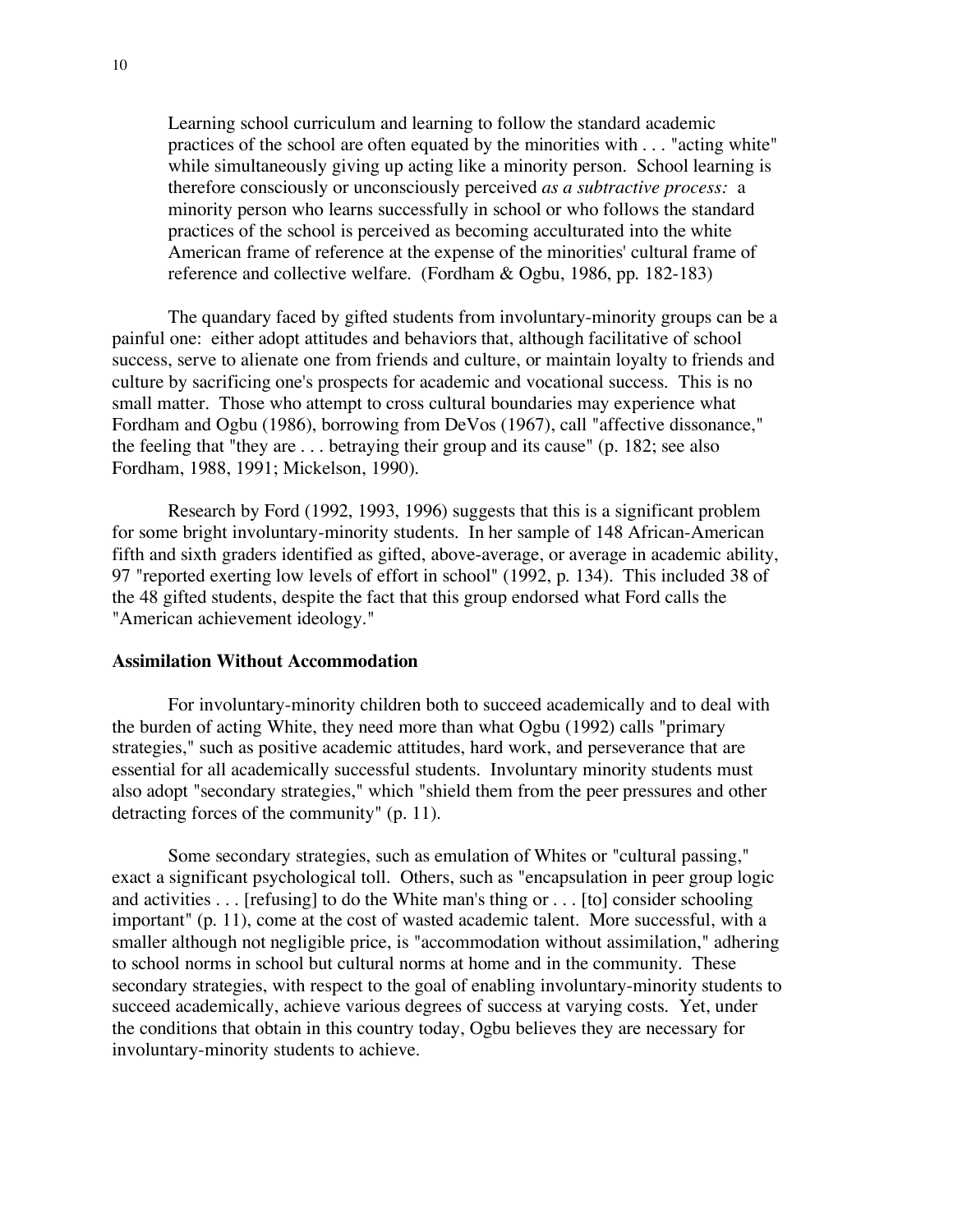Ogbu's work suggests that there is a powerful array of forces, often misunderstood, that work to lower the academic achievement of involuntary-minority children. Fordham and Ogbu (1986), referring to African-American children, summarize these as follows:

The low school performance of black children stems from the following factors: first, white people provide them with inferior schooling and treat them differently in school; second, by imposing a job ceiling, white people fail to reward them adequately for their educational accomplishments in adult life; and third, black Americans develop coping devices which further limit their striving for academic success. (p. 179)

Clearly, the under-representation of economically disadvantaged children, especially those from racial and ethnic minority groups, in programs for gifted students is a problem that, in Ford's words, is "complex and perplexing . . . requiring movement away from traditional theories and paradigms, including those which hold that underachievement results only from a lack of motivation to achieve" (1992, p. 134). Moreover, it is part of a larger problem, the failure of our educational system to educate economically disadvantaged and minority students that is the product of persistent structural inequities in our society.

## **Structural Inequities in American Education**

The theories of Ogbu and Fordham are useful in understanding some of the possible psycho-social factors that may operate in the diminished academic success of some children of color and economically disadvantaged children and that thus may contribute to the under-identification of these children in gifted programs. However, their ideas do not address structural inequities in the provision of educational resources that constitute an additional plausible factor.

I mentioned above the analysis of the NELS '88 data by Baker and Friedman-Nimz (n.d.) that revealed that "across states, higher socioeconomic status students who attend larger schools are more likely to have access to gifted and talented programming" (p. 2). In other words, poorer children (and thus children of color since race and SES are strongly related in this country) are not only less likely to be identified for gifted programs, they are less likely even to have a program in their schools for which they might be identified.

This is a quantitative finding supporting the work of writers such as Kotlowitz (e.g., 1992) and Kozol (e.g., 1986, 1991, 2002), who have shown, through their more intensive qualitative focus on individuals and particular settings, the sometimes brutal effects of what Kozol, in the title of his 1991 book, called "savage inequalities." For example, in that work, Kozol pointed out that in New York City, the majority of whose student population of 1.1 million children is African-American and Latino, the average per-pupil expenditures in 1987 were \$5,500. In the nearby, wealthy, largely White suburbs of Manhasset and Great Neck, per-pupil funding exceeded \$11,000.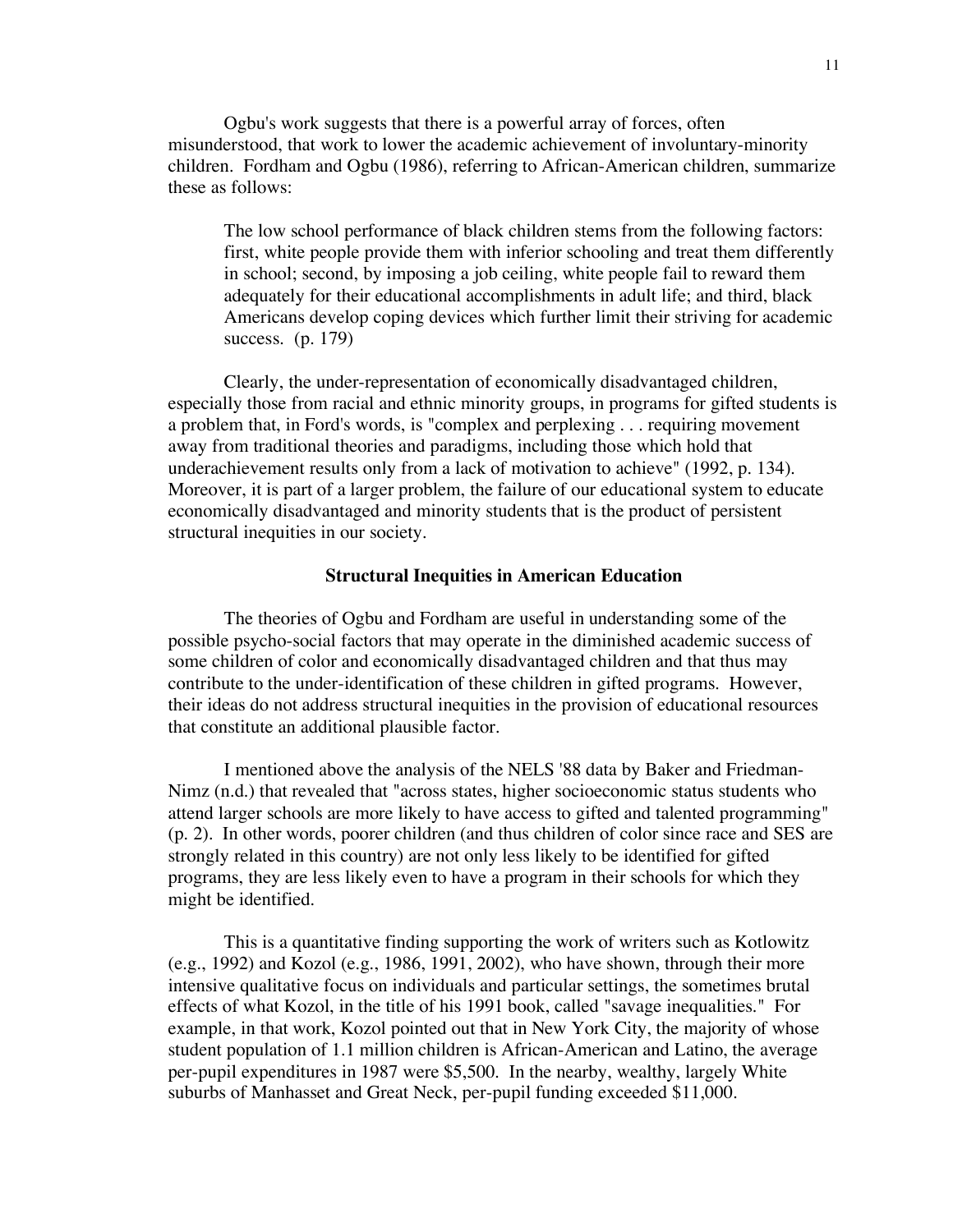In a 2002 article in *The Nation*, Kozol pointed out that median salary for New York City school teachers was \$36,000 less than the median salary in Scarsdale, New York, \$30,000 less than the median salary in White Plains, New York, and \$19,000 less than the median salary for Westchester County, in which Scarsdale and White Plains are located, as a whole. To make matters worse, these inequities are being exacerbated by budget cuts trickling down from Washington to Albany to New York City, which wealthier suburbs, although often hard-pressed, are better able to weather.

Kozol (2002) argues that such discrepancies in per-pupil funding as cited above reflect demographic shifts and suggest a willingness to under-fund schools serving poor children and children of color. He points out that until the late 1960s, when White children still attended the New York City public schools in large numbers, per-pupil spending in the City fairly closely mirrored that in surrounding suburban counties. "Three decades later," he writes, "with the white population having plunged to a surviving remnant of 14.5%, New York City's spending has collapsed to levels far below . . . suburban counties" (p. 22). Kozol quotes Noreen O'Connell, Director of the Educational Priorities Panel, as follows:

If you close your eyes to the changing racial composition of the schools, . . . you're missing the assumptions that underlie these [funding] decisions. . . . The assumption is that these are parents who can be discounted. These are children who just don't count—children we don't value. (p. 23)

It is likely that none of this is very surprising to readers of this monograph. We have become largely inured to such funding patterns, accepting as inevitable the fact that communities with higher tax bases, i.e., with more affluent families, will be able to raise more monies for their schools through property taxes, just as we accept a suburban child is more likely to live in a six-bedroom home with a four-car garage and a swimming pool than is a child living in the inner city. But I would suggest that this is something that we should not accept so willingly.

In a capitalist system such as ours, whatever one thinks of it, not everyone is entitled to a swimming pool and an estate on a multi-acre lot. But does this same hold true for a decent public education? If every child in this country is entitled to a free public education, what moral justification can there be for one child to receive a substandard education—a decrepit building, an inexperienced and probably transient teacher, fewer textbooks than students in each class, meager supplies often purchased out-of-pocket by the teacher, no music or art programs—and another an enriched one simply because the children were born in different communities?

It is important to understand that the inequities Kozol has documented, as well as the heart-breaking story of the brothers Lafayette and Pharoah, living in Chicago's Henry Horner housing project, told by Kotlowitz in *There Are No Children Here*, are the result of a series of conscious decisions, not the result of inexorable natural forces. As a society, we have made a collective decision to provide a significantly richer public education to children from more affluent suburban families and an often shockingly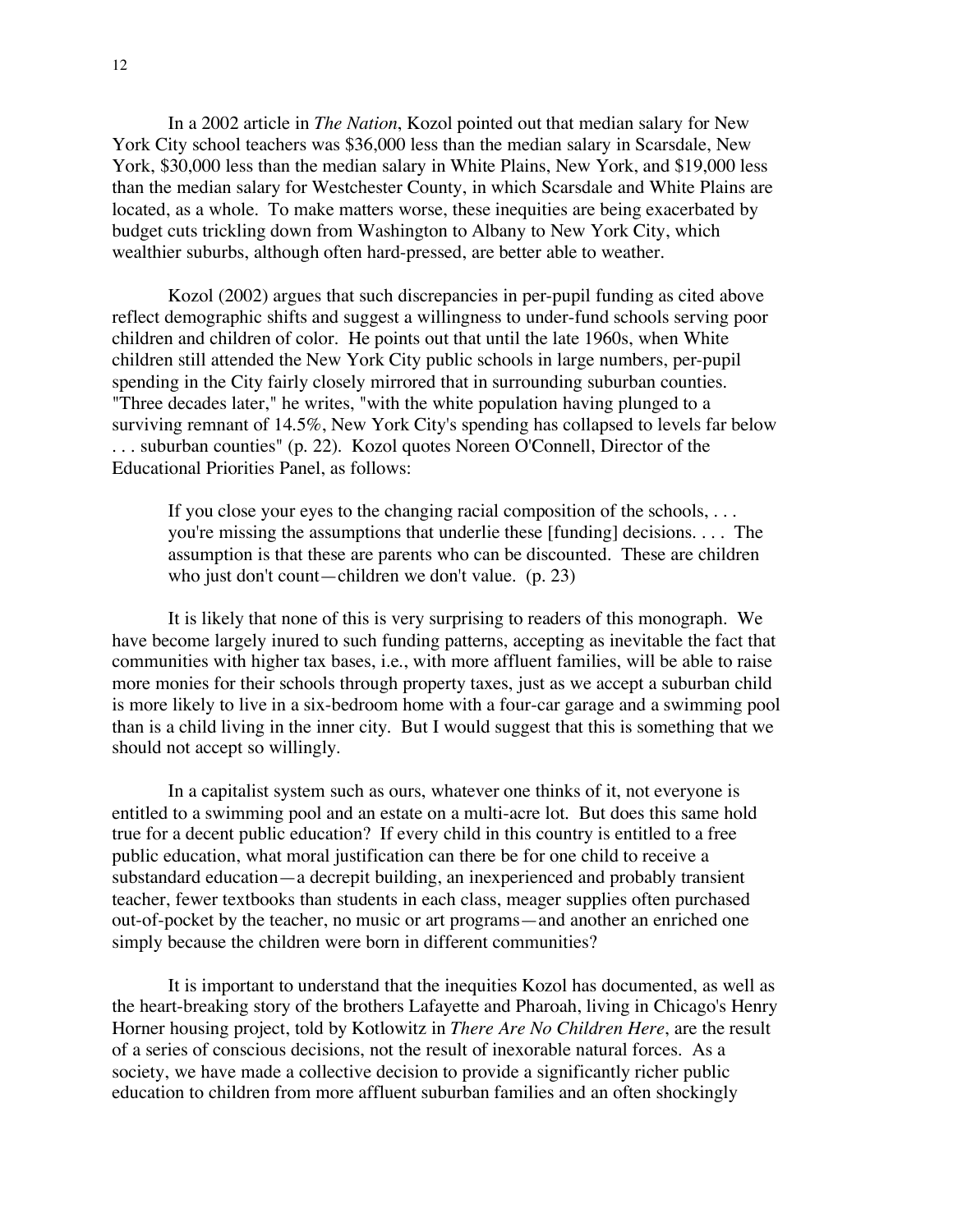inadequate one to poorer urban children, children who are much more likely to be children of color. Moreover, those children to whom we have deigned to give the crumbs of our public educational system are also those who depend on it the most, those whose parents cannot afford supplementary classes, private tutoring, academically oriented camps, and so forth.

The implications for gifted education are obvious. Giftedness, however it is defined, is more likely to emerge in schools in which the prevailing assumption is that children have talents, not deficits, in schools in which the teachers have the professional skills to recognize and nurture these talents, in schools in which there are adequate materials to allow children to learn, and in schools in which the curriculum has not been picked clean of such "frills" as music and art, areas of human experience that enrich the mind and the spirit. And these are more likely to be schools attended by White middleand upper-middle-class children.

## **Summary**

Thus, I submit that there is a host of factors—those socio-ecological factors identified by Ogbu and Fordham, those structural inequities in contemporary American society deriving from political forces identified and documented by Kozol and Kotlowitz, as well as others, no doubt—over which we, as a field, have no control except as individuals committed to social change. That is to say, changes in our practice as a field will not alter the perception of the need for cultural inversion among involuntary minorities should Ogbu's theory be correct, nor will anything we do with respect to the way we operate gifted programs change what should be seen as a shocking pattern of under-funding of schools that attempt to serve the poorest and most vulnerable of our children.

This, however, does not exculpate us, as a field, with respect to the inequities that obtain in gifted programs across the country. True, gifted education, and the educational system at large, is a creation of and subserves the larger society, which has yet to shed its burden of racism and class bias. But, I believe, there are practices within the field of gifted education that contribute to the chronic under-representation of poor children and children of color in our gifted programs, practices that *are* within our power to change if we are serious about making progress toward a more equitable future. It is to these that I will now turn.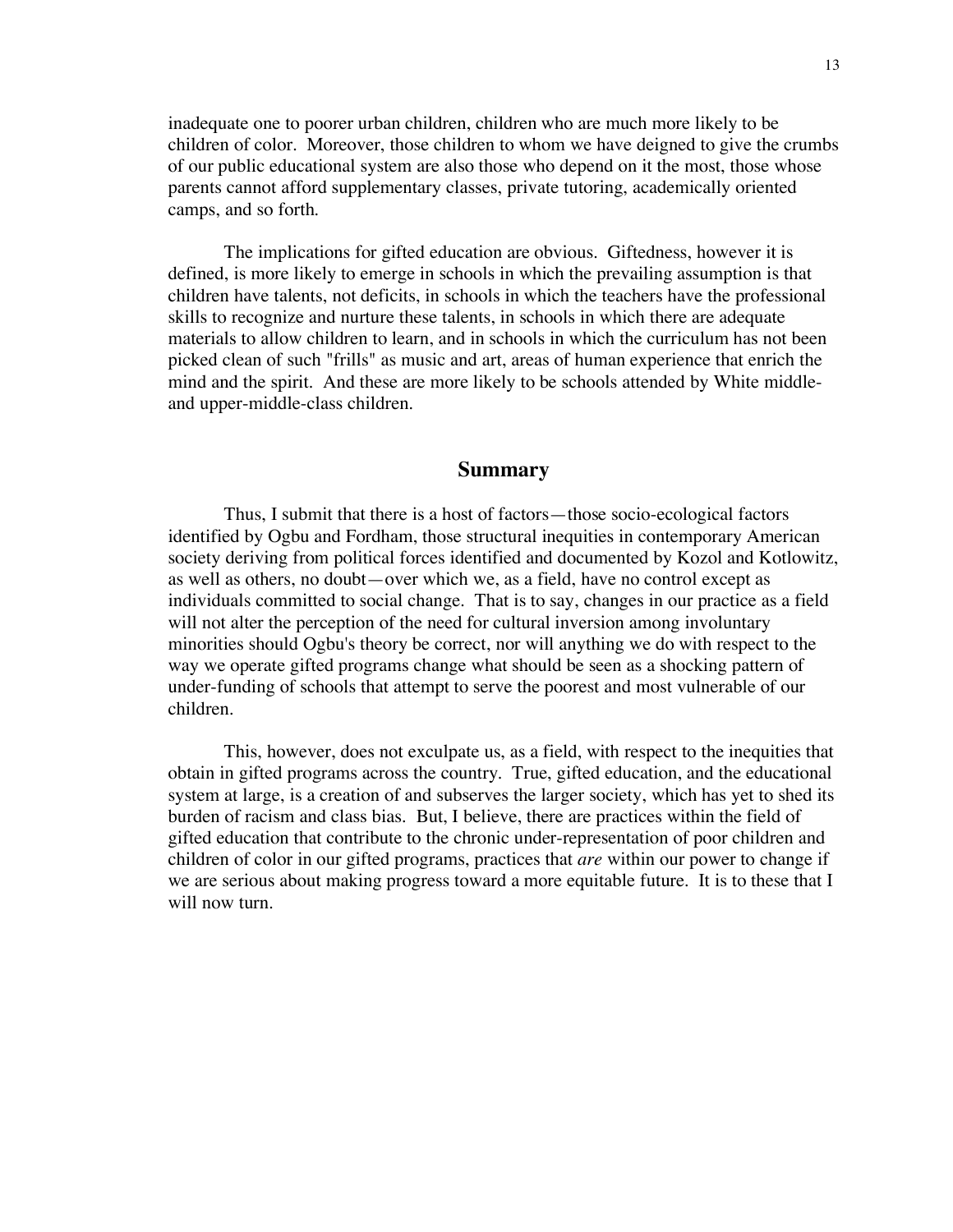## **Possible Causes of the Problem of Under-representation—Factors Within the Field of Gifted Education**

## **Conceptions of Giftedness**

#### **Giftedness as a Social Construction**

Giftedness is not a thing. It has no physical reality, no weight, no mass. It is a social construct, not a fact of nature. It is something that was invented, not discovered. As I argue elsewhere, to state that giftedness is socially constructed is to state that it "gains its meaning, even its existence, from peoples' interactions, especially their discourse. Concepts and constructs that are socially constructed thus acquire their properties, and their influence, through the give-and-take of social interaction, not through the slow accretion of empirical facts about a pre-existing entity" (Borland, 1997, p. 7; see also Borland, 1996, 2003).

This is an important consideration for our field (that is, of course, if my contention that giftedness is socially constructed is valid and not completely misguided). This is because of two properties of social constructs. First, the fact that an entity is socially constructed does not render it meaningless. It simply shifts the criteria for judging it from the scientific-empirical (does it really exist?) to the pragmatic or utilitarian and moral (what are the consequences of its creation in the education of children?). Thus, by arguing that giftedness is socially constructed, I am not arguing that it does not matter.

Second, if giftedness is socially constructed and not a natural phenomenon discovered as a result of disinterested scientific inquiry, it is subject to critical analysis, comprehension as to the nature of and reasons for its creation, and, ultimately and ideally, a greater degree of conscious control by those concerned with the outcomes of education. This requires, as Susan Gallagher states, that we "recognize how our taken-for-granted way of thinking from within the discipline's meaning-making system impacts the educational process in perhaps unintended ways" (1999, p. 69).

#### **Problematizing Giftedness**

In her chapter, "An Exchange of Gazes," in Kinchloe, Steinberg, and Villaverde's provocative collection, *Rethinking Intelligence* (1999), Gallagher discusses the importance of problematizing educational psychology. By "problematizing," she means "the process of grasping an assumption, that is, a taken-for-granted way of thinking, and turning it into a question" (p. 74). This requires an understanding that "educational psychologists . . . have constructed the categories and the technologies they apply" (p. 80). These categories and technologies are the product of our discourse—our writing and talking—especially our professional discourse. As Gallagher reminds us, discourses are "an artifact of culture . . . [and] develop from specific social and political locations and are as much the product of social negotiations as they are scientific processes" (p. 74).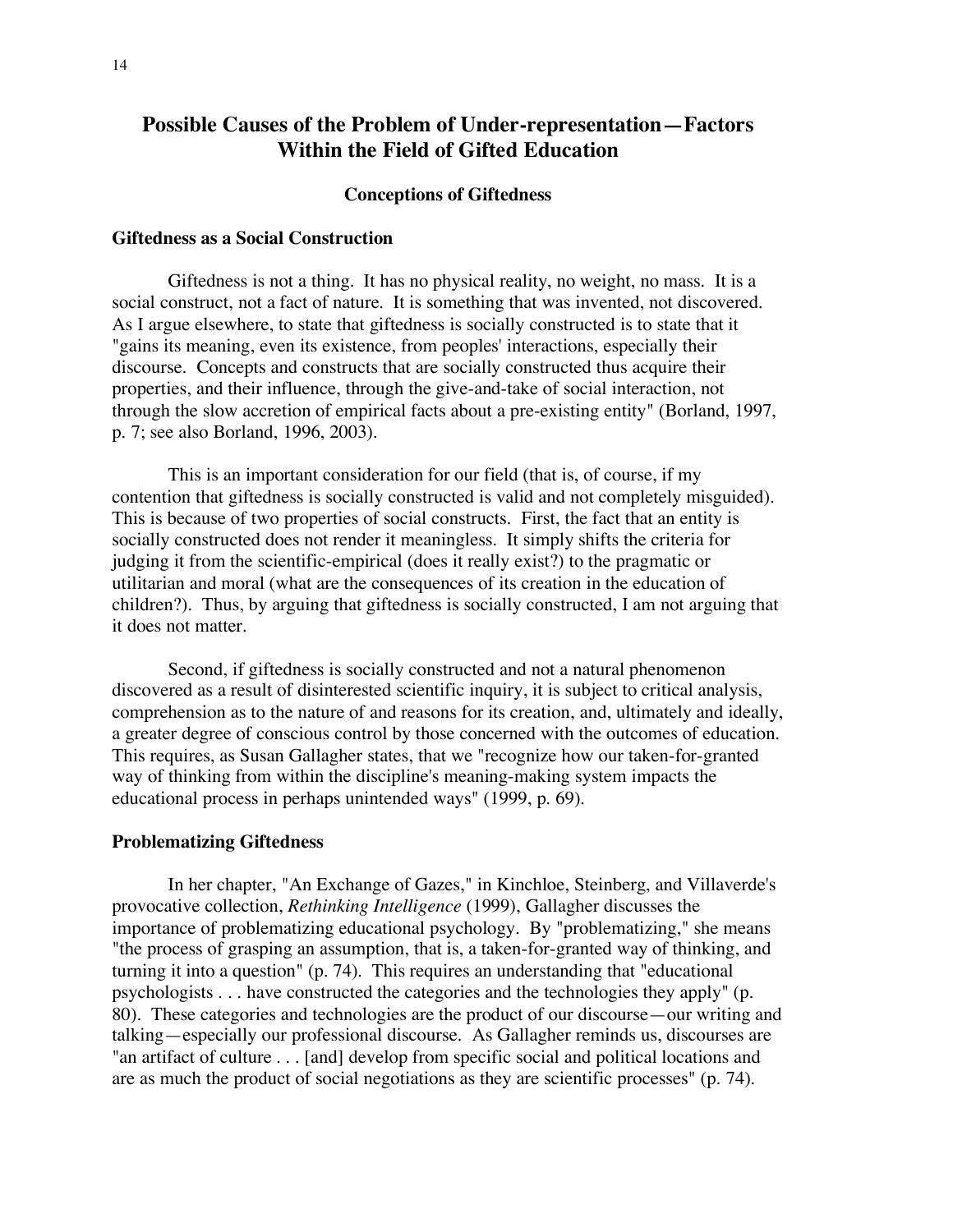Applied to giftedness, this locates the construct within a specific context and implies that its creation was tied to historical forces (e.g., the advent of mental testing, the need to "Americanize" thousands of immigrants through the public schools) and that its creation served, and continues to serve, socio-political ends. Giftedness is not part of a "'neutral' body of knowledge that has as its goal facilitating more effective teaching and learning" but rather is "connected to the ways modern societies manage and regulate their citizens" (Gallagher, p. 70).

As a construct, giftedness is inevitably tied to notions of excellence and potential. In multicultural societies, conceptions of excellence and giftedness are likely to be shaped by the values of the dominant culture or subculture. In fact, some writers, such as Tannenbaum (1983, 1986) in his "psycho-social conception of giftedness," argue that the environment, the social context, is not just a shaper but an actual component of giftedness itself. Thus, in the U.S., intellectual and academic giftedness, as it has traditionally been understood and operationalized, has largely been White middle- and upper-middle-class giftedness because the discourse out of which the construct has been created has been dominated by White middle- and upper-middle-class professionals.

The point is that giftedness as a concept, as a label in the schools, and ultimately as a descriptor of certain adults is likely to reflect the values and strengths of the dominant culture and to slight those of other cultures, especially those of involuntary minorities who employ such secondary cultural differences as cultural inversion as a means to define and protect their identities. Thus, I would argue that giftedness, as it has been constructed in American schools within American society has embedded in it the basis for the under-representation of certain groups outside the White middle-class and upper-middle-class mainstream.

#### **Social Reproduction Theory**

One need not view this as reflecting malign intent, although some do. According to social or cultural reproduction theory (see, for example, Apple, 1982; Katz, 1975; Spring, 1989), society's inequities, among them racism and wide disparities in wealth, work to the benefit of a wealthy and powerful elite. Society is structured to maintain the dominance of those in power and to perpetuate the subordinate status of those in the underclass, and social institutions, such as the educational system, are designed to perpetuate inequities that benefit the elite by reproducing, in the educational system, the hierarchical stratification found in the larger society.

One way the schools serve to maintain the status quo and the current power structure, according to social reproduction theory, is by denying an adequate education to the poor and the nonwhite and by extending special privileges to the more affluent. Gifted education is seen by some as an instrument of social reproduction and one of the means whereby schools perpetuate racism and economic injustice. Sapon-Shevin (1994) writes, "Whether or not the intention of gifted programs is to reproduce existing economic and racial hierarchies or to produce cultural capital held by an elite group of students, these are in fact the consequences of such a system" (p. 192).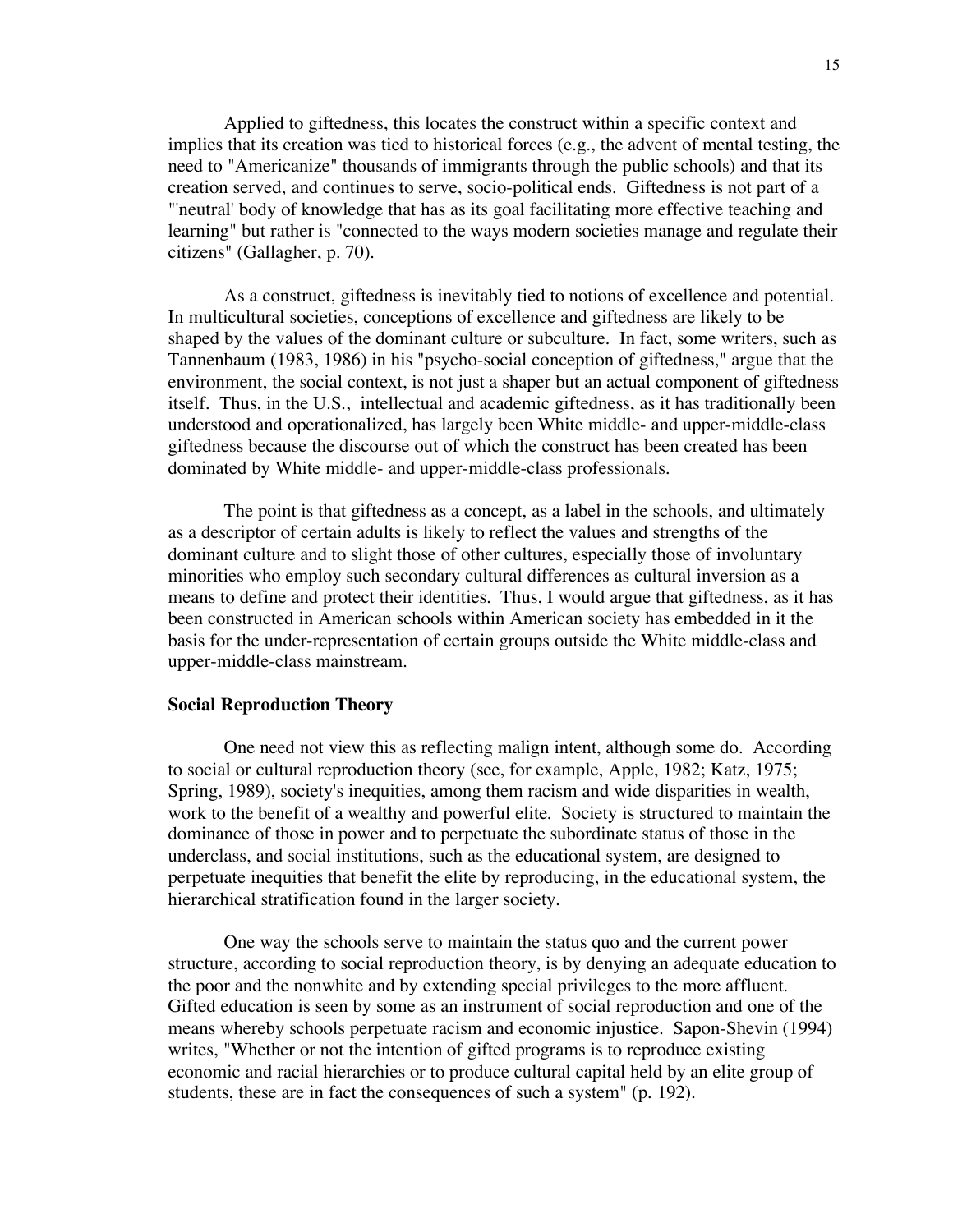Margolin, in his book *Goodness Personified: The Emergence of Gifted Children* (1994), and especially in his *Journal for the Education of the Gifted* article, "A Pedagogy of Privilege" (1996), asserts that gifted education is a "pedagogy of privilege," an inversion of Freire's (e.g., 2000) "pedagogy of the oppressed." In Freire's notion of the pedagogy of the oppressed, an educational system in the service of the power structure inculcates in poor and marginalized children the message that their role in school, and later in life, is to be passive and to accept a subordinate role in the scheme of things. Margolin argues that the pedagogy of privilege, on the other hand, exists to teach gifted children, who as a group are disproportionately White and upper-middle-class, that *their* role is to be active, to be leaders, to be privileged.

Although I do not believe that gifted education is the result of a conscious intention to perpetuate inequities in society, there remains the nagging question of whether the very concept of giftedness necessarily leads to or reinforces racial and economic inequities, whether it might be impossible to conceptualize and operationalize the distinctions at the heart of the concept independent of such factors as race, ethnicity, and SES. I will return to this issue below.

At the very least, we need to be conscious of the fact that conceptions of giftedness are created, not discovered, and that their application has powerful practical consequences. If we conceive of giftedness in the manner that Terman did, and if our definitions of the target population in our gifted programs mirror that conception, we need to be aware of the fact that we are operating in a manner that will inevitably advantage certain children and disadvantage others and that the line, or lines, of demarcation between the advantaged and the disadvantaged will be in large part determined by racial, ethnic, and socio-economic differences.

## **Identification Practices**

That White middle-class children are identified as gifted in proportions that exceed their proportion in the general school population is a fact of educational life in the U.S. In part, this is a consequence of the ways we have traditionally identified students as gifted, which are themselves rooted in the values of the White middle class. For example, IQ tests have traditionally played a major role in identifying gifted students. Although no one in the field of gifted education of whom we are aware advocates using these tests as Terman (1925) and Hollingworth (1942) used them, such tests and other measures that correlate substantially with IQ are still widely used in the schools to identify gifted students.

Standardized tests can play an important role in the equitable identification of gifted students (see, for example, Borland, 1986; Pendarvis & Howley, 1996). However, because standardized tests reflect the values and interests of the largely White professionals who created them, unless we also use nontraditional methods for identification (Borland & Wright, 1994), inequities will be inevitable. Furthermore, our traditional conception of identification as a method whereby we separate the gifted students from the rest of the student population has, despite some challenges (e.g.,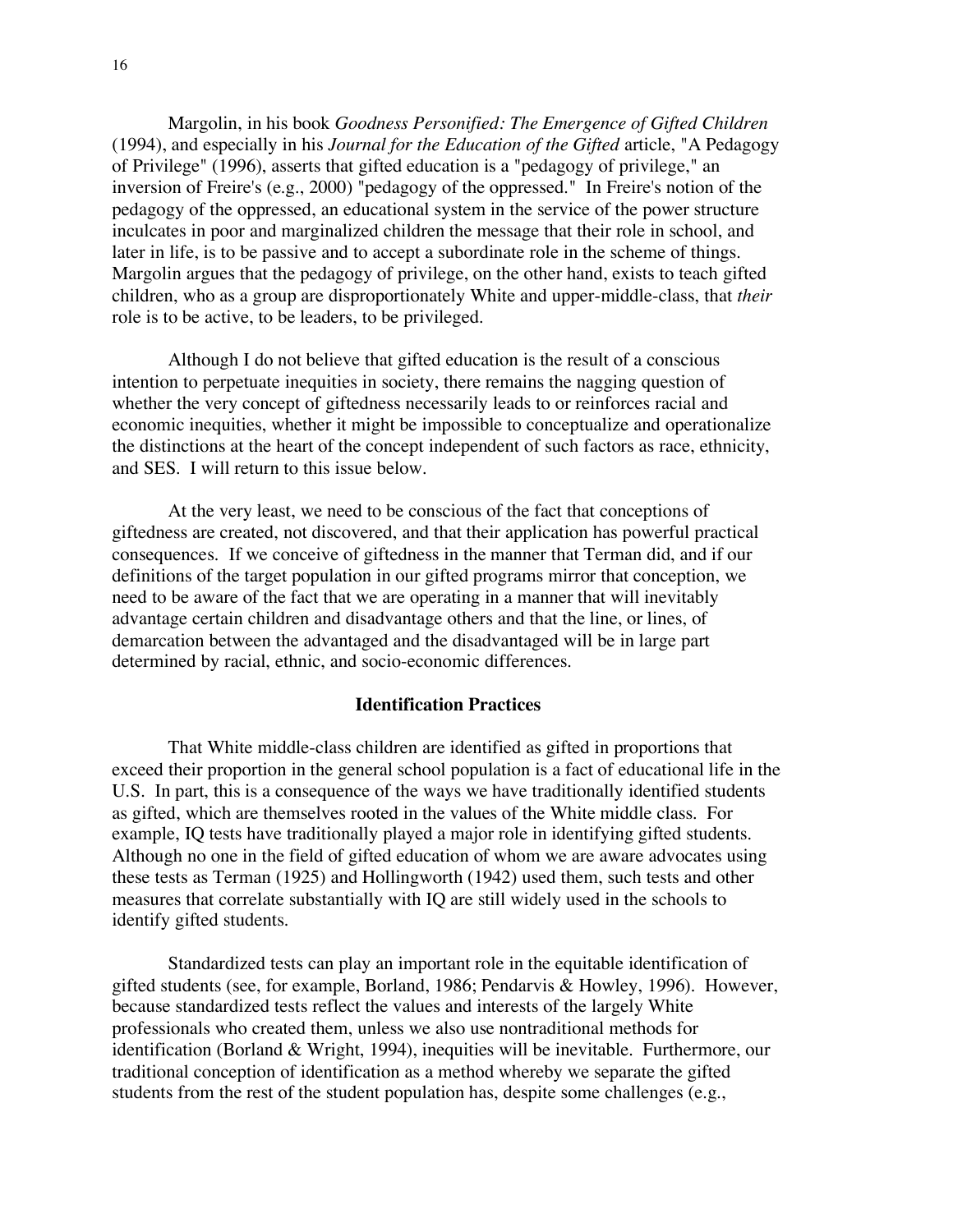Renzulli, Reis, & Smith, 1981), continued to dominate our thinking. As long as this is the case, we may be faced with the problem I address in this monograph.

## **Curriculum**

Multicultural curriculum is, unfortunately, one of a number of commonsensical educational initiatives that has become controversial as a result of its being politicized. Although it has many definitions, the one by Banks and Banks (1993, as cited in Ford  $\&$ Harris, 1999) is one of the most frequently used. Banks and Banks define multicultural education as

an educational reform movement designed to change the total educational environment so that students from diverse racial and ethnic groups, both gender groups, exceptional students, and students from each social-class group will experience equal educational opportunities in schools, colleges and universities. (p. x)

As defined here, multicultural educational is quite unexceptionable, especially in light of the diverse nature of our nation's population and the inescapable fact that as a country we are indeed multicultural. Multicultural education does not mean the elimination of Shakespeare from the English curriculum, nor does it preclude the possibility of a common thread that unites us as interdependent citizens of a single country, diverse as it might be. Rather, it means, as Banks and Banks, explain, that equal educational opportunities should be available to all students irrespective of their race, their ethnicity, their sex, their exceptionality, and their socio-economic status (sexual orientation could have been added as well, since this is becoming more and more of an issue in education, especially secondary education). It is difficult to see how anyone could oppose these ends, although there is certainly room for debate over means.

As desirable as multicultural education is in the manner in which Ford and Harris treat it in their book *Multicultural Gifted Education* (1999), as they state in their preface, a focus on multicultural education has been "noticeably absent in gifted education" (p. xi). This is troubling when one thinks about Ogbu's (1992) notion of cultural inversion, Fordham's (1988, 1991) discussion of "the burden of acting white," and Ford's (1992) finding that a majority of the gifted African-American students in her sample reported expending little effort in their schoolwork.

Ford and Harris argue that "too often, students are presented a homogeneous curriculum, one that is most likely to meet the academic and affective needs of White students in upper-income brackets" (p. xii). To the extent that is this true of the curricula of gifted programs, it creates one more impediment to the incorporation of lower-income gifted students and gifted students of color in these programs. Just as the manner in which we conceive of giftedness and the way we identify gifted students can work to exclude such students, so, too, can curriculum that does not reflect the fact that ours is a multicultural society with a multicultural student population that deserves exposure to a world of ideas to which people from many different groups have contributed. As Ford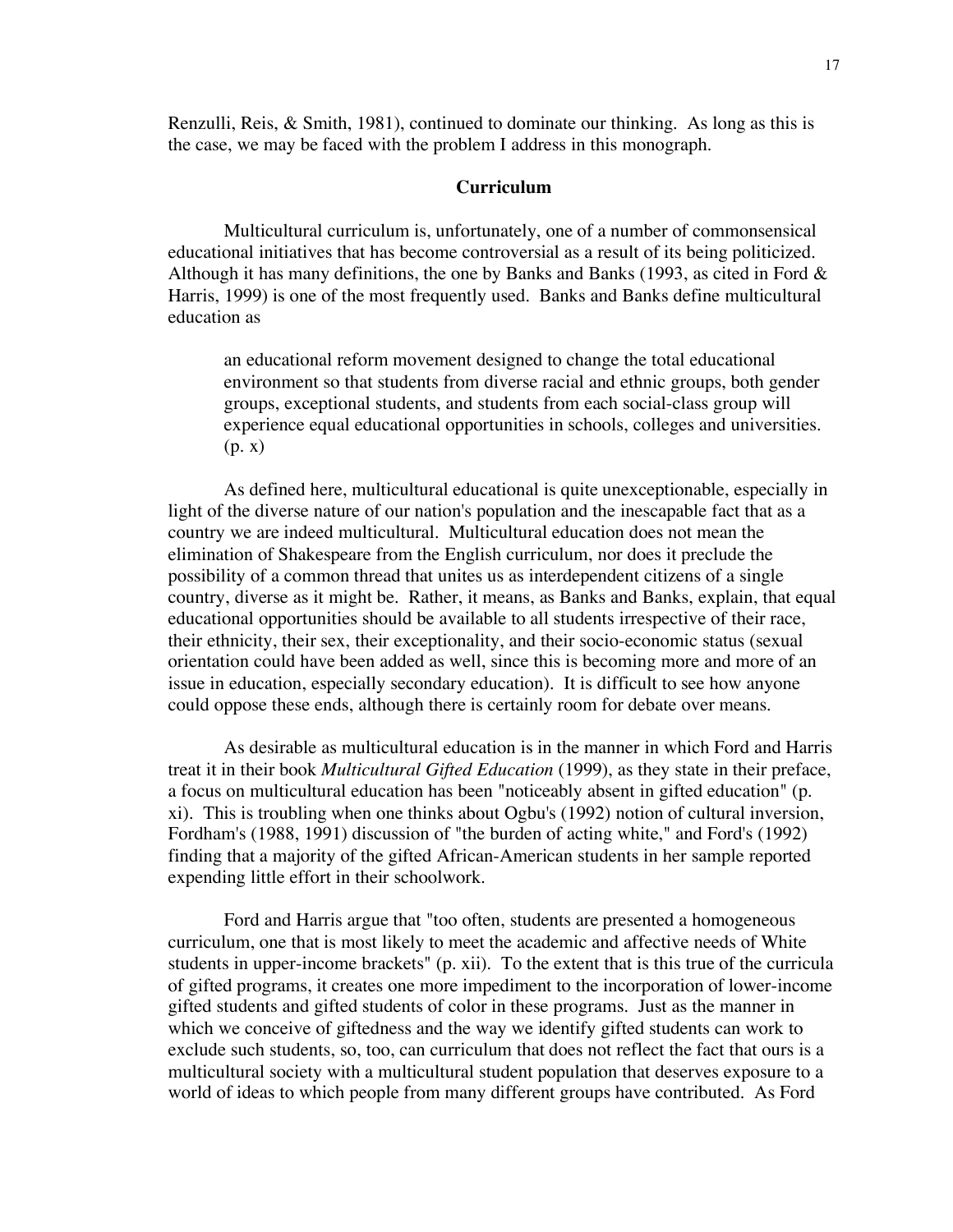and Harris write, "just as we have argued for the desegregation of gifted education relative to increasing student diversity . . ., we ask for desegregation of the curriculum" (p. xii).

## **Some Thoughts About How to Address the Problem of Under-representation**

Without pretending to have the answer to the question of how to remedy the problem of under-representation, I will present some thoughts about the three aspects of the problem that I identified above as being endogenous to the field of gifted education.

To a considerable extent, I will draw on my experiences with Project Synergy, a Javits Grant project co-directed by Lisa Wright and me from 1991 through 1997. Through Project Synergy, we were able to work in schools in Central Harlem to develop nontraditional methods for identifying potentially gifted kindergarten and preschool students; to provide curriculum to enable the students to develop their abilities; to work with parents, guardians, teachers, and administrators to support the students' growth; and to place students in more appropriate educational settings.

#### **Conceptions of Giftedness**

We need to rethink giftedness as a concept and to do so radically, to go to the root of the concept and examine what it means, what it connotes and implies, and what value it actually brings to our field. At the very least, we need to examine our conceptions of giftedness to identify whether and how they might lead to the inequities I discuss above. Take as an example Renzulli's three-ring conception of giftedness (e.g., 1978, 1986), probably the most influential conception of giftedness in recent times. Renzulli challenged some well-entrenched, fundamental assumptions about giftedness, including the primacy of high levels of general ability, a legacy of Terman, Hollingworth, et al. This alone makes the definition a significant contribution to our literature. Yet, even this definition, in which giftedness is conceived of as an interaction among above-average ability, creativity, and task commitment, can contrary to its author's intention, be operationalized in a manner that reinforces social inequities.

Creativity and task commitment are necessarily assessed subjectively, that is, without the use of standardized tests, since valid standardized measures of these constructs do not exist. This is not necessarily a liability; in fact, my colleagues and I have strongly advocated the use of subjective measures in gifted education (see, for example, Borland & Wright, 1994; Wright & Borland, 1993). But problems can occur when any conception is applied in the practical sphere. For example, in many urban school systems, the teachers are predominantly White and middle-class and the students are not. It is not difficult to conceive of how conceptions of task commitment might be quite discrepant in the culture in which the majority of teachers live and the one in which the majority of students live. Teachers might, without any malign intent, conceive of this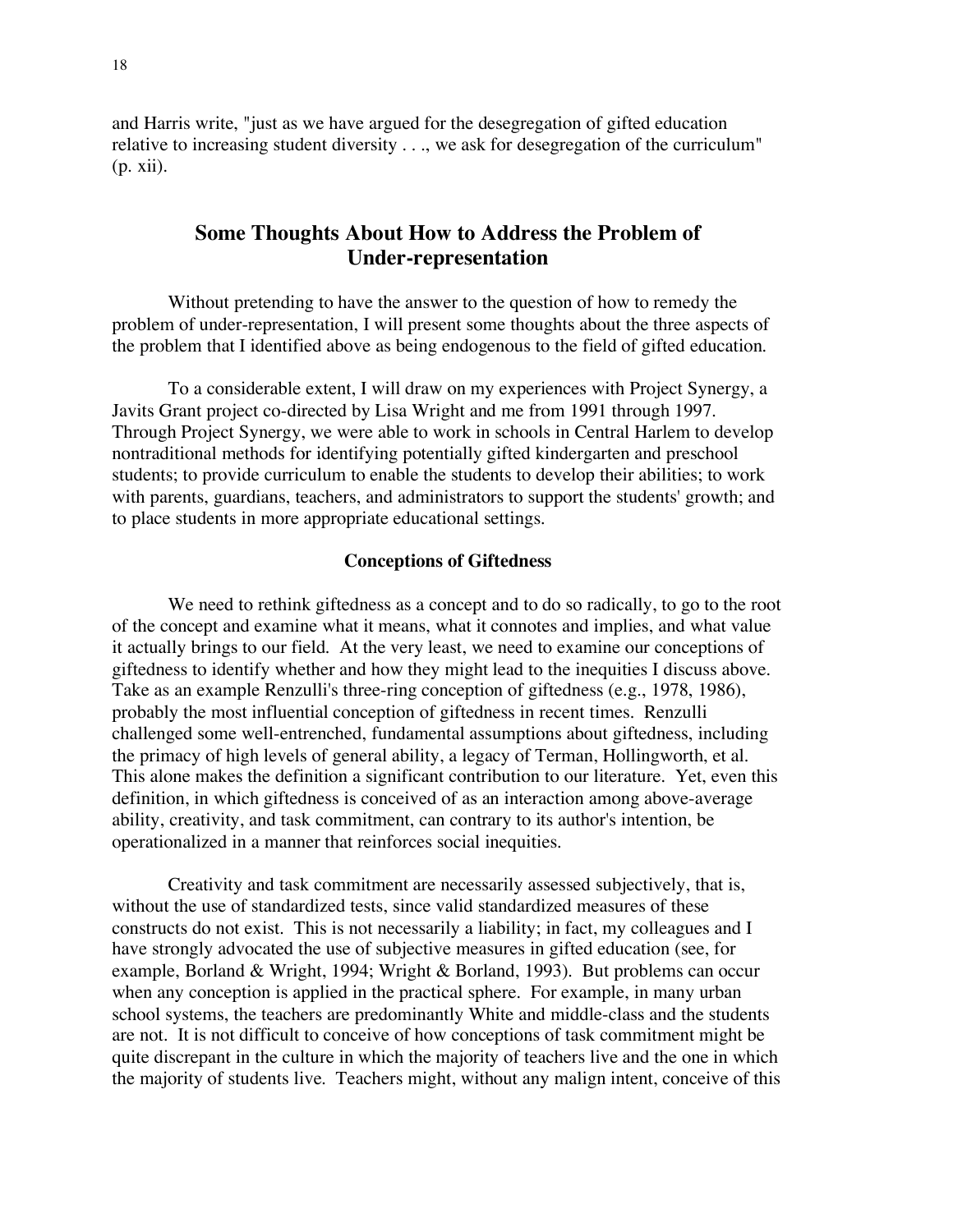construct in a manner that predisposes them to see it in children culturally like themselves and not to see it in students unlike themselves.

If this can happen with a conception of giftedness that breaks with a prevailing psychometric tradition favoring White middle-class students, few if any conceptions are immune to this problem. This seems to leave us with two options. The first is to attempt to develop conceptions of giftedness that are either culture-fair or equitably multicultural. This may prove to be as difficult as the attempt to develop culture-fair tests has been.

A second approach led me a few years back to "think the unthinkable: that there might be effective gifted education without gifted programs" (Borland, 1996, p. 144). Perhaps it is time to ask an even more radical question: Can there be effective gifted education without gifted children? (see Borland, 2003, for a more fully developed discussion of this possibility). By this, I mean to ask whether we can accomplish the goals that gave rise to the field of gifted education without identifying children as gifted or even having recourse to the construct of giftedness at all. This latter course of action would constitute nothing short of a revolution in the field of gifted education. It would, no doubt, be strongly resisted by many of our colleagues, but as a thought experiment it could be a productive exercise. I suggest that it is once again necessary to think the unthinkable.

If, as I argue above, giftedness is at root discursive, a social construction, then the appropriate question to ask about it is not whether a given definition of the construct is the "true" one, which would be a non sequitur. Instead, one must ask what the consequences of the application of a given definition, or better yet the totality of our conceptions of giftedness over the history of the field of gifted education, has been. In other words, the relevant criteria for judging any conception of giftedness—and, I believe, the construct of giftedness itself—are pragmatic, utilitarian, and moral ones, not the ontological and epistemological ones we apply to theories deriving from empirical science.

I argue in my chapter "The Death of Giftedness" (2003) that the construct of the gifted child, as applied in the public educational system of the U.S., not only lacks logical support but has not resulted in beneficial outcomes for students, those in gifted programs and those excluded from them, nor has it resulted in a system of gifted education that can be easily defended on moral grounds. I do not have the space to develop those arguments here, but I would suggest that worrying less about who is "truly gifted" and more about making curriculum and instruction truly differentiated for all students would do more to meet the goals of the gifted child movement than would a mandate for pull-out enrichment programs in every school in the nation. Moreover, it would, by eliminating the construct of the gifted child and the implicit construct of the "not gifted child," constructs that cannot be culture-free and that, I believe, must reflect the values and interests of those who are most privileged in our society, result at least in the mitigation of the problem with which this monograph deals.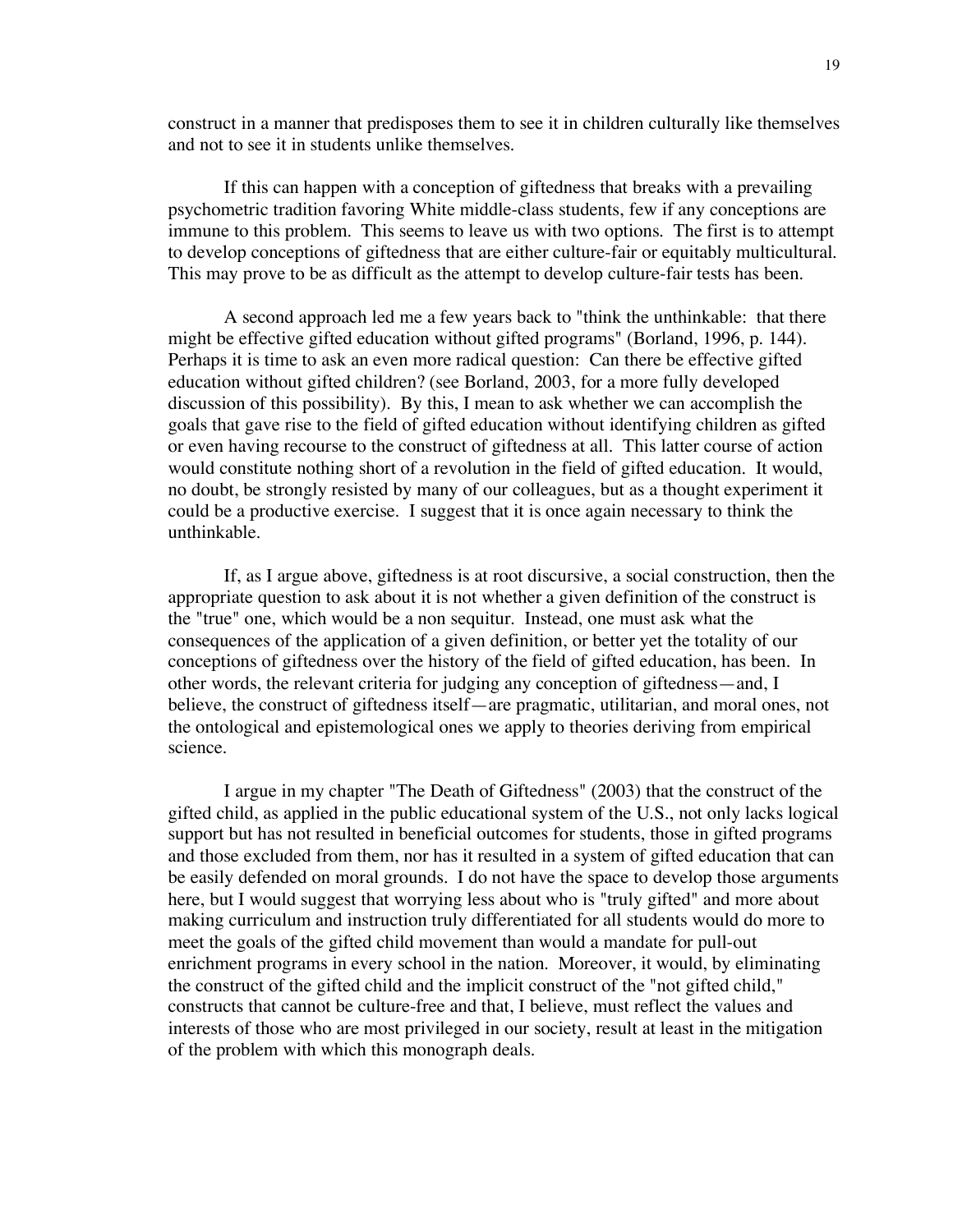Since I do not believe that the field of gifted education will readily give up the foundational concept of the gifted student, I would like to propose two possibilities for dealing with problems of inequity deriving from identification practices. The first of these is to work within the traditional conception of giftedness and the idea of programs that require the identification of gifted students. The goal here is to make the identification process more equitable and sensitive to diverse expressions of giftedness. Since I am most familiar with our own work in Project Synergy, I will use that as an example (see Borland, 1994; Borland & Wright, 1994; the latter has a more complete description of the identification process used in Project Synergy). However, the reader should also consult the work of Frasier and Passow (e.g., Frasier, Garcia, & Passow, 1995; Frasier et al., 1995; Frasier & Passow, 1994), Ford and Harris (e.g., 1999), Richert (2003, Richert, Alvino, & McDonnel, 1982), among others.

In Project Synergy, we learned that certain features of an identification process can make it more effective for identifying economically disadvantaged students. They include:

- a post-positivistic approach to assessment (see Borland, 1990), including the use of observation and other forms of the "human instrument" (Lincoln & Guba, 1985);
- a focus on "best performance" (Roedell, Jackson, & Robinson, 1980) instead of averages of scores and ratings;
- curriculum-based assessment and other forms of "authentic assessment" instead of, or in conjunction with, standardized measures;
- portfolio assessment (Coleman, 1994; Wright & Borland, 1993);
- dynamic assessment, based on the work of Vygotsky (e.g., 1978) and Feuerstein (e.g., 1980), in which assessment is carried out in Vygotsky's "zone of proximal development";
- open-ended teacher referrals instead of checklists;
- a case-study approach to identification that relies on human judgment instead of a mechanical approach such as combining scores, which is characteristic of a matrix;
- conceiving of identification as a process, not an event; that is, making the identification process a long-term one, extending at least over a period of months.

I strongly believe that modifying identification procedures as we did in Project Synergy and has been done in other Javits Grant projects (e.g., Baldwin, 1996; Coleman, 1994; Feiring, Louis, Ukeje, & Lewis, 1997; O'Tuel, 1996) can improve our field's performance with respect to equity. However, there is a second possible direction for the field, and this is the course of action I suggested above: the possibility of gifted education without gifted students, or the concept of the "gifted student."

It is often said that, in an ideal educational world, special education, including gifted education, would not be necessary because curricula would be sufficiently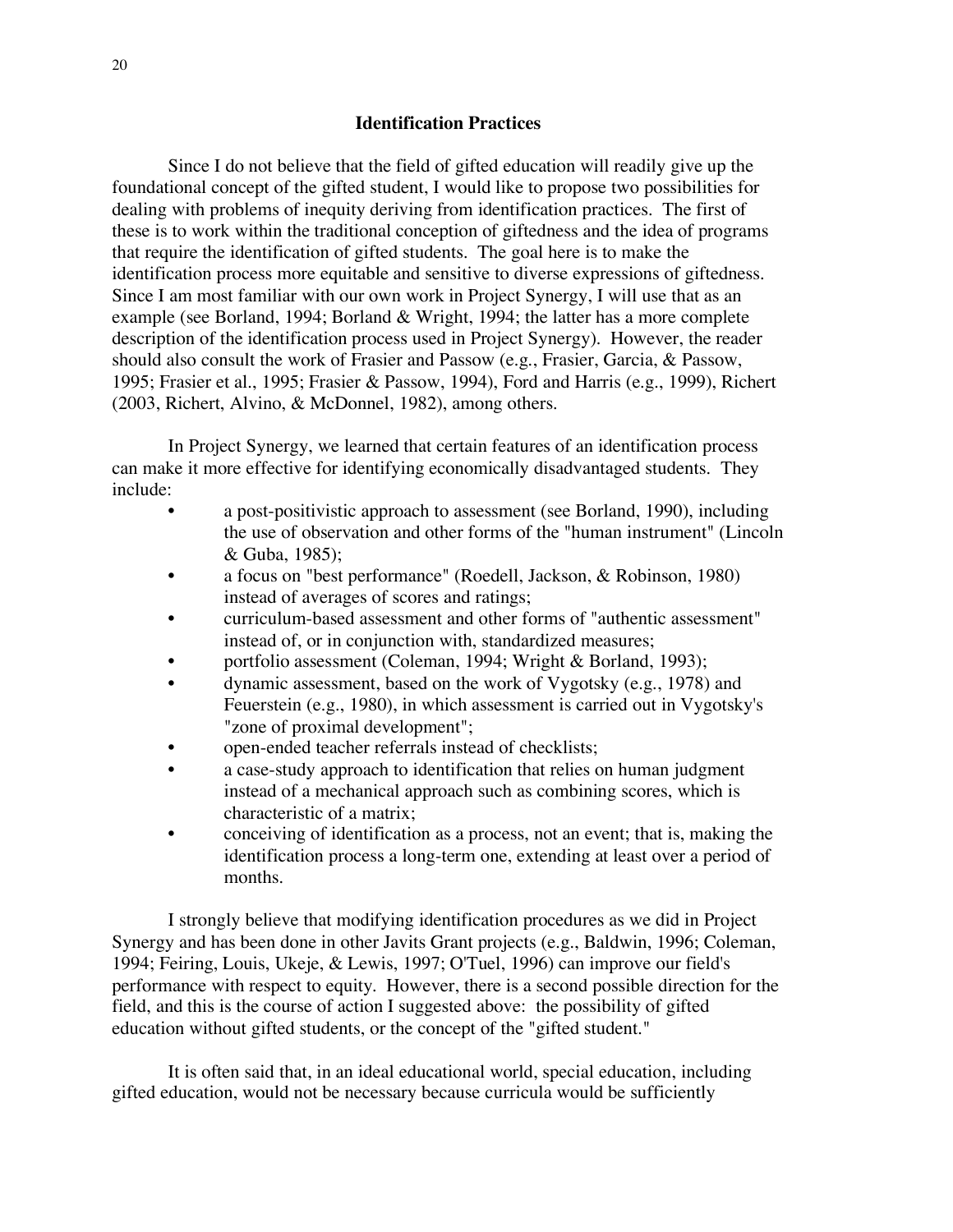responsive to individual differences to make separating children into exceptionality categories unnecessary. Lisa Wright and I have worked with school districts interested in moving in this direction by helping them plan and implement programs that combine school-wide enrichment, flexible grouping across grade levels in major subjects, and, for a very few truly exceptional students, individual educational plans. The result is a form of gifted education that does not look like traditional gifted education and that requires little in the form of traditional identification, save for those few students who require individual plans (whose identification involves a process that begins with prekindergarten screening and continues for 2 or 3 years).

In many ways, identification is at the crux of the problem of under-representation, for this is the process whereby more students from some groups and fewer children from other groups are designated as gifted. It seems to me that a major decision has to be made if we do not want to live with the inequities that have plagued the field since its inception. Either we have to make our practice equitable by modifying the way we do the things we have always done, or we have to give up these things while still hewing closely to our core values. In other words, we need to determine whether we can have gifted education, that is, its fundamental goals, not only without gifted programs as we have traditionally known them but without gifted children, labeled as such, as well.

If we give up the processes of conceiving of giftedness as a trait, or even state, possessed by some and not others and the process of sorting children into "gifted" and "not gifted" groups and instead attempt to achieve the goals inherent in the practice of gifted education through curriculum reform and more creative administrative arrangements such as flexible grouping, large-scale equity problems in education will not disappear. However, the problem of under-representation I am discussing here would become a moot point, for program placement, the activity that gives rise to underrepresentation, would no longer be a concern. Discrepancies in educational achievement would and should, of course, continue to be a concern. However, addressing these as issues of educational achievement instead of gifted or nongifted status strikes me as a slightly, but significantly, more tractable matter for educators.

## **Curriculum**

I will briefly address two issues related to curriculum for gifted students that are germane to the problem of under-representation. The first is the role multicultural education can play in gifted education, as I discuss above. Ford and Harris (1999) advance the idea that gifted education and multicultural education are complementary and point to some practical steps educators can take to effect this synthesis. To the extent that such educational streams as gifted education and multicultural education are seen as having a potential confluence, the goal of remedying the under-representation of lower-SES students and students of color in gifted programs will seem less remote.

The second approach derives from our work in Project Synergy. Working with kindergarten children in a severely under-resourced school in Central Harlem, we quickly became aware of two things. The first was that there were potentially gifted students in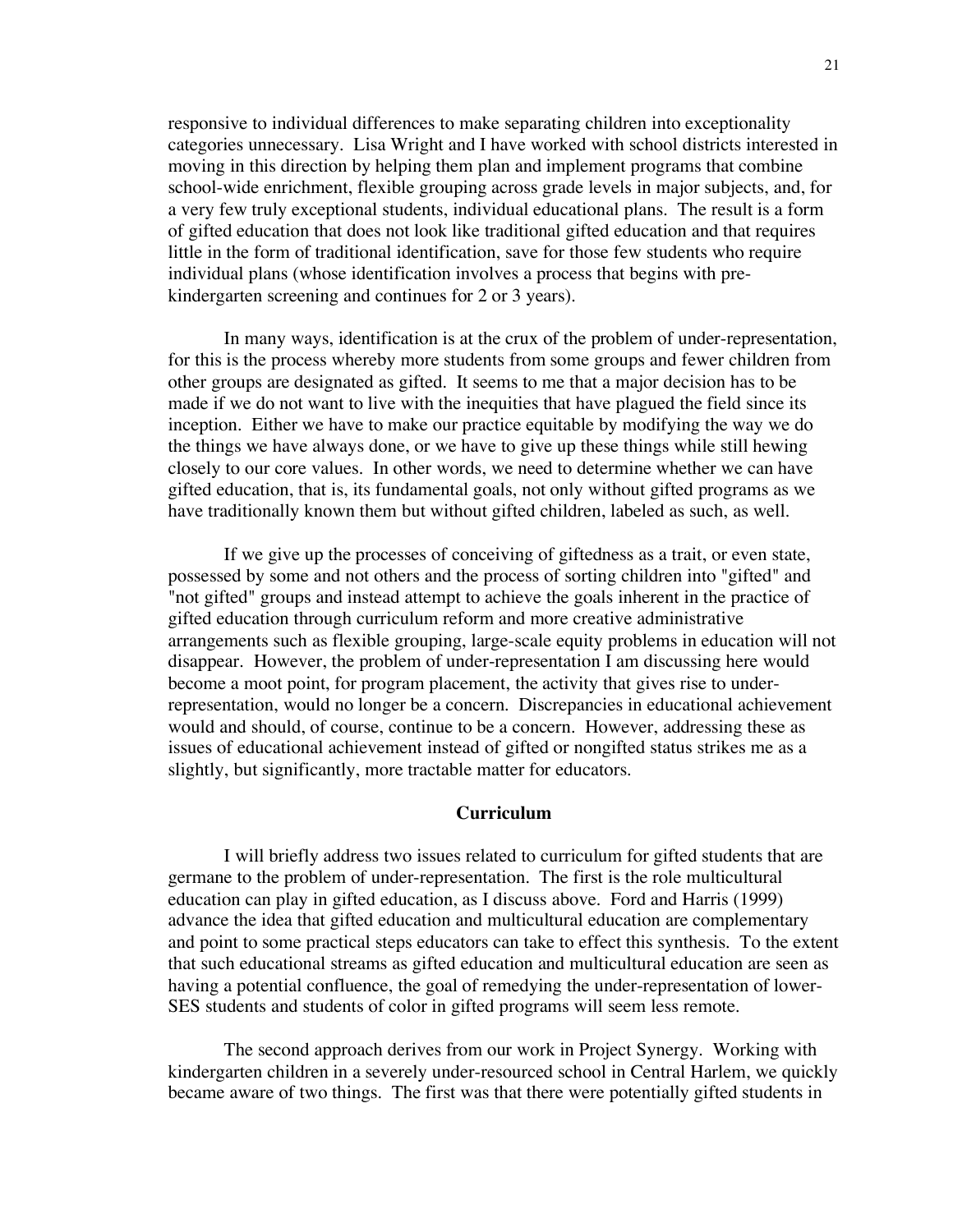this school, just as there are in any other. The second was that because of the nature of their schooling, these students were not ready academically for placement in gifted programs. Our approach was to implement what we called "transitional services," curriculum designed to help young students identified as potentially gifted develop their potential so that subsequent placement in gifted programs would be successful and appropriate. Such a curriculum need not be terribly elaborate. In Project Synergy, the emphasis was on traditional skills of reading, writing, and mathematics. We employed a diagnostic-prescriptive model, along with some interdisciplinary enrichment, work on thinking skills, and help developing academic "meta-skills," behaviors and attitudes that seem to be part of the tacit knowledge of successful students. Parent education was another important emphasis, and every attempt was made to maintain a multicultural perspective.

I think the concept of transitional services has potential in the field of gifted education for students who have not had the nurturance given to students from more economically favored circumstances. In cases where the only alternatives seem to be benign neglect or placement in a demanding sink-or-swim environment, the effort involved in developing transitional services curricula may be amply repaid. This does not mean that the gap between potentially high achieving poor and minority children and their high achieving age peers would necessarily be eliminated, for I am not advocating that the latter mark time while the former catch up. "Catching up" is not the goal; it is the development of potential that is too often frustrated by inequities in our society and our schools.

## **Some Final Thoughts**

In this monograph, I have tried to describe the extent of the problem of the underrepresentation of economically disadvantaged and minority children in gifted programs, to discuss some of the forces contributing to the problem, and to suggest some measures that might be palliative, if not curative. I hope that the problem can be addressed and substantial progress can be made. This should be a major priority for the field of gifted education, both as a matter of educational effectiveness and as a moral imperative. However, I think we also need to confront the troubling possibility that a complete resolution of the problem may not be possible.

The philosopher Isaiah Berlin, in an essay entitled "The Pursuit of the Ideal" (1990; see also, Gray, 1996), advances the notion of "value pluralism," which, I believe, has relevance here. This is the idea that we might not be able to attain a perfect state in which all goods, all desirable outcomes, are realizable. Some goods, Berlin argues, may be incompatible or incommensurable. That is, *A* may be a good, a desirable, even necessary thing; so, too, might *B*, which is equal in importance to *A*. But it may be impossible for both *A* and *B* to co-exist, for them both to be realized. The realization of *A* may render the realization of *B* impossible.

Berlin writes, "Values may easily clash within the breast of a single individual; it does not follow that, if they do, some must be true and others false" (p. 12). That is,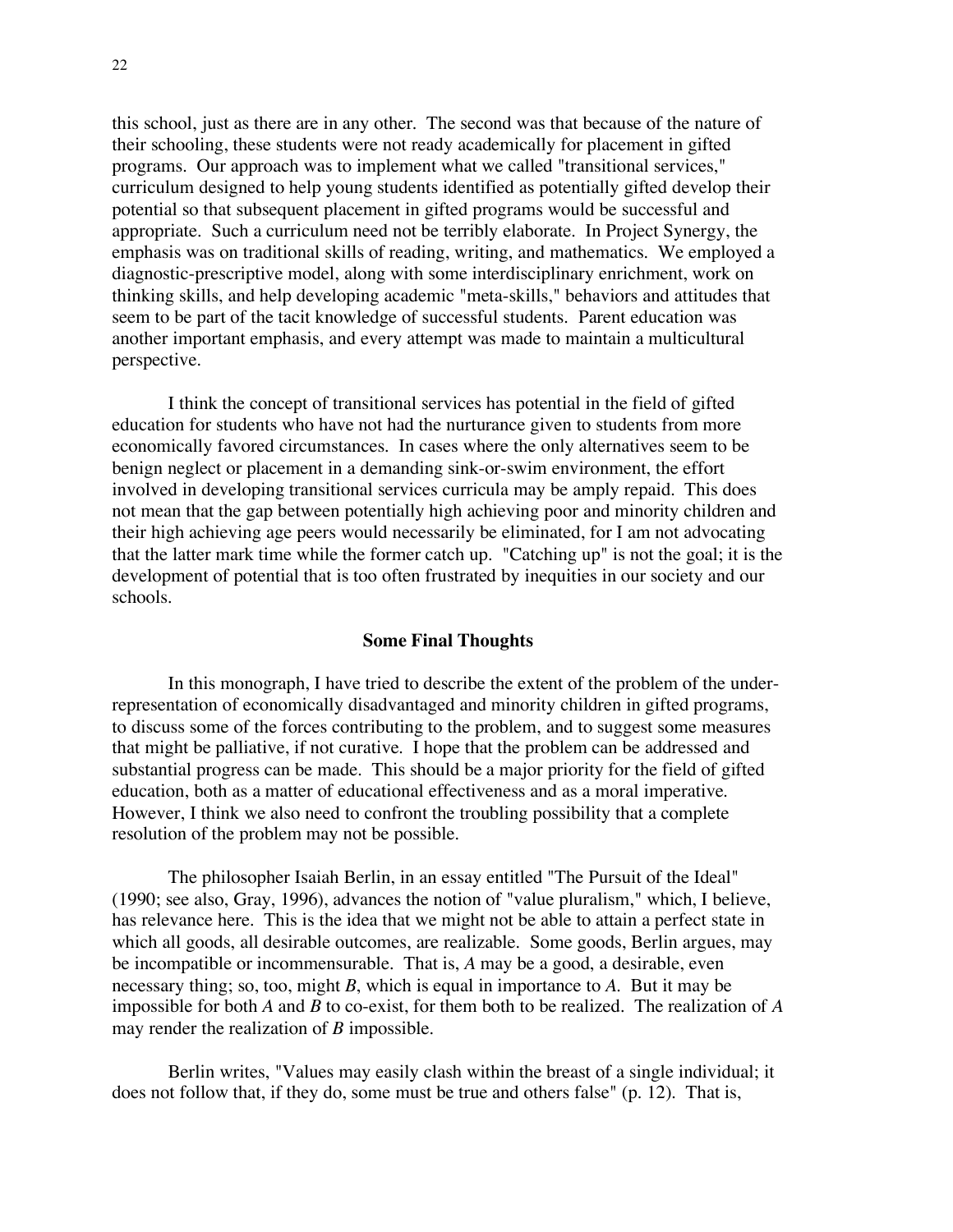contrary to what many philosophers, at least since the time of Plato, have argued, there may be no perfect system, no ideal world in which the competing claims of various desirable but incompatible outcomes can be realized. As Berlin argues, "The notion of the perfect whole, the ultimate solution, in which all good things coexist, seems to me to be not merely unattainable—that is a truism—but conceptually incoherent" (1990, p. 13).

It is more than a little frightening to ask whether striving for a world in which the goals of both gifted education and perfect equity are pursued is, in Berlin's sense, a striving for that which is conceptually incoherent and, therefore, impossible. Might it be the case that, in any multicultural society in which there are discrepancies in socioeconomic status, the concept of giftedness and the practice of gifted education inevitably lead to the under-representation of certain groups of individuals and obviate the very possibility of equity?

This is a troubling thought. However, since I have been urging us to think the unthinkable, I feel obligated to suggest thinking what may be the most unthinkable thing of all within our field. This is the possibility that two essential, core values—pursuing the goals inherent in the practice of gifted education and striving for racial, ethnic, and socioeconomic equity—may be incompatible. We may be able to realize one or the other, but not both.

This is, in essence, the question Gardner (1961) confronted in his book *Excellence: Can We Be Equal and Excellent Too?* Gardner raised the issue and expressed optimism over the possibility of a resolution, but he did not show how it could be effected. His concluding line, "But who ever supposed it would be easy?" (p. 161) is certainly more optimistic than the response Berlin's idea of value pluralism suggests: "It is not only far from easy, it is impossible."

Perhaps Berlin was wrong, or, if he was not, this may not be one of those situations in which seemingly competing goods are truly incommensurable. And perhaps, until it can be convincingly demonstrated that excellence and equity are, in some ways relevant to the practice of gifted education, mutually antagonistic, we need to proceed as if they are reconcilable. That is, we should not give up on either good, we should strive both for excellence and for equity. But we need to ask the disturbing question of their incompatibility and, if all evidence suggests that, in this world at least, incompatible they are, we need to make some extremely difficult choices.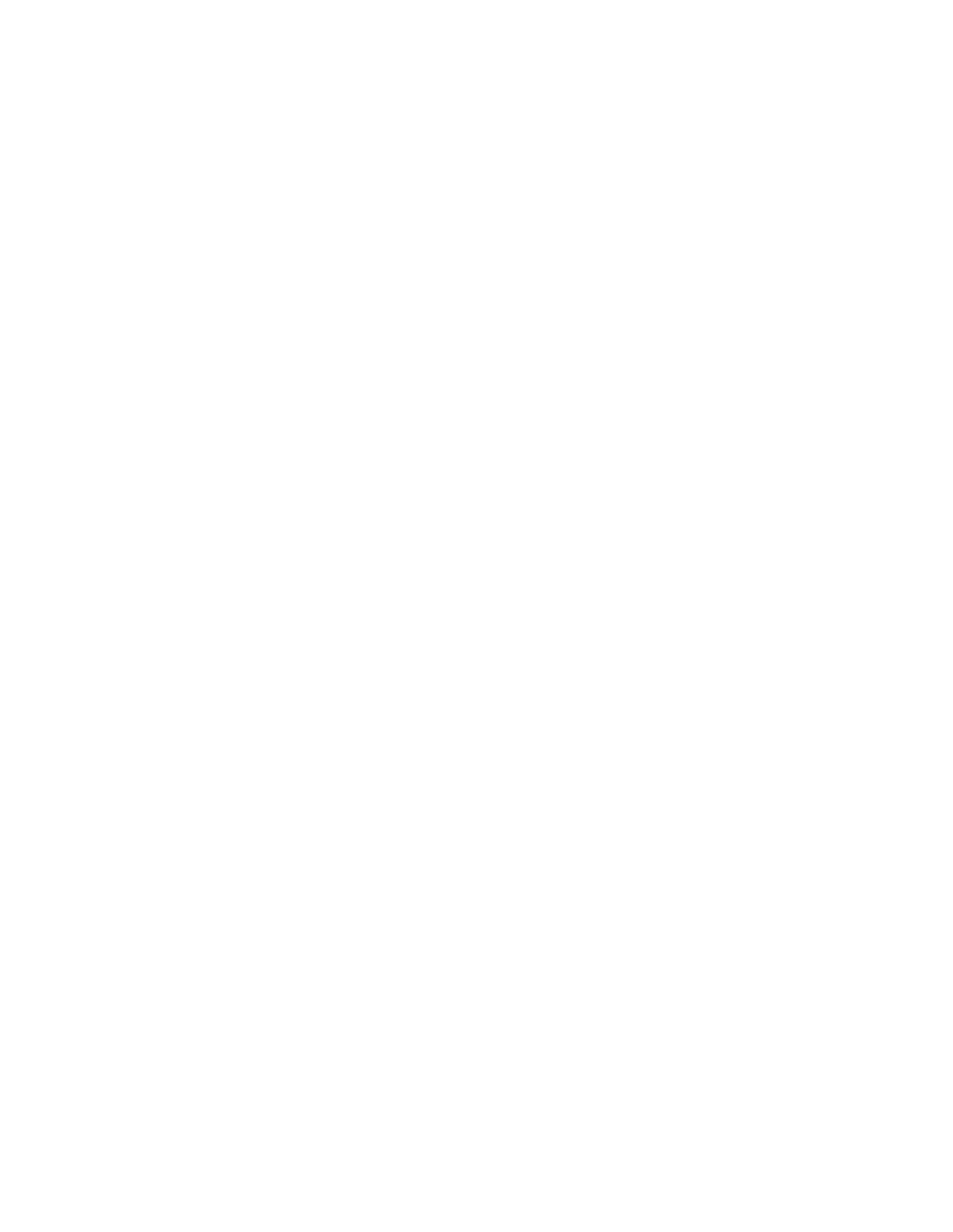## **References**

Apple, M. W. (1982). *Education and power.* Boston: Routledge and Kegan Paul.

- Baker, B. D., & Friedman-Nimz, R. (n.d.). Determinants of the availability of opportunities for gifted children: Evidence from NELS '88. Retrieved July 19, 2003, from http://www. ku.edu/~bdbaker/gtpolicy/lps1.pdf.
- Baldwin, A. Y. (1996). The seven plus story: Developing hidden talent among students in socioeconomically disadvantaged environments. *Gifted Child Quarterly, 38,* 80-84.
- Berlin, I. (1990). *The crooked timber of humanity. Chapters in the history of ideas.* (H. Hardy, Ed.). Princeton, NJ: Princeton University Press.
- Bond, H. M. (1960). The productivity of national merit scholars by occupational class. In J. L. French (Ed.), *Educating the gifted: A book of readings* (pp. 115-118). New York: Henry Holt and Company.
- Borland, J. H. (1986). IQ tests: Throwing out the bath water, saving the baby. *Roeper Review, 8,* 163-167.
- Borland, J. H. (1990). Postpositivist inquiry: Implications of the "new philosophy of science" for the field of the education of the gifted. *Gifted Child Quarterly, 34,* 161-167.
- Borland, J. H. (1994). Identifying and Educating Young Economically Disadvantaged Urban Children: The Lessons of Project Synergy. In N. Colangelo, S. G. Assouline, & D. L. Ambroson (Eds), *Talent development: Proceedings of the second biennial Wallace conference on talent development* (pp. 151-172). Dayton, OH: Ohio Psychology Press.
- Borland, J. H. (1996). Gifted education and the threat of irrelevance. *Journal for the Education of the Gifted, 19,* 129-147*.*
- Borland, J. H. (1997). The construct of giftedness. *Peabody Journal of Education, 7,* 6- 20.
- Borland, J. H. (2003). The death of giftedness. In J. H. Borland (Ed.), *Rethinking gifted education* (pp. 105-124). New York: Teachers College Press.
- Borland, J. H., Schnur, R., & Wright, L. (2000). Economically disadvantaged students in a school for the academically gifted: A postpositivist inquiry into individual and family adjustment. *Gifted Child Quarterly, 44,* 13-32.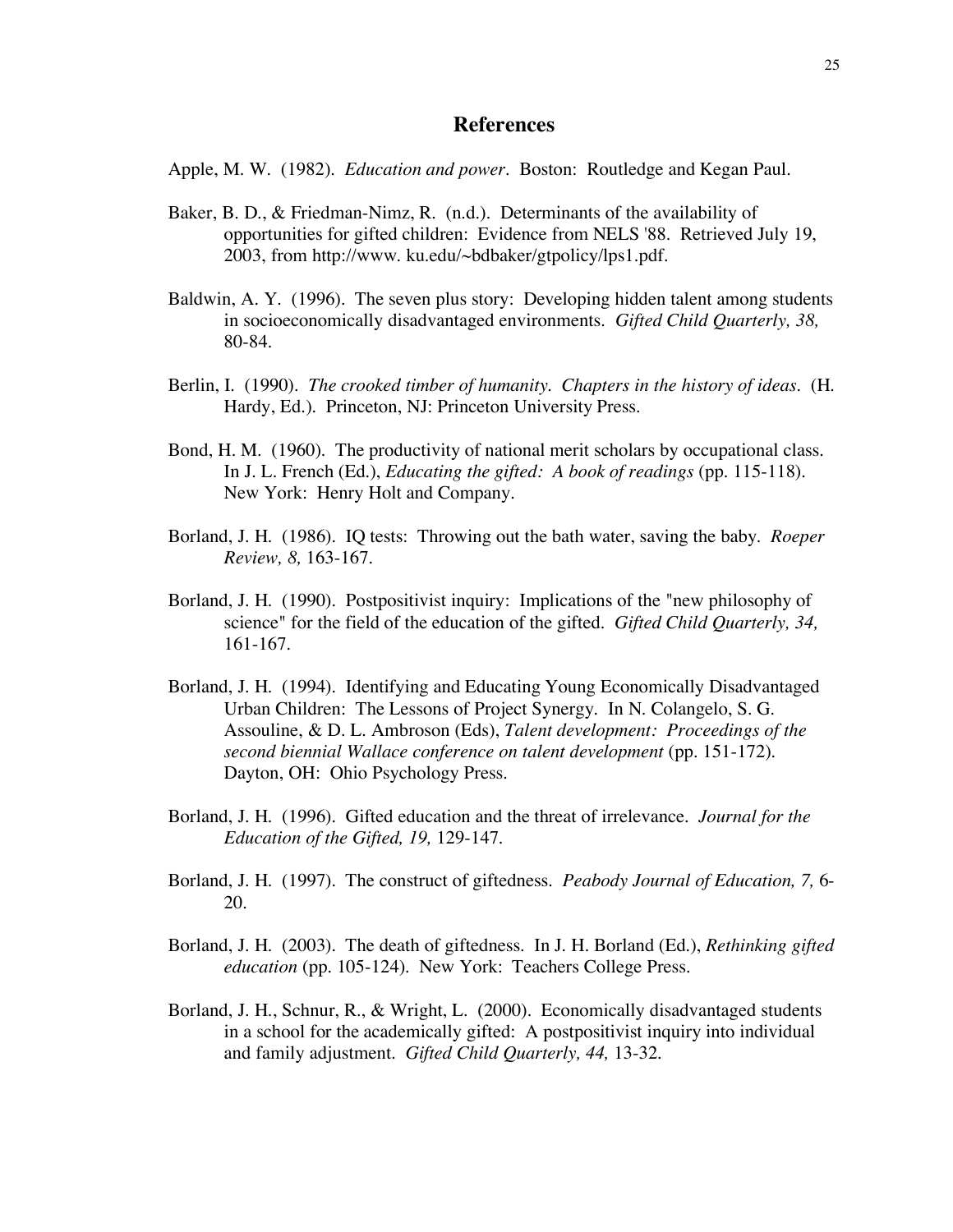- Borland, J. H., & Wright, L. (1994). Identifying young, potentially gifted, economically disadvantaged students. *Gifted Child Quarterly, 38,* 164-171.
- Callahan, C. M. (1991). An update on gifted females. *Roeper Review, 14*, 284-311.
- Chandler, D. (2001). *Semiotics for beginners.* Retrieved from http://www.aber.ac.uk/media/Documents/S4B/sem02a.html.
- Chapell, M. S., & Overton, W. F. (2002). Development of logical reasoning and the school performance of African American adolescents in relation to socioeconomic status, ethnic identity, and self-esteem. *Journal of Black Psychology, 28,* 295- 311.
- Coleman, L. J. (1994). Portfolio assessment: A key to identifying hidden talents and empowering teachers of young children. *Gifted Child Quarterly, 38,* 65-69.
- DeVos, G. A. (1967). Essential elements of caste: Psychological determinants in structural theory. In G. A. DeVos & H. Wagatsuma (Eds.), *Japan's invisible race: Caste in culture and personality* (pp. 332-384). Berkeley, CA: University of California Press.
- Donovan, M. S., & Cross, C. T. (2002). *Minority students in special and gifted education.* Washington, DC: National Academy Press.
- Feiring, C., Louis, B., Ukeje, I., & Lewis, M. (1997). Early identification of gifted minority kindergarten students in Newark, NJ. *Gifted Child Quarterly, 41,* 15-21.
- Feuerstein, R. (1980). *Instrumental enrichment: An intervention program for cognitive modifiability.* Baltimore: University Park Press.
- Ford, D. Y. (1992). Determinants of underachievement as perceived by gifted, aboveaverage and average Black students. *Roeper Review*, *14*, 130-136.
- Ford, D. Y. (1993). An investigation of the paradox of underachievement among gifted Black students. *Roeper Review*, *16*, 78-84.
- Ford, D. Y. (1996). *Reversing underachievement among gifted Black students.* New York: Teachers College Press.
- Ford, D. Y., & Harris J. J. III. (1999). *Multicultural gifted education.* New York: Teachers College Press.
- Fordham, S. (1988). Racelessness as a strategy in Black students' school success: Pragmatic strategy or pyrrhic victory? *Harvard Educational Review*, *58*(1), 54- 84.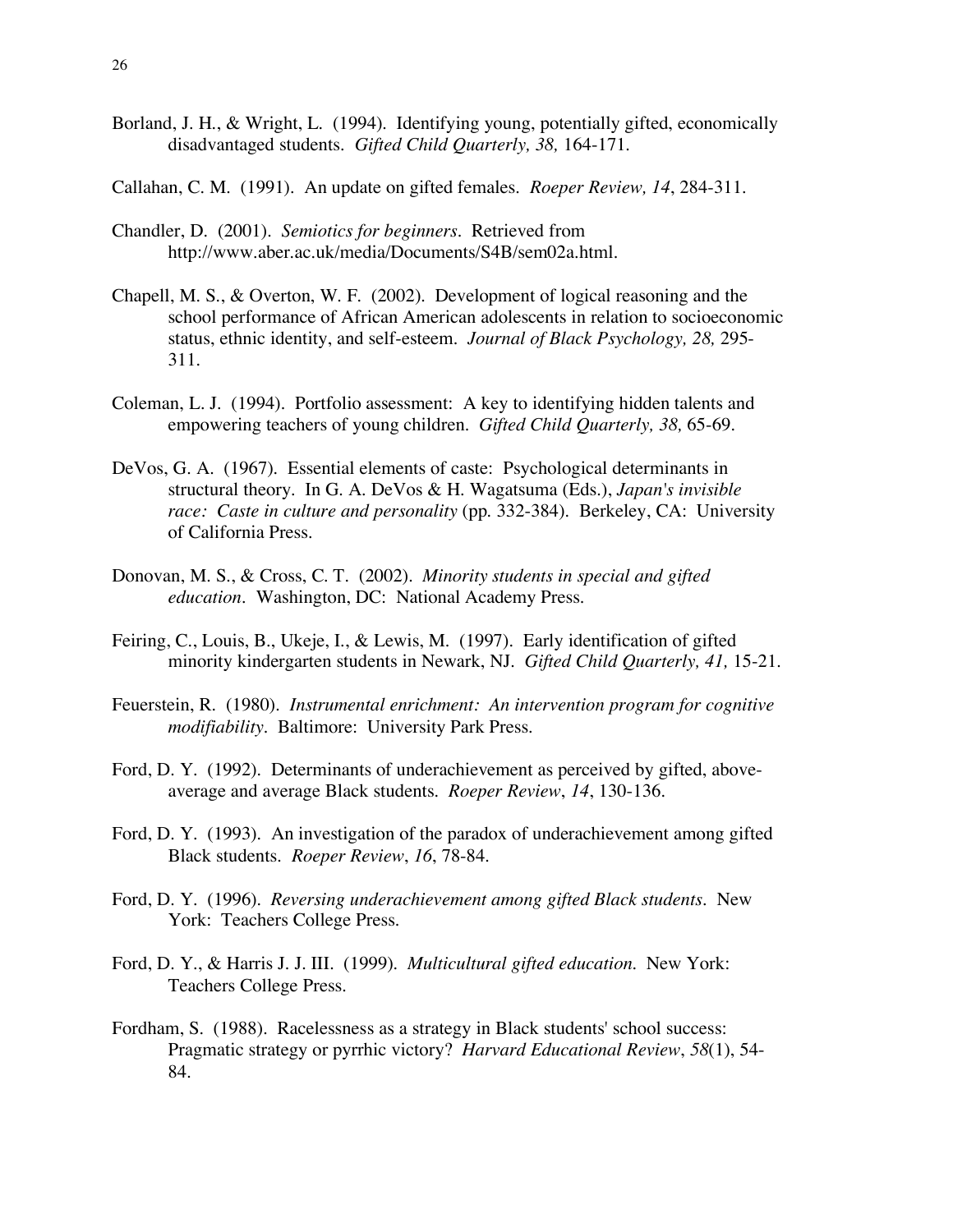- Fordham, S. (1991). Peer proofing academic competition among Black adolescents: "Acting White: Black American style." In C. E. Sleeter (Ed.), *Empowerment through multicultural education* (pp. 69-93). Albany, NY: State University of New York Press.
- Fordham, S., & Ogbu, J. U. (1986). Black students' school success: Coping with the burden of "acting white." *The Urban Review*, *18*, 176-206.
- Frasier, M. M., Garcia, J. H., & Passow, A. H. (1995). *A review of assessment issues in gifted education and their implications for identifying gifted minority students* (RM95204). Storrs, CT: The National Research Center on the Gifted and Talented, University of Connecticut.
- Frasier, M. M., Martin, D., Garcia, J. H., Finley, V. S., Frank, E., Krisel, S., & King, L. L. (1995). *A new window for looking at gifted children* (RM95222). Storrs, CT: The National Research Center on the Gifted and Talented, University of Connecticut.
- Frasier, M. M., & Passow, A. H. (1994). *Toward a new paradigm for identifying talent potential* (Research Monograph 94112). Storrs, CT: The National Research Center on the Gifted and Talented, University of Connecticut.
- Freire, P. (2000). *Pedagogy of the oppressed.* New York: Continuum.
- Gallagher, S. (1999). An exchange of gazes. In J. L. Kinchloe, S. R. Steinberg, & L. E. Villeverde (Eds.), *Rethinking intelligence* (pp. 69-84). New York: Routledge.
- Galton, F. (1869). *Hereditary genius.* London: Macmillan.
- Galton, F. (1892). *Hereditary genius* (2nd ed.)*.* London: Macmillan.
- Gardner, J. W. (1961). *Excellence. Can we be equal and excellent too?* New York: Harper & Brothers.
- Gavin, M. K., & Reis, S. M. (2003). Helping teachers to encourage talented girls in mathematics. *Gifted Child Today, 26*, 32-44.
- Getzels, J. W., & Jackson, P. W. (1958). The meaning of "giftedness"—An examination of an expanding concept. *Phi Delta Kappan, 40,* 75-77.
- Gray, J. (1996). *Isaiah Berlin*. Princeton, NJ: Princeton University Press.
- Hall, S. (Ed.). (1997). *Representation: Cultural representations and signifying practices (Culture, media and identities, Vol. 2).* Thousand Oaks, CA: Sage Publications.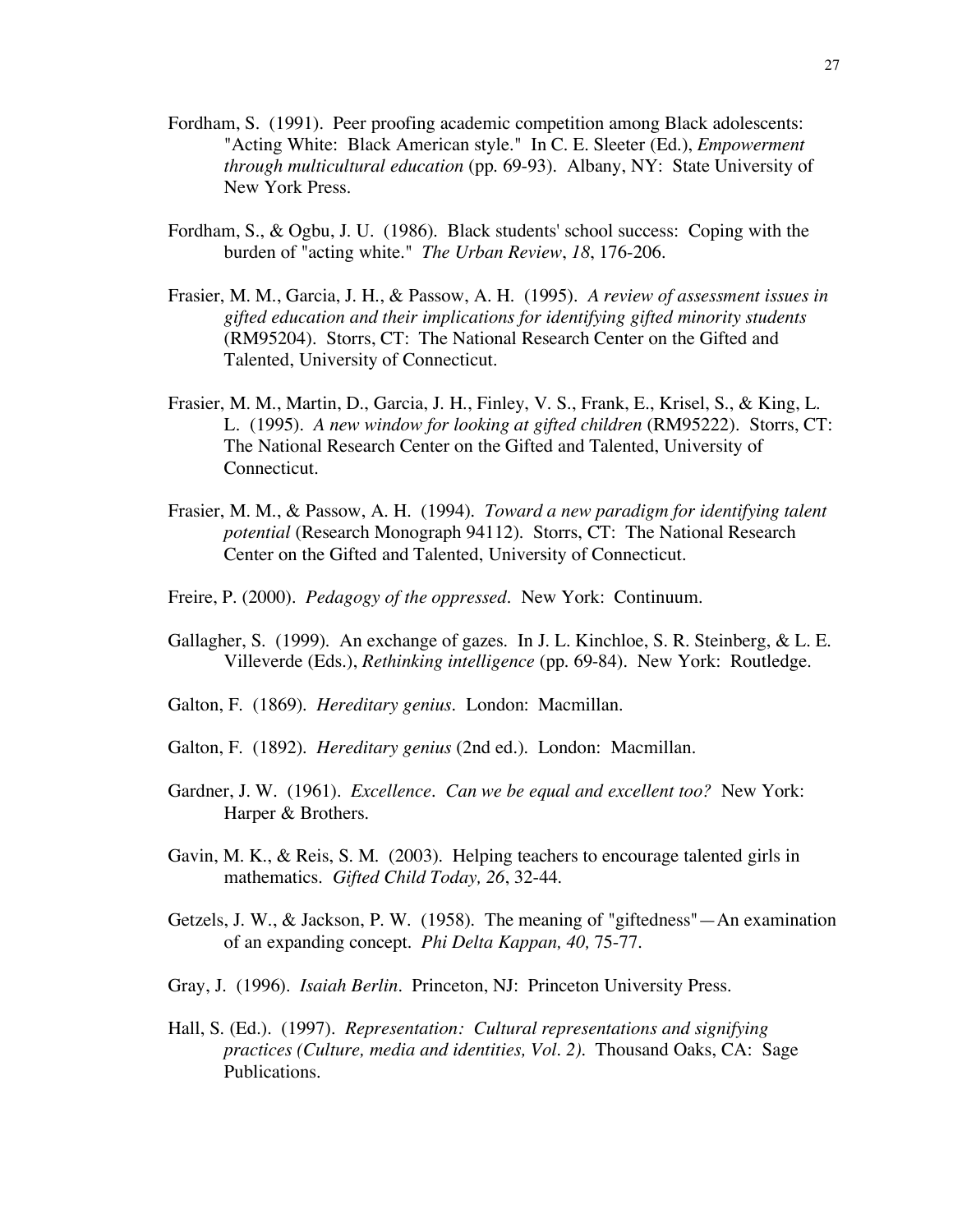- Harris, J. J., & Ford, D. Y. (1999). Hope deferred again: Minority students underrepresented in gifted programs. *Education and Urban Society*, *31,* 225-237.
- Henry, N. B. (1958). *Education for the gifted. The fifty-seventh yearbook of the National Society for the Study of Education (Part II).* Chicago: University of Chicago Press.
- Henry, T. S. (1920). *Classroom problems in the education of gifted children. The nineteenth yearbook of the National Society for the Study of Education (Part II).* Chicago: University of Chicago Press.
- Hollingworth, L. S. (1942). *Children above 180 IQ: Stanford-Binet.* New York: World Book Company.
- Jenkins, M. D. (1960). The upper limit of ability among American Negroes. In J. L. French (Ed.), *Educating the gifted: A book of readings* (pp. 110-115). New York: Henry Holt and Company.
- Junge, M. E., & Dretzke, B. J. (1995). Mathematical self-efficacy gender differences in gifted/talented adolescents. *Gifted Child Quarterly, 39,* 22-28.
- Katz, M. B. (1975). *Class, bureaucracy, and schools* (expanded edition). New York: Praeger.
- Kearney, K., & LeBlanc, J. (1993). Forgotten pioneers in the study of gifted African-Americans. *Roeper Review*, *15*, 192-199.
- Kinchloe, J. L., Steinberg, S. R., & Villeverde, L. E. (Eds.). (1999). *Rethinking intelligence*. New York: Routledge.
- Klein, A. G. (2002). *A forgotten voice: A biography of Leta Stetter Hollingworth.* Scottsdale, AZ: Great Potential Press.
- Kotlowitz, A. (1992). *There are no children here*. New York: Anchor.
- Kozol, J. (1986). D*eath at an early age: The destruction of the hearts and minds of Negro children in the Boston public schools.* New York: New American Library.
- Kozol, J. (1991). *Savage inequalities*. New York: Crown.
- Kozol, J. (2002). Malign neglect. *The Nation, 274*(22), 20, 22-23.
- Lincoln, Y. S., & Guba, E. G. (1985). *Naturalistic inquiry.* Beverly Hills, CA: Sage Publications.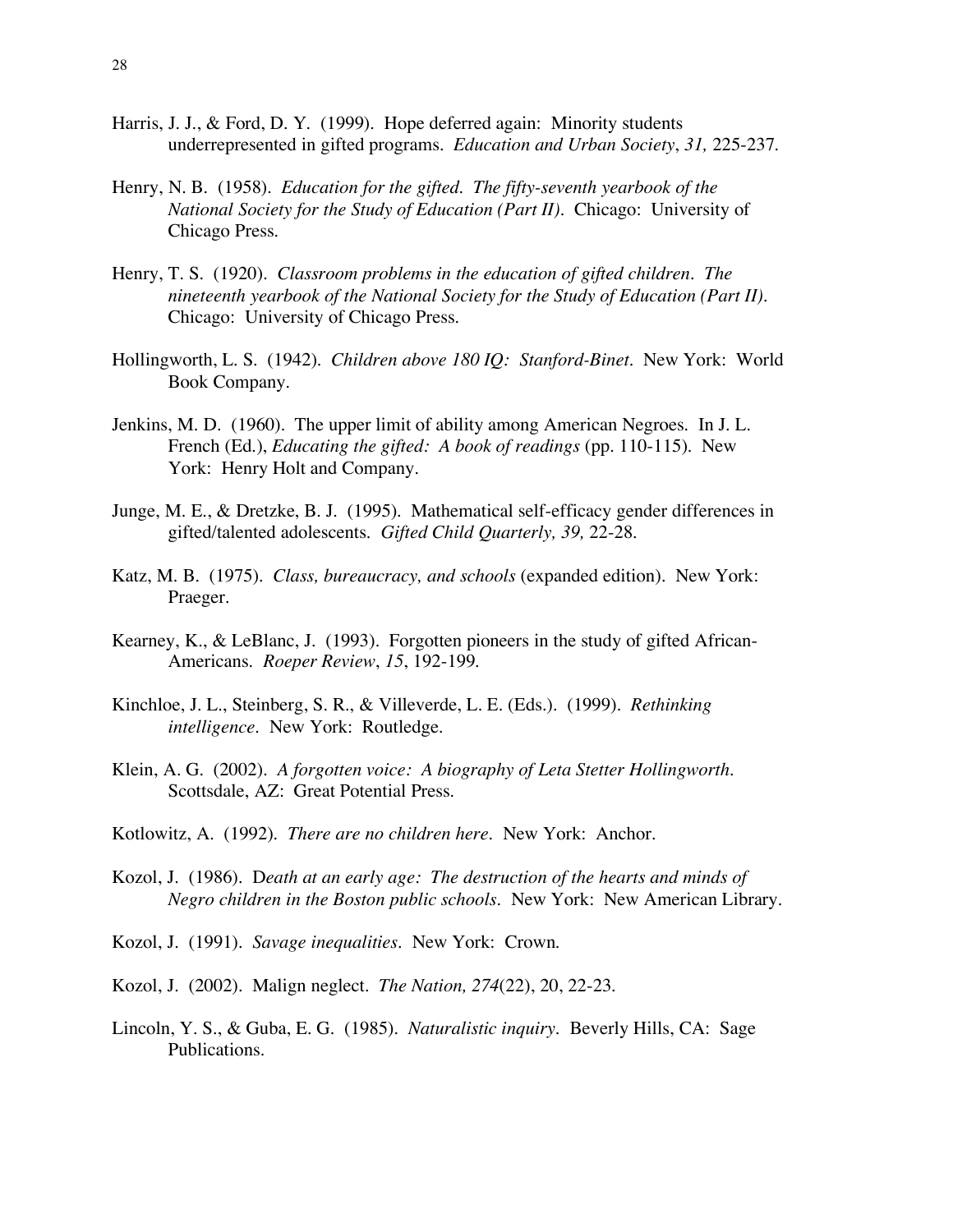- Lundy, G. F. (2003). The myths of oppositional culture. *Journal of Black Studies, 33,* 450-467.
- Margolin, L. (1994). *Goodness personified: The emergence of gifted children*. New York: Aldine de Gruyter.
- Margolin, L. (1996). A pedagogy of privilege. *Journal for the Education of the Gifted, 19,* 164-180.
- Marland, S. P. (1972). *Education of the gifted and talented. Report to Congress.* Washington, DC: U.S. Government Printing Office.
- Mickelson, R. A. (1990). The attitude-achievement paradox among Black adolescents. *Sociology of Education*, *63*, 44-61.
- Natriello, G., McDill, E. L., & Pallas, A. M. (1990). *Schooling disadvantaged children: Racing against catastrophe*. New York: Teachers College Press.
- Ogbu, J. U. (1978). *Minority education and caste: The American system in crosscultural perspective*. New York: Academic Press.
- Ogbu, J. U. (1985). Minority education and caste. In N. R. Yetman (Ed.), *Majority and minority* (4th ed., pp. 370-383). Boston: Allyn and Bacon.
- Ogbu, J. U. (1992). Understanding cultural diversity and learning. *Educational Researcher*, *21*(8), 5-14.
- O'Tuel, F. S. (1996). APOGEE: Equity in the identification of gifted and talented students. *Gifted Child Quarterly, 38,* 75-79.
- Passow, A. H. (1989). Needed research and development in educating high ability children. *Roeper Review, 11,* 223-229.
- Pendarvis, E. D., & Howley, A. (1996). Playing fair: The possibilities of gifted education. *Journal for the Education of the Gifted, 19,* 215-233.
- Renzulli, J. S. (1986). The three-ring conception of giftedness: A developmental model for creative productivity. In R. J. Sternberg & J. E. Davidson (Eds.), *Conceptions of giftedness* (pp. 53-92). New York: Cambridge University Press.
- Renzulli, J. S. (1978). What makes giftedness? Re-examining a definition. *Phi Delta Kappan, 60,* 180-184, 261.
- Renzulli, J. S., Reis, S. M., & Smith L. H. (1981). *The revolving door identification model.* Mansfield Center, CT: Creative Learning Press.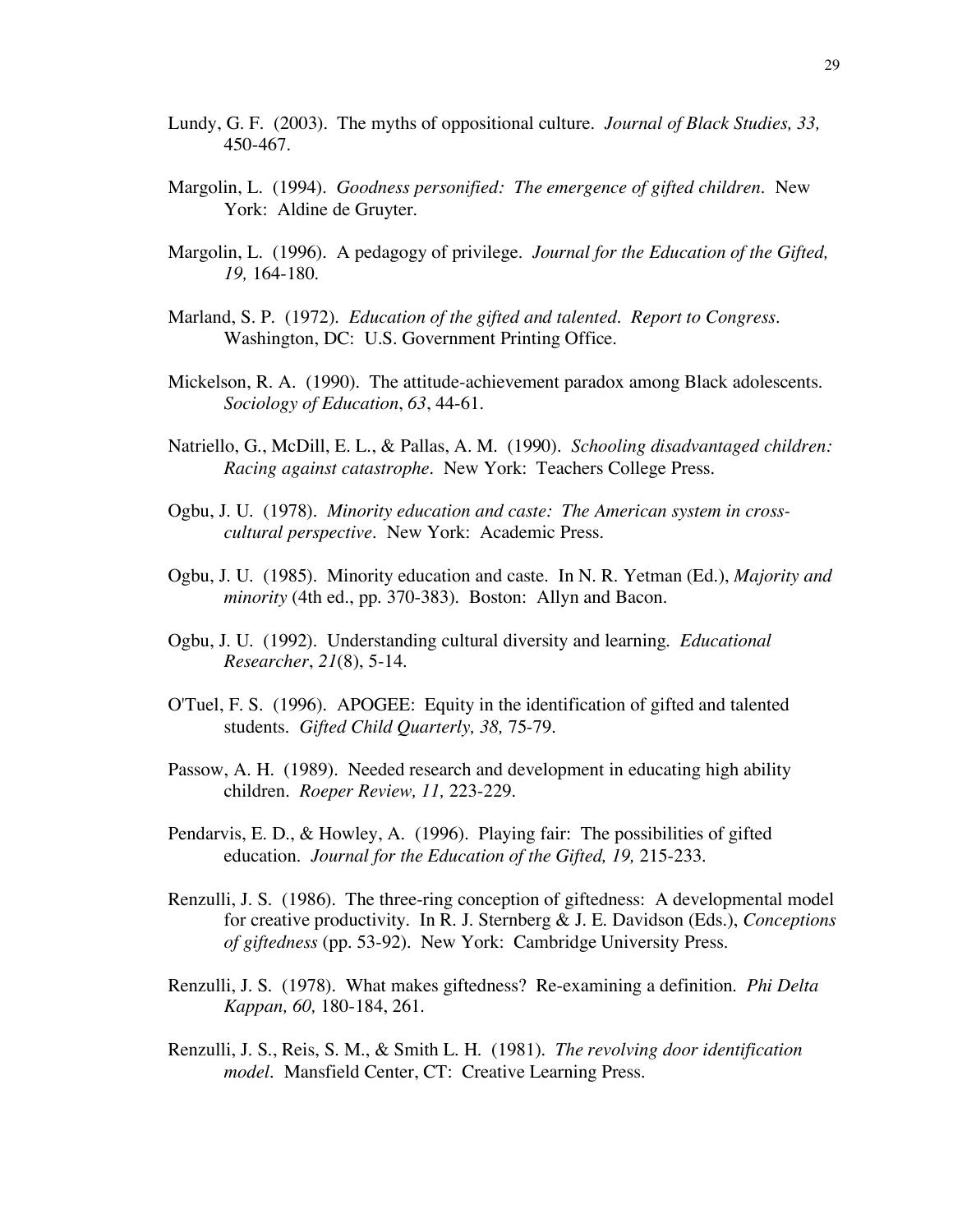- Richert, E. S. (1987). Rampant problems and promising practices in the identification of disadvantaged gifted students. *Gifted Child Quarterly, 31,* 149-154.
- Richert, E. S. (2003). Excellence with justice in identification and programming. In N. Colangelo & G. A. Davis (Eds.), *Handbook of gifted education* (3rd ed., pp.146- 158). Boston: Allyn and Bacon.
- Richert, E. S., Alvino, J., & McDonnel, R. (1982). *National report on identification: Assessment and recommendations for comprehensive identification of gifted and talented youth.* Sewell, NJ: Educational Information and Resource Center.
- Roedell, W. C., Jackson, N. E., & Robinson, H. B. (1980). *Gifted young children.* New York: Teachers College Press.
- Sapon-Shevin, M. (1994). *Playing favorites: Gifted education and the disruption of community.* Albany, NY: State University of New York Press.
- Spring, J. (1989). *The sorting machine revisited: National educational policy since 1945.* New York: Longman.
- Stanley, J. C., & Benbow, C. P. (1983). Educating mathematically precocious youths: Twelve policy recommendations. *Educational Researcher, 11*(5), 4-9.
- Stocking, V. B., & Goldstein, D. (1992). Course selection and performance of very high ability students: Is there a gender gap? *Roeper Review, 15*, 48-51.
- Swiatek, M. A., Lupkowski-Shoplik, A., & O'Donoghue, C. C. (2000). Gender differences in EXPLORE scores of gifted third through sixth graders. *Journal of Educational Psychology, 92,* 718-723.
- Tannenbaum, A. J. (1983). *Gifted children: Psychological and educational perspectives.* New York: Macmillan.
- Tannenbaum, A. J. (1986). The enrichment matrix model. In J. S. Renzulli (Ed.), *Systems and models for developing programs for the gifted and talented* (pp. 391- 428). Mansfield Center, CT: Creative Learning Press.
- Terman, L. M. (1925-1959). *Genetic studies of genius.* Stanford, CA: Stanford University Press.
- Terman, L. M. (1925). *Genetic studies of genius: Vol. 1. Mental and physical traits of a thousand gifted children.* Stanford, CA: Stanford University Press.
- Terwilliger, J. S., & Titus, J. C. (1995). Gender differences in attitudes and attitude changes among mathematically talented youth. *Gifted Child Quarterly, 39,* 29- 35.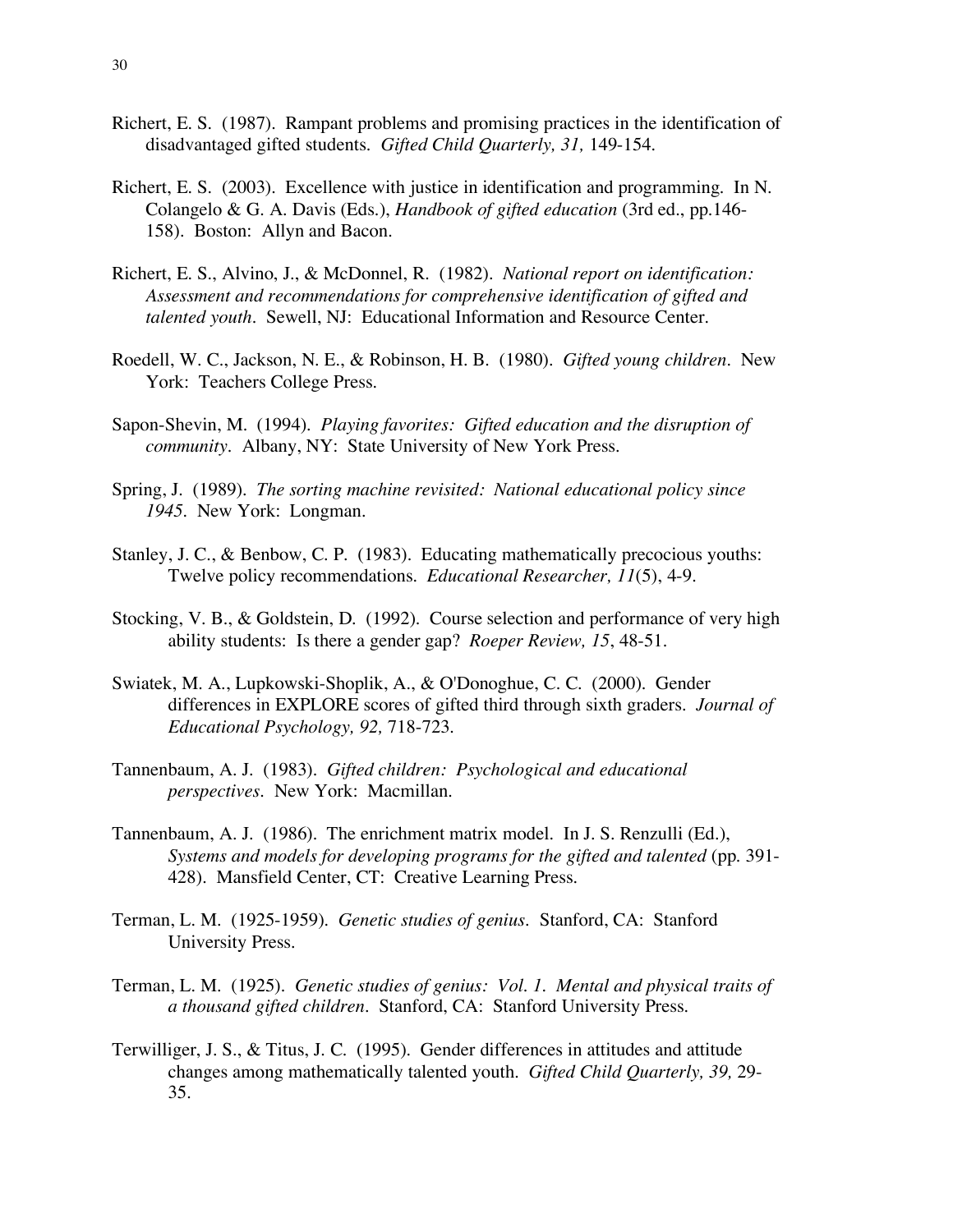- United States Department of Education. (1991). *National educational longitudinal study 88. Final report: Gifted and talented education programs for eighth grade public school students.* Washington, DC: United States Department of Education, Office of Planning, Budget, and Evaluation.
- United States Department of Education. (1993). *National Excellence: The Case for Developing America's Talent.* Washington, DC: United States Department of Education, Office of Educational Research and Improvement.
- VanTassel-Baska, J., Patton, J., & Prillaman, D. (1989). Disadvantaged gifted learners: At risk for educational attention. *Focus on Exceptional Children, 22*(3), 1-15.
- Vygotsky, L. (1978). *Mind in society*. Cambridge, MA: Harvard University Press.
- Whipple, G. M. (1924). *The education of gifted children. The twenty-third yearbook of the National Society for the Study of Education (Part I).* Chicago: University of Chicago Press.
- Witty, P. (1958). Who are the gifted? In N. B. Henry (Ed.), *Education for the gifted. The fifty-seventh yearbook of the National Society for the Study of Education* (Part II: Planning and Implementing Programs for Gifted Students, pp. 41-63). Chicago: University of Chicago Press.
- Wright, L., & Borland, J. H. (1993). Using early childhood developmental portfolios in the identification and education of young, economically disadvantaged, potentially gifted students. *Roeper Review, 15,* 205-210.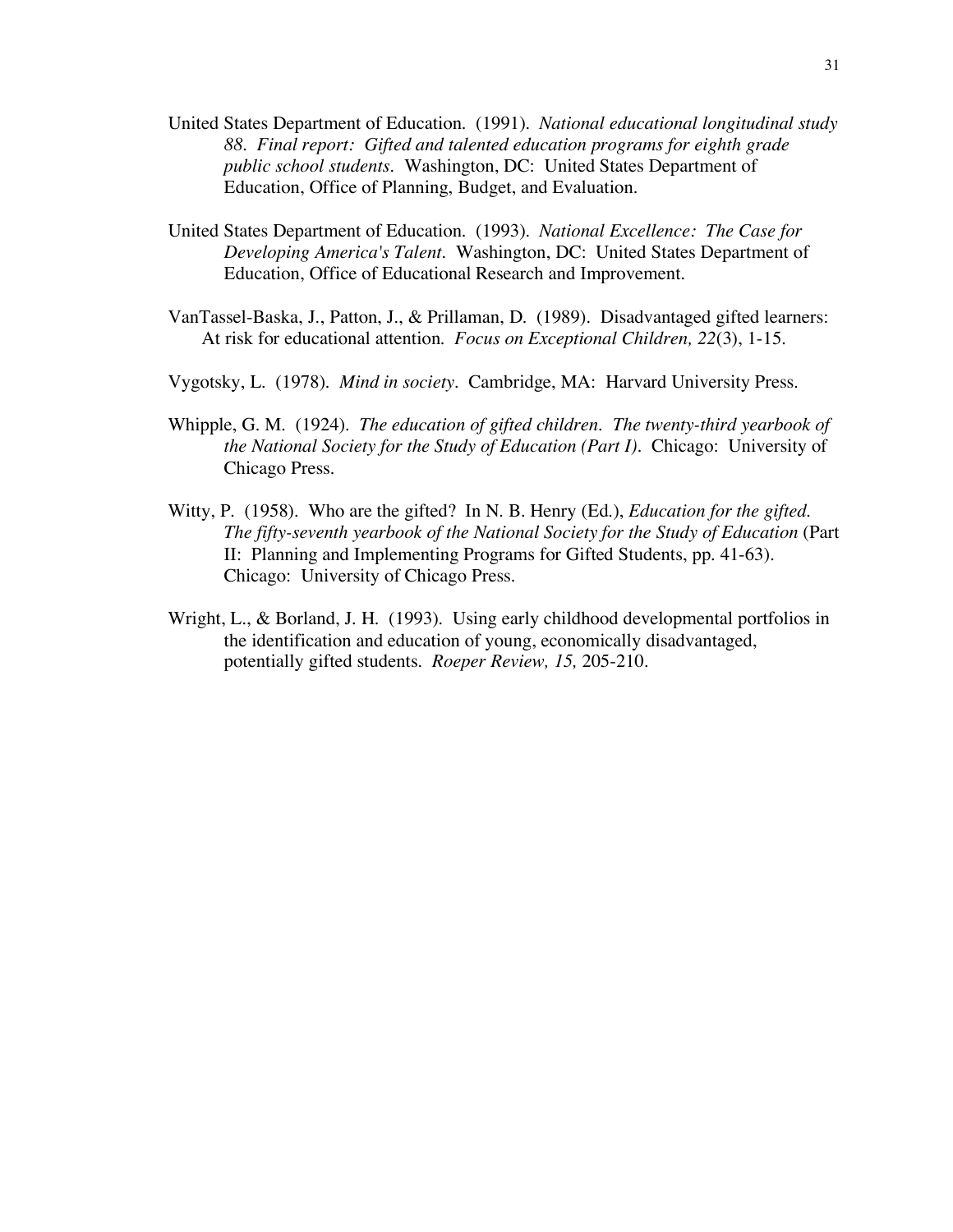#### *Endnote*

<sup>&</sup>lt;sup>1</sup> I place the term *gifted* in quotation marks here not to express skepticism about the utility or conceptual coherence of the term, which I do later on, but to indicate that Terman was using the term gifted generically but conceiving of giftedness in a narrow and specific manner. One of the problems with which we contend in this field is that various meanings are attached to the word by different writers and that these differences are anything but subtle. Terman, for example, conceived of giftedness as the possession of a very high level of general intelligence, which, he believed, could validly be operationalized as a Stanford-Binet IQ of 140 or above. By contrast, Renzulli, a contemporary authority (e.g., 1986), conceives of giftedness as the interaction among above-average ability, creativity, and task commitment. Clearly, these two writers are using the same word to refer to different things, and they are only two among many, although two of the most influential. The words *gifted* and *giftedness* are what Stuart Hall (e.g., 1997), writing about race, calls a "floating signifier," a semiotic term "variously defined as a signifier with a vague, highly variable, unspecifiable or non-existent signified. Such signifiers mean different things to different people: they may stand for many or even *any* signifieds; they may mean whatever their interpreters want them to mean" (Chandler, 2001, p. 33). Thus, I use quotation marks here, and in some other instances, to indicate that the term, used repeatedly in this monograph, has shifting meanings depending on who is using it and in what context and is the focus of more than a little disputation.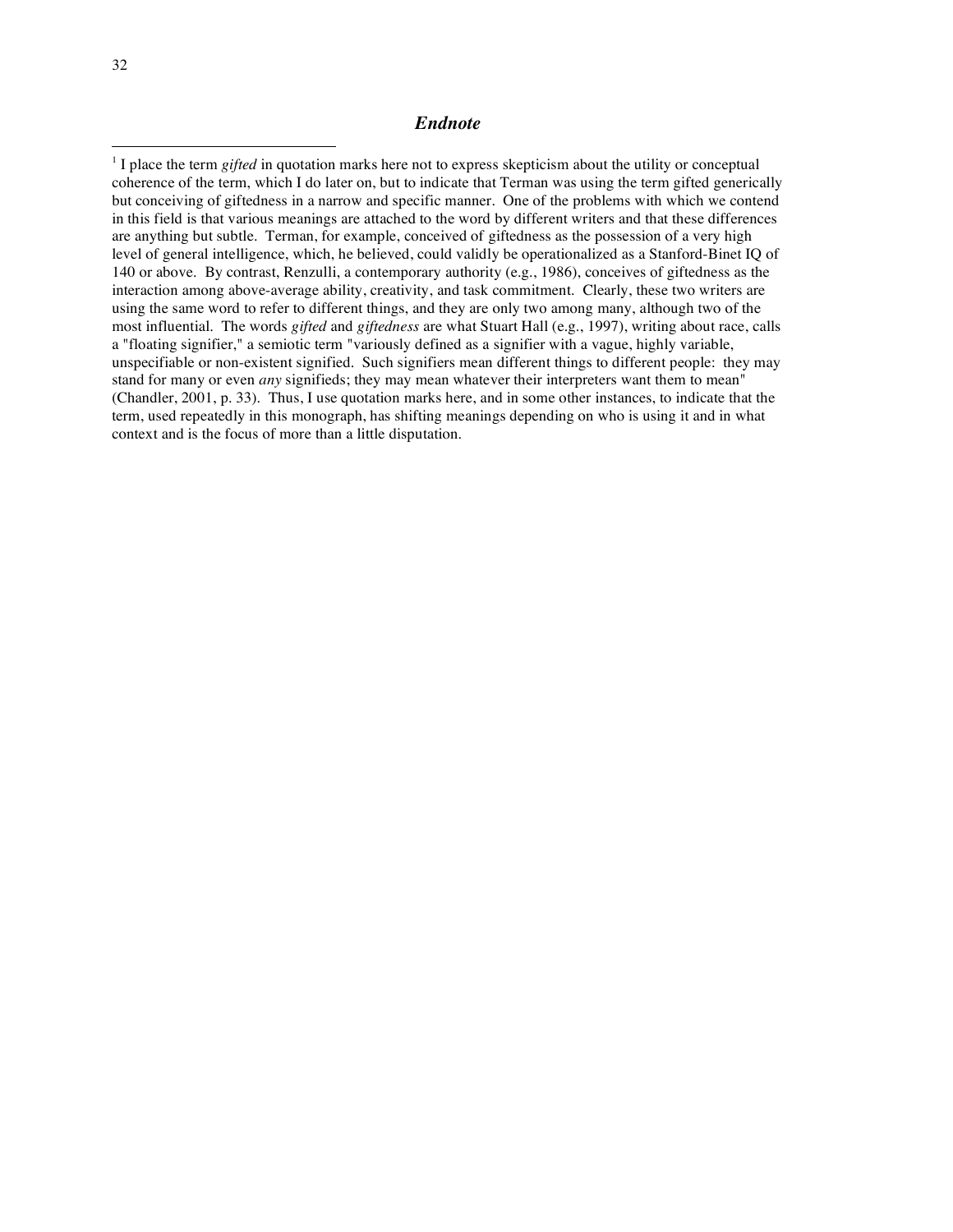# **Research Monograph**

The National Research Center on the Gifted and Talented University of Connecticut 2131 Hillside Road Unit 3007 Storrs, CT 06269-3007 www.gifted.uconn.edu

> *Editor* E. Jean Gubbins

*Production Assistant* Siamak Vahidi

*Reviewers* Alexinia Y. Baldwin Scott L. Hunsaker

*Also of Interest*

State Policies Regarding Education of the Gifted as Reflected in Legislation and Regulation *A. Harry Passow and Rose A. Rudnitski*

Residential Schools of Mathematics and Science for Academically Talented Youth: An Analysis of Admission Programs *Fathi A. Jarwan and John F. Feldhusen*

> The Status of Programs for High Ability Students *Jeanne H. Purcell*

Recognizing Talent: Cross-Case Study of Two High Potential Students With Cerebral Palsy *Colleen Willard-Holt*

The Prism Metaphor: A New Paradigm for Reversing Underachievement *Susan M. Baum, Joseph S. Renzulli, and Thomas P. Hébert*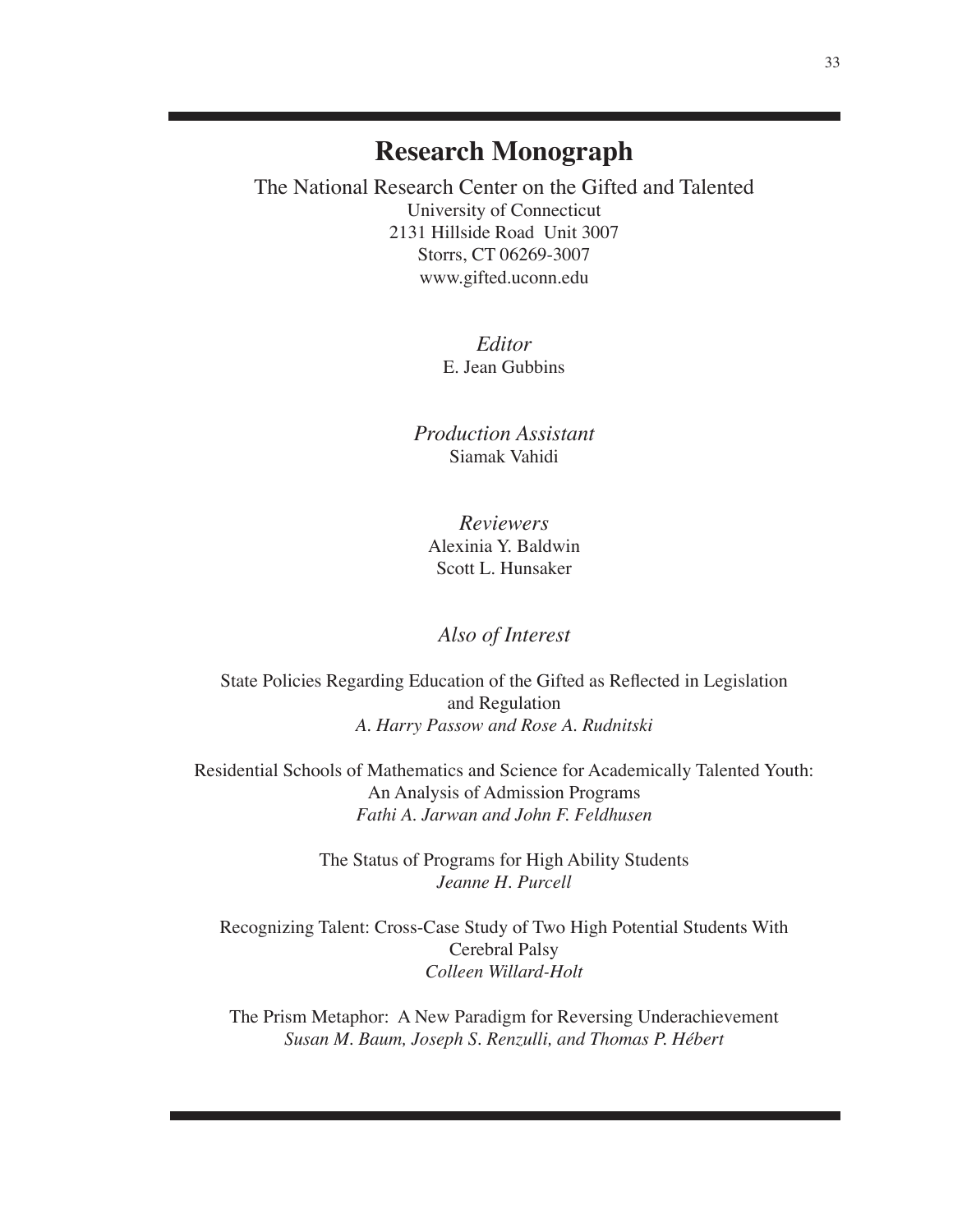# *Also of interest from the* **Research Monograph Series**

Attention Deficit Disorders and Gifted Students: What Do We Really Know? *Felice Kaufmann, M. Layne Kalbfleisch, and F. Xavier Castellanos*

Gifted African American Male College Students: A Phenomenological Study *Fred A. Bonner, II*

> Counseling Gifted and Talented Students *Nicholas Colangelo*

E. Paul Torrance: His Life, Accomplishments, and Legacy *Thomas P. Hébert, Bonnie Cramond, Kristie L. Speirs Neumeister, Garnet Millar, and Alice F. Silvian*

The Effects of Grouping and Curricular Practices on Intermediate Students' Math Achievement *Carol L. Tieso*

Developing the Talents and Abilities of Linguistically Gifted Bilingual Students: Guidelines for Developing Curriculum at the High School Level *Claudia Angelelli, Kerry Enright, and Guadalupe Valdés*

Development of Differentiated Performance Assessment Tasks for Middle School Classrooms *Tonya R. Moon, Carolyn M. Callahan, Catherine M. Brighton, and Carol A. Tomlinson*

Society's Role in Educating Gifted Students: The Role of Public Policy *James J. Gallagher*

Middle School Classrooms: Teachers' Reported Practices and Student Perceptions *Tonya R. Moon, Carolyn M. Callahan, Carol A. Tomlinson, and Erin M. Miller*

Assessing and Advocating for Gifted Students: Perspectives for School and Clinical Psychologists *Nancy M. Robinson*

Giftedness and High School Dropouts: Personal, Family, and School Related Factors *Joseph S. Renzulli and Sunghee Park*

Assessing Creativity: A Guide for Educators *Donald J. Treffinger, Grover C. Young, Edwin C. Selby, and Cindy Shepardson*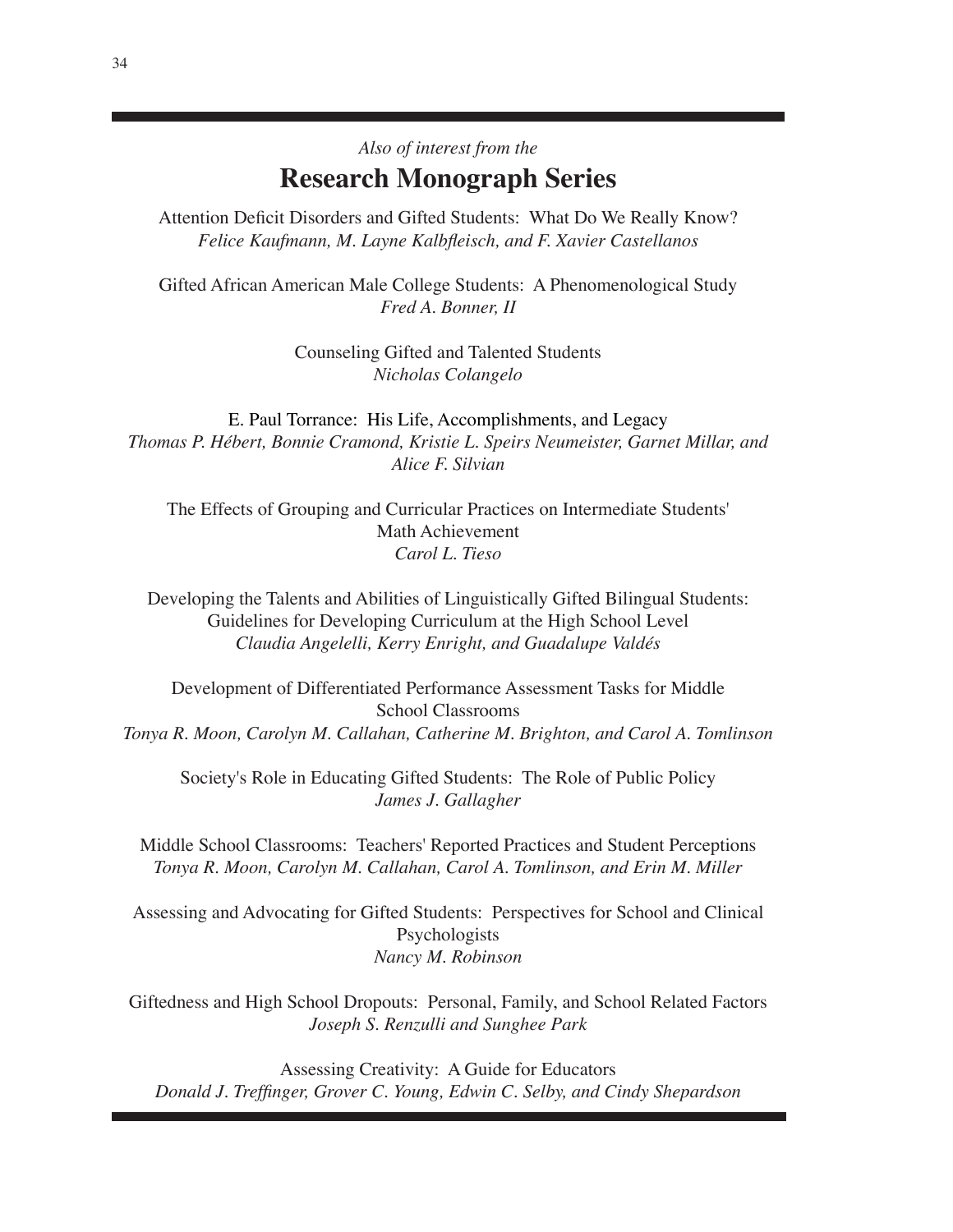# *Also of interest from the* **Research Monograph Series**

Implementing a Professional Development Model Using Gifted Education Strategies With All Students

*E. Jean Gubbins, Karen L. Westberg, Sally M. Reis, Susan T. Dinnocenti, Carol L. Tieso, Lisa M. Muller, Sunghee Park, Linda J. Emerick, Lori R. Maxfield, and Deborah E. Burns*

Teaching Thinking to Culturally Diverse, High Ability, High School Students: A Triarchic Approach *Deborah L. Coates, Tiffany Perkins, Peter Vietze, Mariolga Reyes Cruz, and Sin-Jae Park*

Advanced Placement and International Baccalaureate Programs for Talented Students in American High Schools: A Focus on Science and Mathematics *Carolyn M. Callahan*

> The Law on Gifted Education *Perry A. Zirkel*

School Characteristics Inventory: Investigation of a Quantitative Instrument for Measuring the Modifiability of School Contexts for Implementation of Educational Innovations

*Tonya R. Moon, Catherine M. Brighton, Holly L. Hertberg, Carolyn M. Callahan, Carol A. Tomlinson, Andrea M. Esperat, and Erin M. Miller*

Content-based Curriculum for Low Income and Minority Gifted Learners *Joyce VanTassel-Baska*

Reading Instruction for Talented Readers: Case Studies Documenting Few Opportunities for Continuous Progress

*Sally M. Reis, E. Jean Gubbins, Christine Briggs, Fredric J. Schreiber, Susannah Richards, Joan Jacobs, Rebecca D. Eckert, Joseph S. Renzulli, and Margaret Alexander*